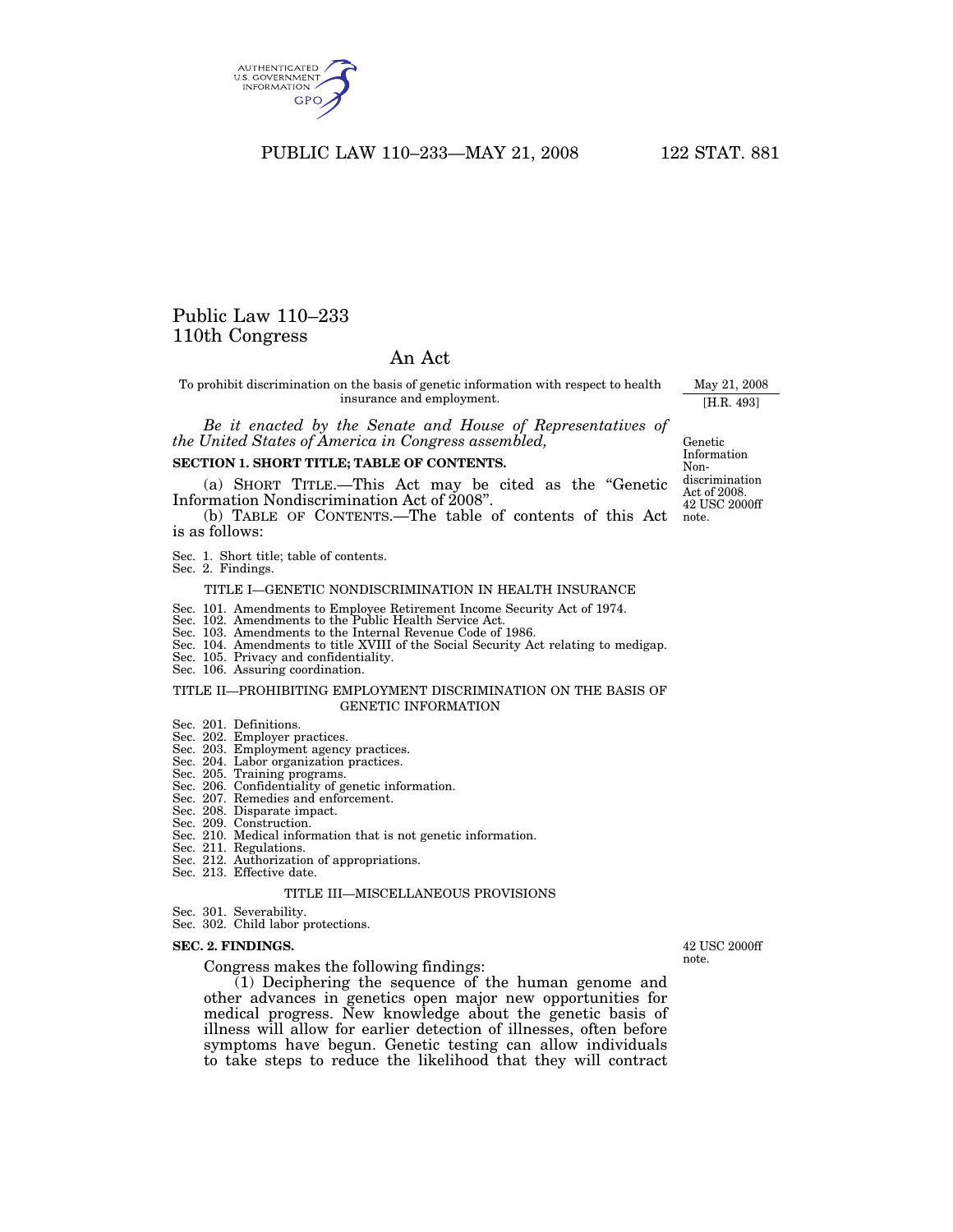a particular disorder. New knowledge about genetics may allow for the development of better therapies that are more effective against disease or have fewer side effects than current treatments. These advances give rise to the potential misuse of genetic information to discriminate in health insurance and employment.

(2) The early science of genetics became the basis of State laws that provided for the sterilization of persons having presumed genetic "defects" such as mental retardation, mental disease, epilepsy, blindness, and hearing loss, among other conditions. The first sterilization law was enacted in the State of Indiana in 1907. By 1981, a majority of States adopted sterilization laws to "correct" apparent genetic traits or tendencies. Many of these State laws have since been repealed, and many have been modified to include essential constitutional requirements of due process and equal protection. However, the current explosion in the science of genetics, and the history of sterilization laws by the States based on early genetic science, compels Congressional action in this area.

(3) Although genes are facially neutral markers, many genetic conditions and disorders are associated with particular racial and ethnic groups and gender. Because some genetic traits are most prevalent in particular groups, members of a particular group may be stigmatized or discriminated against as a result of that genetic information. This form of discrimination was evident in the 1970s, which saw the advent of programs to screen and identify carriers of sickle cell anemia, a disease which afflicts African-Americans. Once again, State legislatures began to enact discriminatory laws in the area, and in the early 1970s began mandating genetic screening of all African Americans for sickle cell anemia, leading to discrimination and unnecessary fear. To alleviate some of this stigma, Congress in 1972 passed the National Sickle Cell Anemia Control Act, which withholds Federal funding from States unless sickle cell testing is voluntary.

(4) Congress has been informed of examples of genetic discrimination in the workplace. These include the use of preemployment genetic screening at Lawrence Berkeley Laboratory, which led to a court decision in favor of the employees in that case Norman-Bloodsaw v. Lawrence Berkeley Laboratory (135 F.3d 1260, 1269 (9th Cir. 1998)). Congress clearly has a compelling public interest in relieving the fear of discrimination and in prohibiting its actual practice in employment and health insurance.

(5) Federal law addressing genetic discrimination in health insurance and employment is incomplete in both the scope and depth of its protections. Moreover, while many States have enacted some type of genetic non-discrimination law, these laws vary widely with respect to their approach, application, and level of protection. Congress has collected substantial evidence that the American public and the medical community find the existing patchwork of State and Federal laws to be confusing and inadequate to protect them from discrimination. Therefore Federal legislation establishing a national and uniform basic standard is necessary to fully protect the public from discrimination and allay their concerns about the potential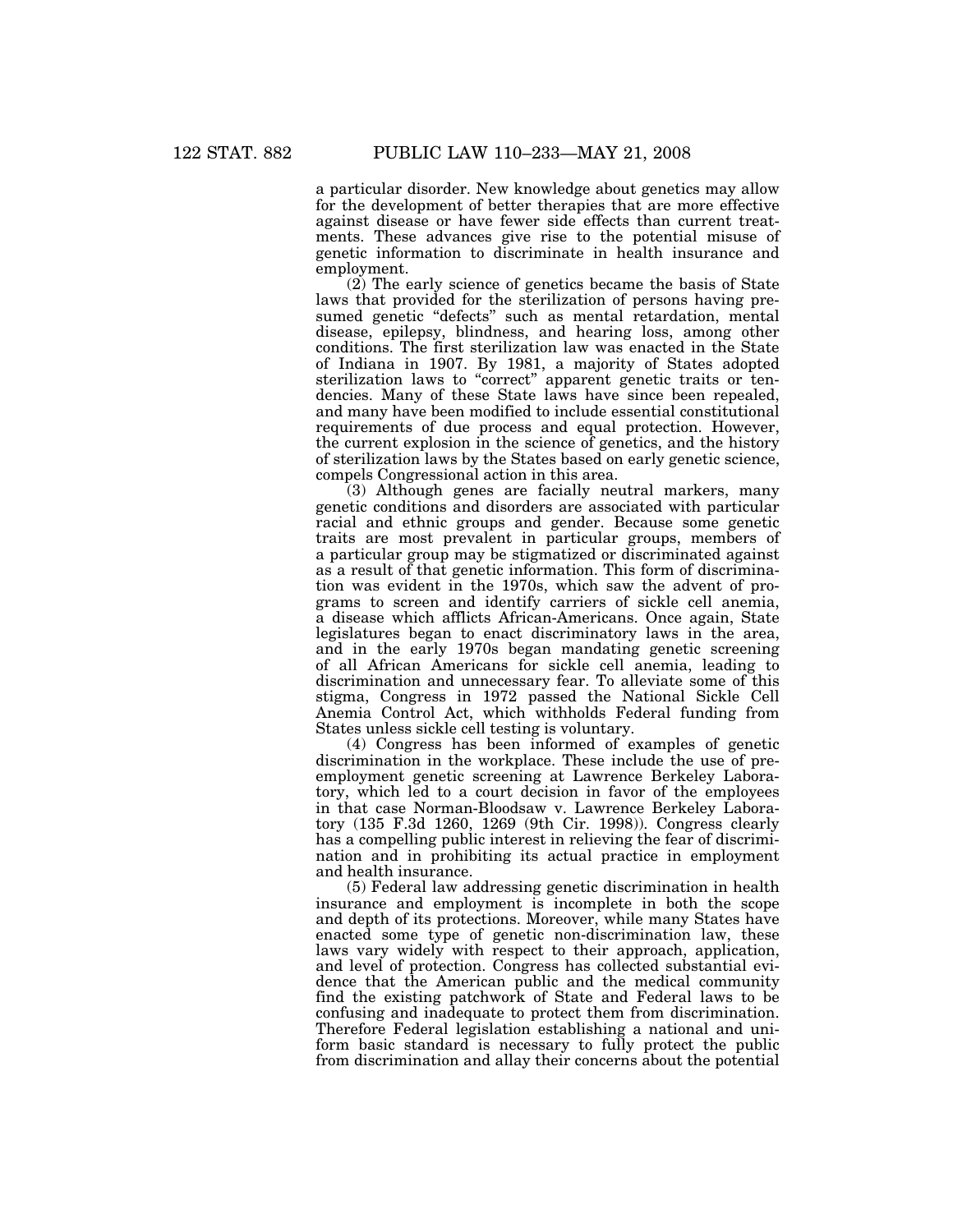for discrimination, thereby allowing individuals to take advantage of genetic testing, technologies, research, and new therapies.

# **TITLE I—GENETIC NONDISCRIMINA-TION IN HEALTH INSURANCE**

#### **SEC. 101. AMENDMENTS TO EMPLOYEE RETIREMENT INCOME SECU-RITY ACT OF 1974.**

(a) NO DISCRIMINATION IN GROUP PREMIUMS BASED ON GENETIC INFORMATION.—Section 702(b) of the Employee Retirement Income Security Act of 1974 (29 U.S.C. 1182(b)) is amended—

 $(1)$  in paragraph  $(2)(A)$ , by inserting before the semicolon the following: "except as provided in paragraph (3)"; and

(2) by adding at the end the following:

''(3) NO GROUP-BASED DISCRIMINATION ON BASIS OF GENETIC

INFORMATION.—<br>"(A) IN GENERAL.—For purposes of this section, a group health plan, and a health insurance issuer offering group health insurance coverage in connection with a group health plan, may not adjust premium or contribution amounts for the group covered under such plan on the basis of genetic information.

''(B) RULE OF CONSTRUCTION.—Nothing in subparagraph  $(A)$  or in paragraphs  $(1)$  and  $(2)$  of subsection  $(d)$ shall be construed to limit the ability of a health insurance issuer offering health insurance coverage in connection with a group health plan to increase the premium for an employer based on the manifestation of a disease or disorder of an individual who is enrolled in the plan. In such case, the manifestation of a disease or disorder in one individual cannot also be used as genetic information about other group members and to further increase the premium for the employer.''.

(b) LIMITATIONS ON GENETIC TESTING; PROHIBITION ON COLLEC- TION OF GENETIC INFORMATION; APPLICATION TO ALL PLANS.—Section 702 of the Employee Retirement Income Security Act of 1974 (29 U.S.C. 1182) is amended by adding at the end the following:

"(1) LIMITATION ON REQUESTING OR REQUIRING GENETIC TESTING.—A group health plan, and a health insurance issuer offering health insurance coverage in connection with a group health plan, shall not request or require an individual or a family member of such individual to undergo a genetic test.

"(2) RULE OF CONSTRUCTION.—Paragraph  $(1)$  shall not be construed to limit the authority of a health care professional who is providing health care services to an individual to request that such individual undergo a genetic test.

''(3) RULE OF CONSTRUCTION REGARDING PAYMENT.—

"(A) IN GENERAL.—Nothing in paragraph (1) shall be construed to preclude a group health plan, or a health insurance issuer offering health insurance coverage in connection with a group health plan, from obtaining and using the results of a genetic test in making a determination regarding payment (as such term is defined for the purposes of applying the regulations promulgated by the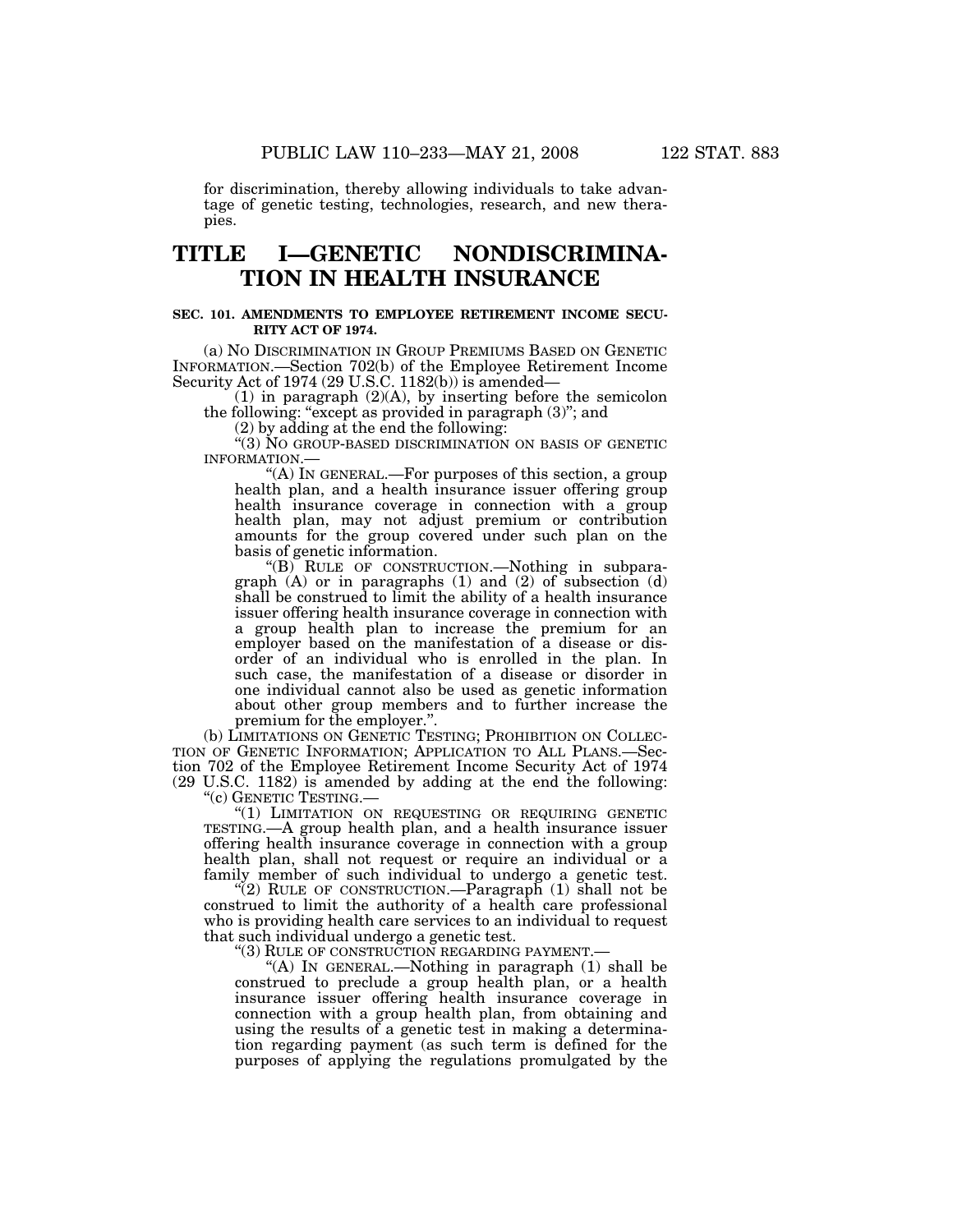Secretary of Health and Human Services under part C of title XI of the Social Security Act and section 264 of the Health Insurance Portability and Accountability Act of 1996, as may be revised from time to time) consistent with subsection (a).

"(B) LIMITATION.—For purposes of subparagraph (A), a group health plan, or a health insurance issuer offering health insurance coverage in connection with a group health plan, may request only the minimum amount of information necessary to accomplish the intended purpose.

''(4) RESEARCH EXCEPTION.—Notwithstanding paragraph (1), a group health plan, or a health insurance issuer offering health insurance coverage in connection with a group health plan, may request, but not require, that a participant or beneficiary undergo a genetic test if each of the following conditions is met:

"(A) The request is made, in writing, pursuant to research that complies with part 46 of title 45, Code of Federal Regulations, or equivalent Federal regulations, and any applicable State or local law or regulations for the protection of human subjects in research.

''(B) The plan or issuer clearly indicates to each participant or beneficiary, or in the case of a minor child, to the legal guardian of such beneficiary, to whom the request is made that—

> ''(i) compliance with the request is voluntary; and "(ii) non-compliance will have no effect on enroll-

ment status or premium or contribution amounts.

''(C) No genetic information collected or acquired under this paragraph shall be used for underwriting purposes.

''(D) The plan or issuer notifies the Secretary in writing that the plan or issuer is conducting activities pursuant to the exception provided for under this paragraph, including a description of the activities conducted.

" $(E)$  The plan or issuer complies with such other conditions as the Secretary may by regulation require for activities conducted under this paragraph.

''(d) PROHIBITION ON COLLECTION OF GENETIC INFORMATION.—

"(1) IN GENERAL.—A group health plan, and a health insurance issuer offering health insurance coverage in connection with a group health plan, shall not request, require, or purchase genetic information for underwriting purposes (as defined in section 733).

"(2) PROHIBITION ON COLLECTION OF GENETIC INFORMATION PRIOR TO ENROLLMENT.—A group health plan, and a health insurance issuer offering health insurance coverage in connection with a group health plan, shall not request, require, or purchase genetic information with respect to any individual prior to such individual's enrollment under the plan or coverage in connection with such enrollment.

''(3) INCIDENTAL COLLECTION.—If a group health plan, or a health insurance issuer offering health insurance coverage in connection with a group health plan, obtains genetic information incidental to the requesting, requiring, or purchasing of other information concerning any individual, such request, requirement, or purchase shall not be considered a violation

Notification.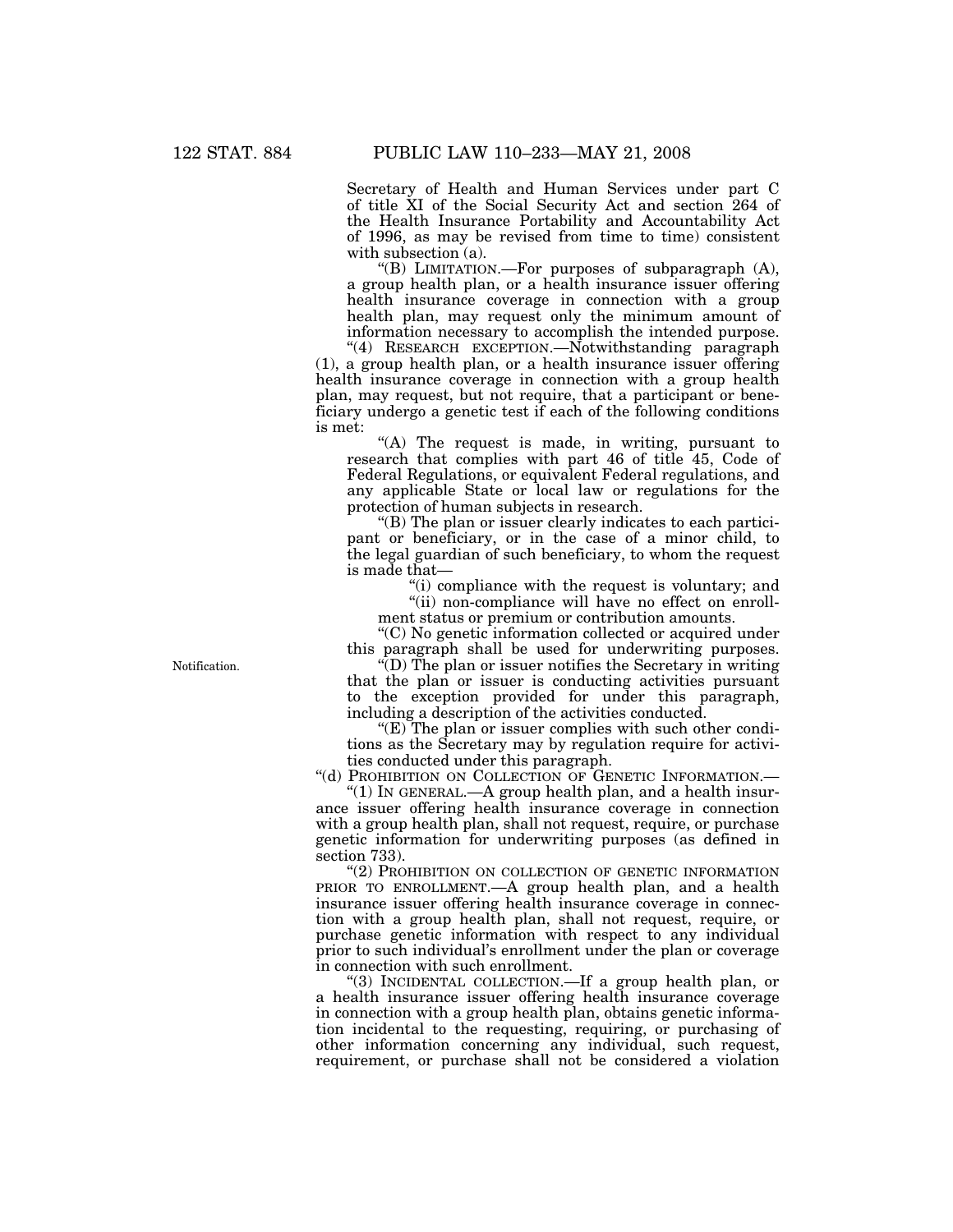of paragraph (2) if such request, requirement, or purchase is not in violation of paragraph (1).

''(e) APPLICATION TO ALL PLANS.—The provisions of subsections  $(a)(1)(F)$ ,  $(b)(3)$ ,  $(c)$ , and  $(d)$ , and subsection  $(b)(1)$  and section 701 with respect to genetic information, shall apply to group health plans and health insurance issuers without regard to section  $732(a)$ .".

(c) APPLICATION TO GENETIC INFORMATION OF A FETUS OR EMBRYO.—Such section is further amended by adding at the end the following:

''(f) GENETIC INFORMATION OF A FETUS OR EMBRYO.—Any reference in this part to genetic information concerning an individual or family member of an individual shall—

" $(1)$  with respect to such an individual or family member of an individual who is a pregnant woman, include genetic information of any fetus carried by such pregnant woman; and

" $(2)$  with respect to an individual or family member utilizing an assisted reproductive technology, include genetic information of any embryo legally held by the individual or family member.''.

(d) DEFINITIONS.—Section 733(d) of the Employee Retirement Income Security Act of 1974 (29 U.S.C. 1191b(d)) is amended by adding at the end the following:

"(5) FAMILY MEMBER.—The term 'family member' means, with respect to an individual—

''(A) a dependent (as such term is used for purposes of section  $701(f)(2)$  of such individual, and

''(B) any other individual who is a first-degree, seconddegree, third-degree, or fourth-degree relative of such individual or of an individual described in subparagraph (A). ''(6) GENETIC INFORMATION.—

''(A) IN GENERAL.—The term 'genetic information' means, with respect to any individual, information about— ''(i) such individual's genetic tests,

"(ii) the genetic tests of family members of such individual, and

''(iii) the manifestation of a disease or disorder in family members of such individual.

"(B) INCLUSION OF GENETIC SERVICES AND PARTICIPA-TION IN GENETIC RESEARCH.—Such term includes, with respect to any individual, any request for, or receipt of, genetic services, or participation in clinical research which includes genetic services, by such individual or any family member of such individual.

''(C) EXCLUSIONS.—The term 'genetic information' shall not include information about the sex or age of any individual.

''(7) GENETIC TEST.—

"(A) In GENERAL.—The term 'genetic test' means an analysis of human DNA, RNA, chromosomes, proteins, or metabolites, that detects genotypes, mutations, or chromosomal changes.

''(B) EXCEPTIONS.—The term 'genetic test' does not mean—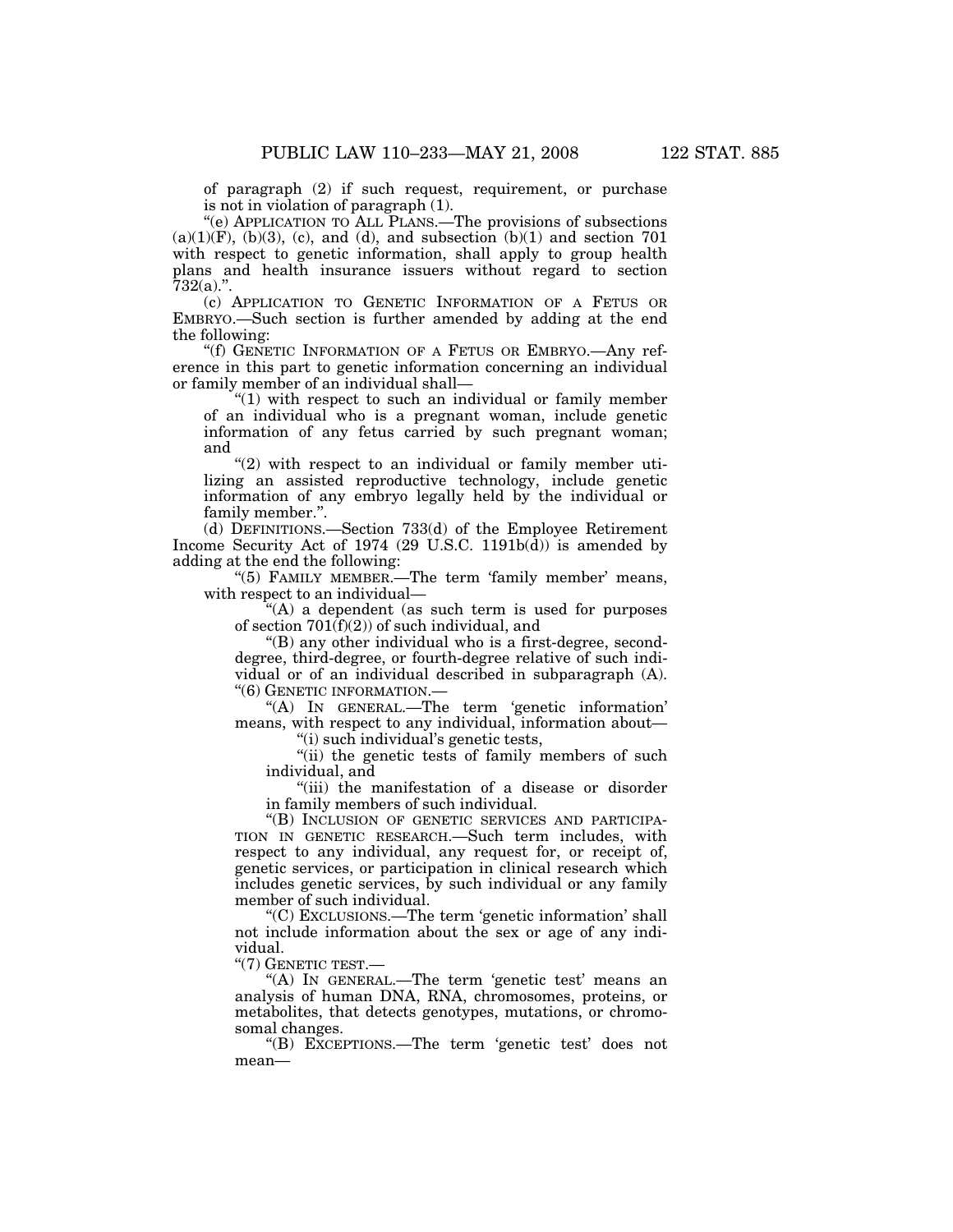''(i) an analysis of proteins or metabolites that does not detect genotypes, mutations, or chromosomal changes; or

''(ii) an analysis of proteins or metabolites that is directly related to a manifested disease, disorder, or pathological condition that could reasonably be detected by a health care professional with appropriate training and expertise in the field of medicine involved.

''(8) GENETIC SERVICES.—The term 'genetic services' means—

 $\lq\lq (A)$  a genetic test;

''(B) genetic counseling (including obtaining, interpreting, or assessing genetic information); or

''(C) genetic education.

''(9) UNDERWRITING PURPOSES.—The term 'underwriting purposes' means, with respect to any group health plan, or health insurance coverage offered in connection with a group health plan—

''(A) rules for, or determination of, eligibility (including enrollment and continued eligibility) for benefits under the plan or coverage;

''(B) the computation of premium or contribution amounts under the plan or coverage;

''(C) the application of any pre-existing condition exclusion under the plan or coverage; and

''(D) other activities related to the creation, renewal, or replacement of a contract of health insurance or health benefits.''.

(e) ERISA ENFORCEMENT.—Section 502 of the Employee Retirement Income Security Act of 1974 (29 U.S.C. 1132) is amended—

(1) in subsection (a)(6), by striking " $(7)$ , or  $(8)$ " and inserting "(7), (8), or  $(9)$ ";

 $(2)$  in subsection  $(b)(3)$ , by striking "The Secretary" and inserting "Except as provided in subsections  $(c)(9)$  and  $(a)(6)$ (with respect to collecting civil penalties under subsection  $(c)(9)$ , the Secretary"; and

(3) in subsection (c), by redesignating paragraph (9) as paragraph  $(10)$ , and by inserting after paragraph  $(8)$  the following new paragraph:

''(9) SECRETARIAL ENFORCEMENT AUTHORITY RELATING TO USE OF GENETIC INFORMATION.—

''(A) GENERAL RULE.—The Secretary may impose a penalty against any plan sponsor of a group health plan, or any health insurance issuer offering health insurance coverage in connection with the plan, for any failure by such sponsor or issuer to meet the requirements of subsection  $(a)(1)(F)$ ,  $(b)(3)$ ,  $(c)$ , or  $(d)$  of section 702 or section 701 or 702(b)(1) with respect to genetic information, in connection with the plan.

"(B) AMOUNT.—<br>"(i) IN GENERAL.—The amount of the penalty imposed by subparagraph  $(A)$  shall be \$100 for each day in the noncompliance period with respect to each participant or beneficiary to whom such failure relates.

"(ii) NONCOMPLIANCE PERIOD.—For purposes of this paragraph, the term 'noncompliance period' means, with respect to any failure, the period—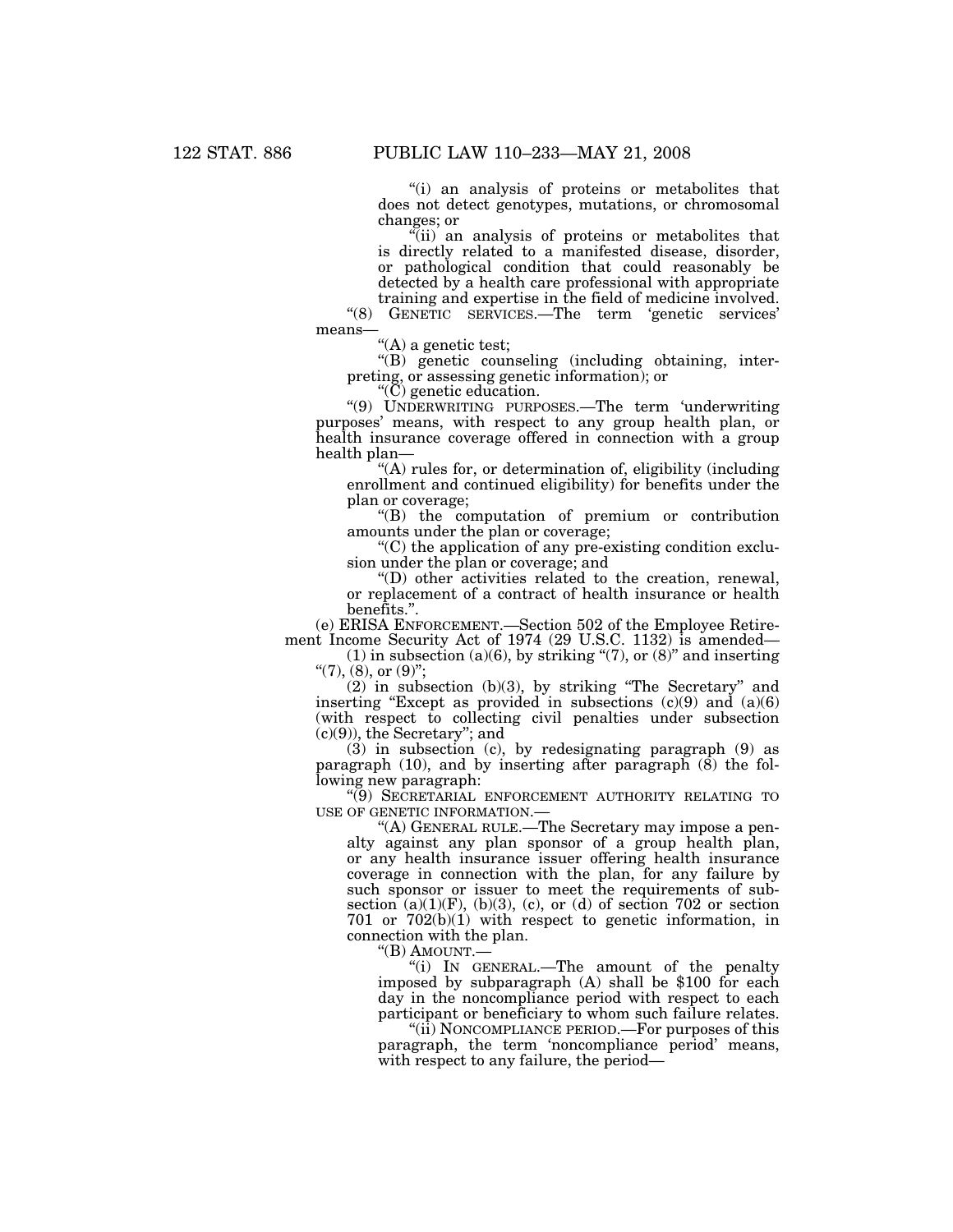''(I) beginning on the date such failure first occurs; and

"(II) ending on the date the failure is corrected.<br>"(C) MINIMUM PENALTIES WHERE FAILURE DISCOV-ERED.—Notwithstanding clauses (i) and (ii) of subparagraph (D):

''(i) IN GENERAL.—In the case of 1 or more failures with respect to a participant or beneficiary—

''(I) which are not corrected before the date on which the plan receives a notice from the Secretary of such violation; and

''(II) which occurred or continued during the period involved;

the amount of penalty imposed by subparagraph (A) by reason of such failures with respect to such participant or beneficiary shall not be less than \$2,500.

''(ii) HIGHER MINIMUM PENALTY WHERE VIOLATIONS ARE MORE THAN DE MINIMIS.—To the extent violations for which any person is liable under this paragraph for any year are more than de minimis, clause (i) shall be applied by substituting '\$15,000' for '\$2,500' with respect to such person.

"(D) LIMITATIONS .-

"(i) PENALTY NOT TO APPLY WHERE FAILURE NOT DISCOVERED EXERCISING REASONABLE DILIGENCE.—No penalty shall be imposed by subparagraph (A) on any failure during any period for which it is established to the satisfaction of the Secretary that the person otherwise liable for such penalty did not know, and exercising reasonable diligence would not have known, that such failure existed.

"(ii) PENALTY NOT TO APPLY TO FAILURES COR-RECTED WITHIN CERTAIN PERIODS.—No penalty shall be imposed by subparagraph (A) on any failure if—

''(I) such failure was due to reasonable cause and not to willful neglect; and

''(II) such failure is corrected during the 30 day period beginning on the first date the person otherwise liable for such penalty knew, or exercising reasonable diligence would have known, that such failure existed.

''(iii) OVERALL LIMITATION FOR UNINTENTIONAL FAILURES.—In the case of failures which are due to reasonable cause and not to willful neglect, the penalty imposed by subparagraph (A) for failures shall not exceed the amount equal to the lesser of—

''(I) 10 percent of the aggregate amount paid or incurred by the plan sponsor (or predecessor plan sponsor) during the preceding taxable year for group health plans; or

 $"$ (II) \$500,000.

"(E) WAIVER BY SECRETARY.—In the case of a failure which is due to reasonable cause and not to willful neglect, the Secretary may waive part or all of the penalty imposed by subparagraph (A) to the extent that the payment of such penalty would be excessive relative to the failure involved.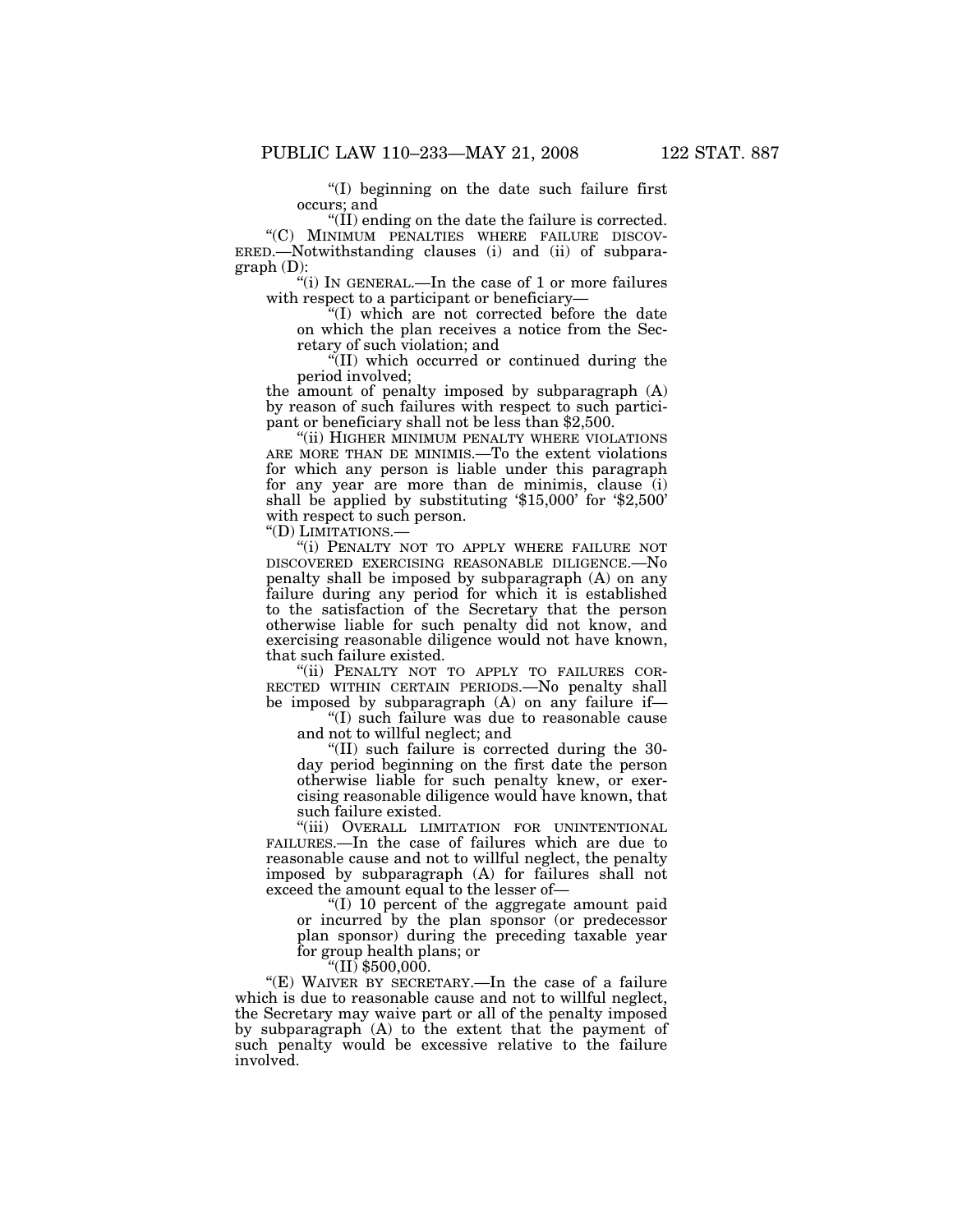''(F) DEFINITIONS.—Terms used in this paragraph which are defined in section 733 shall have the meanings provided such terms in such section.''.

(f) REGULATIONS AND EFFECTIVE DATE.—

(1) REGULATIONS.—The Secretary of Labor shall issue final regulations not later than 12 months after the date of enactment of this Act to carry out the amendments made by this section.

(2) EFFECTIVE DATE.—The amendments made by this section shall apply with respect to group health plans for plan years beginning after the date that is 1 year after the date of enactment of this Act.

# **SEC. 102. AMENDMENTS TO THE PUBLIC HEALTH SERVICE ACT.**

(a) AMENDMENTS RELATING TO THE GROUP MARKET.—

(1) NO DISCRIMINATION IN GROUP PREMIUMS BASED ON GENETIC INFORMATION.—Section 2702(b) of the Public Health Service Act (42 U.S.C. 300gg–1(b)) is amended—

(A) in paragraph  $(2)(A)$ , by inserting before the semicolon the following: "except as provided in paragraph  $(3)$ "; and

(B) by adding at the end the following:

''(3) NO GROUP-BASED DISCRIMINATION ON BASIS OF GENETIC INFORMATION.—

''(A) IN GENERAL.—For purposes of this section, a group health plan, and health insurance issuer offering group health insurance coverage in connection with a group health plan, may not adjust premium or contribution amounts for the group covered under such plan on the basis of genetic information.

''(B) RULE OF CONSTRUCTION.—Nothing in subparagraph (A) or in paragraphs (1) and (2) of subsection (d) shall be construed to limit the ability of a health insurance issuer offering health insurance coverage in connection with a group health plan to increase the premium for an employer based on the manifestation of a disease or disorder of an individual who is enrolled in the plan. In such case, the manifestation of a disease or disorder in one individual cannot also be used as genetic information about other group members and to further increase the premium for the employer.''.

(2) LIMITATIONS ON GENETIC TESTING; PROHIBITION ON COLLECTION OF GENETIC INFORMATION; APPLICATION TO ALL PLANS.—Section 2702 of the Public Health Service Act (42 U.S.C. 300gg–1) is amended by adding at the end the following: ''(c) GENETIC TESTING.—

''(1) LIMITATION ON REQUESTING OR REQUIRING GENETIC TESTING.—A group health plan, and a health insurance issuer offering health insurance coverage in connection with a group health plan, shall not request or require an individual or a family member of such individual to undergo a genetic test.

 $\sqrt{\gamma(2)}$  RULE OF CONSTRUCTION.—Paragraph (1) shall not be construed to limit the authority of a health care professional who is providing health care services to an individual to request that such individual undergo a genetic test.

''(3) RULE OF CONSTRUCTION REGARDING PAYMENT.—

29 USC 1132 note.

Applicability.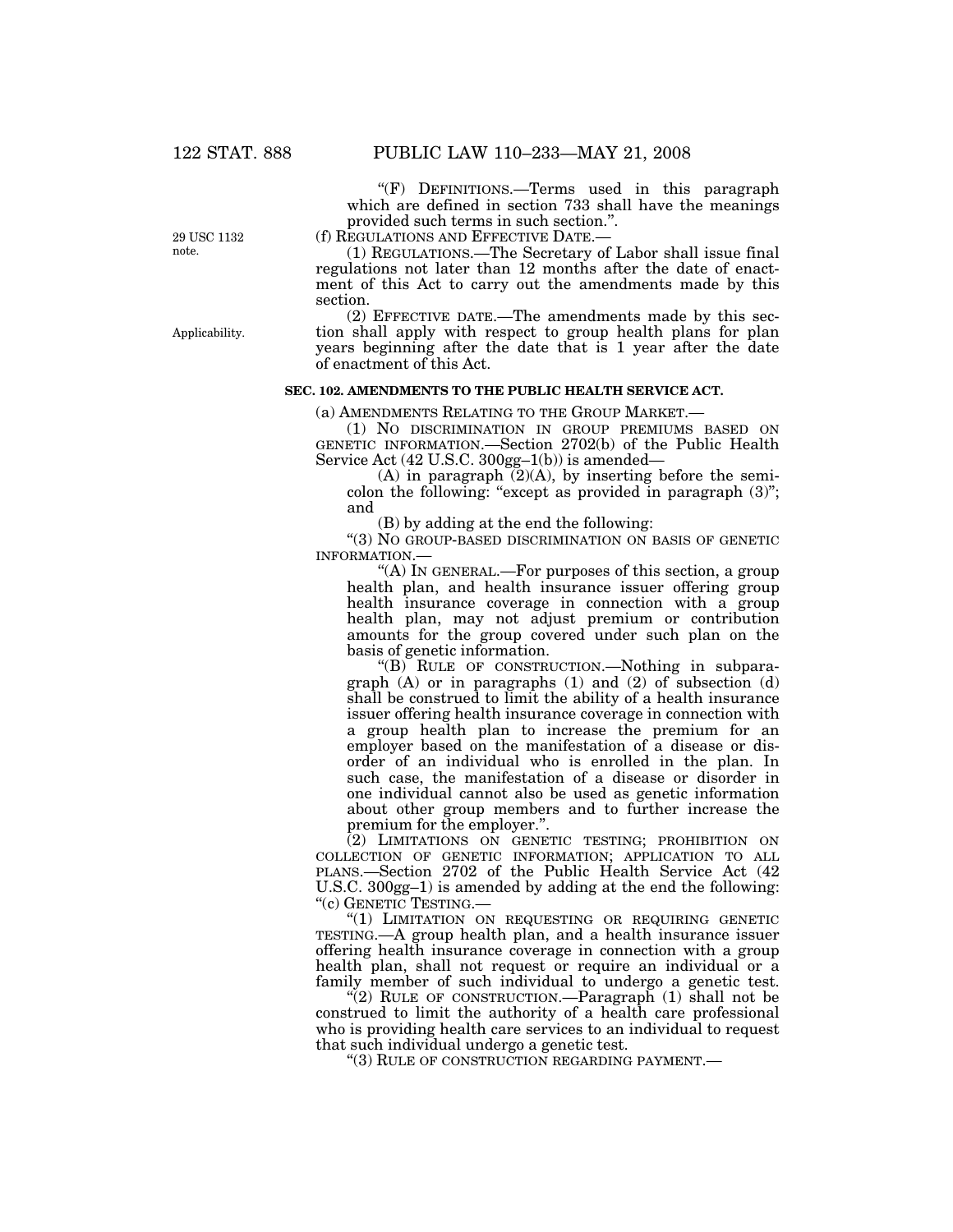''(A) IN GENERAL.—Nothing in paragraph (1) shall be construed to preclude a group health plan, or a health insurance issuer offering health insurance coverage in connection with a group health plan, from obtaining and using the results of a genetic test in making a determination regarding payment (as such term is defined for the purposes of applying the regulations promulgated by the Secretary under part C of title XI of the Social Security Act and section 264 of the Health Insurance Portability and Accountability Act of 1996, as may be revised from time to time) consistent with subsection (a).

"(B) LIMITATION.—For purposes of subparagraph  $(A)$ , a group health plan, or a health insurance issuer offering health insurance coverage in connection with a group health plan, may request only the minimum amount of information necessary to accomplish the intended purpose.

"(4) RESEARCH EXCEPTION.-Notwithstanding paragraph (1), a group health plan, or a health insurance issuer offering health insurance coverage in connection with a group health plan, may request, but not require, that a participant or beneficiary undergo a genetic test if each of the following conditions is met:

"(A) The request is made pursuant to research that complies with part 46 of title 45, Code of Federal Regulations, or equivalent Federal regulations, and any applicable State or local law or regulations for the protection of human subjects in research.

''(B) The plan or issuer clearly indicates to each participant or beneficiary, or in the case of a minor child, to the legal guardian of such beneficiary, to whom the request is made that—

> $\hat{f}(i)$  compliance with the request is voluntary; and "(ii) non-compliance will have no effect on enroll-

ment status or premium or contribution amounts. ''(C) No genetic information collected or acquired under

this paragraph shall be used for underwriting purposes. ''(D) The plan or issuer notifies the Secretary in writing Notification. that the plan or issuer is conducting activities pursuant to the exception provided for under this paragraph, including a description of the activities conducted.

 $E(E)$  The plan or issuer complies with such other conditions as the Secretary may by regulation require for activities conducted under this paragraph.

"(d) PROHIBITION ON COLLECTION OF GENETIC INFORMATION.-

''(1) IN GENERAL.—A group health plan, and a health insurance issuer offering health insurance coverage in connection with a group health plan, shall not request, require, or purchase genetic information for underwriting purposes (as defined in section 2791).

"(2) PROHIBITION ON COLLECTION OF GENETIC INFORMATION PRIOR TO ENROLLMENT.—A group health plan, and a health insurance issuer offering health insurance coverage in connection with a group health plan, shall not request, require, or purchase genetic information with respect to any individual prior to such individual's enrollment under the plan or coverage in connection with such enrollment.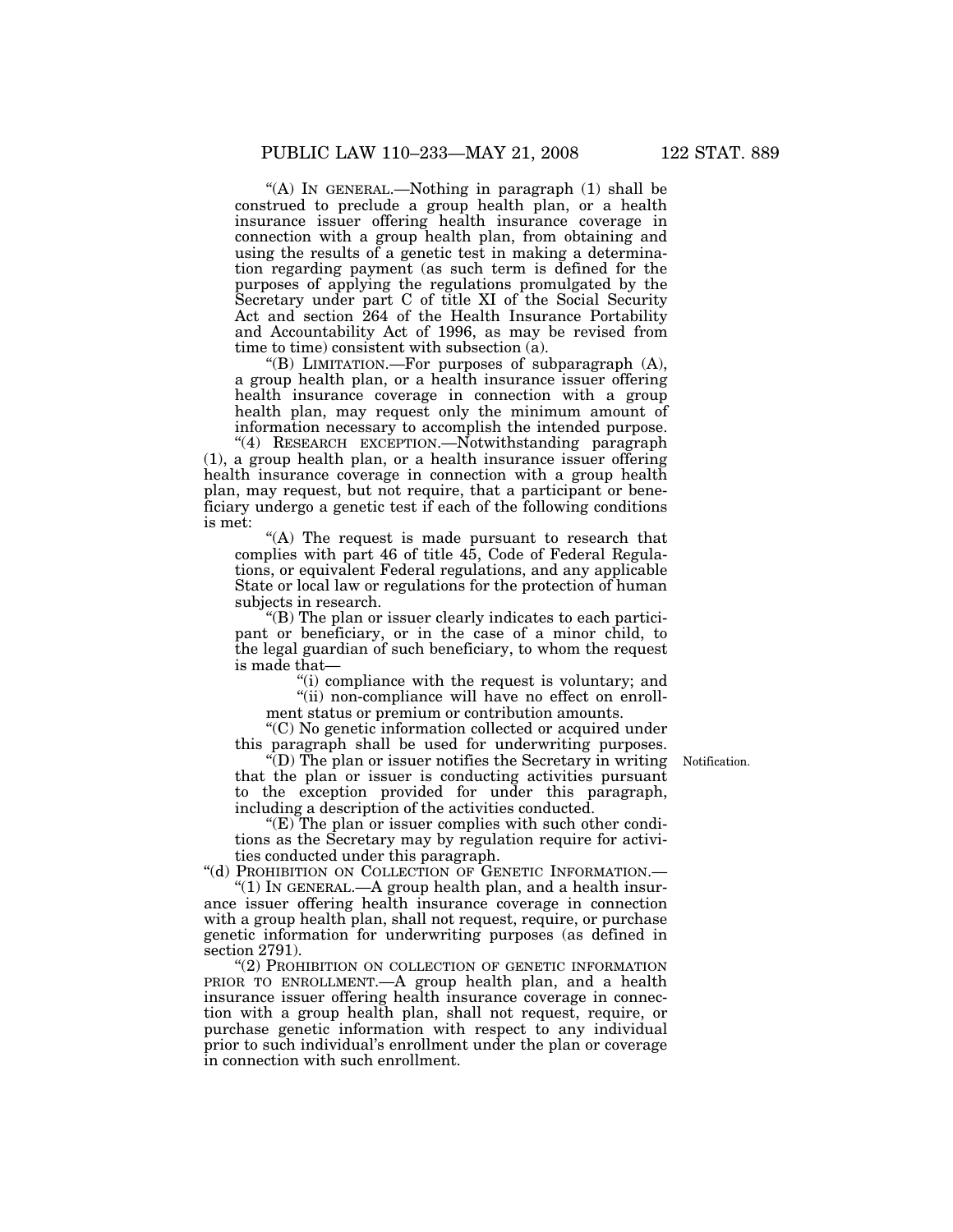''(3) INCIDENTAL COLLECTION.—If a group health plan, or a health insurance issuer offering health insurance coverage in connection with a group health plan, obtains genetic information incidental to the requesting, requiring, or purchasing of other information concerning any individual, such request, requirement, or purchase shall not be considered a violation of paragraph (2) if such request, requirement, or purchase is not in violation of paragraph (1).

''(e) APPLICATION TO ALL PLANS.—The provisions of subsections  $(a)(1)(F)$ ,  $(b)(3)$ ,  $(c)$ , and  $(d)$  and subsection  $(b)(1)$  and section 2701 with respect to genetic information, shall apply to group health plans and health insurance issuers without regard to section  $2721(a)$ .".

(3) APPLICATION TO GENETIC INFORMATION OF A FETUS OR EMBRYO.—Such section is further amended by adding at the end the following:

''(f) GENETIC INFORMATION OF A FETUS OR EMBRYO.—Any reference in this part to genetic information concerning an individual or family member of an individual shall—

" $(1)$  with respect to such an individual or family member of an individual who is a pregnant woman, include genetic information of any fetus carried by such pregnant woman; and

" $(2)$  with respect to an individual or family member utilizing an assisted reproductive technology, include genetic information of any embryo legally held by the individual or family member.''.

(4) DEFINITIONS.—Section 2791(d) of the Public Health Service Act (42 U.S.C. 300gg–91(d)) is amended by adding at the end the following:

"(15) FAMILY MEMBER.—The term 'family member' means, with respect to any individual—

''(A) a dependent (as such term is used for purposes of section  $270\overline{1}(f)(2)$  of such individual; and

 $\mathrm{``(B)}$  any other individual who is a first-degree, seconddegree, third-degree, or fourth-degree relative of such individual or of an individual described in subparagraph (A). ''(16) GENETIC INFORMATION.—

''(A) IN GENERAL.—The term 'genetic information' means, with respect to any individual, information about— (i) such individual's genetic tests,

"(ii) the genetic tests of family members of such individual, and

''(iii) the manifestation of a disease or disorder in family members of such individual.

"(B) INCLUSION OF GENETIC SERVICES AND PARTICIPA-TION IN GENETIC RESEARCH.—Such term includes, with respect to any individual, any request for, or receipt of, genetic services, or participation in clinical research which includes genetic services, by such individual or any family member of such individual.

''(C) EXCLUSIONS.—The term 'genetic information' shall not include information about the sex or age of any individual.<br>"(17) GENETIC TEST.—

"(A) IN GENERAL.—The term 'genetic test' means an analysis of human DNA, RNA, chromosomes, proteins, or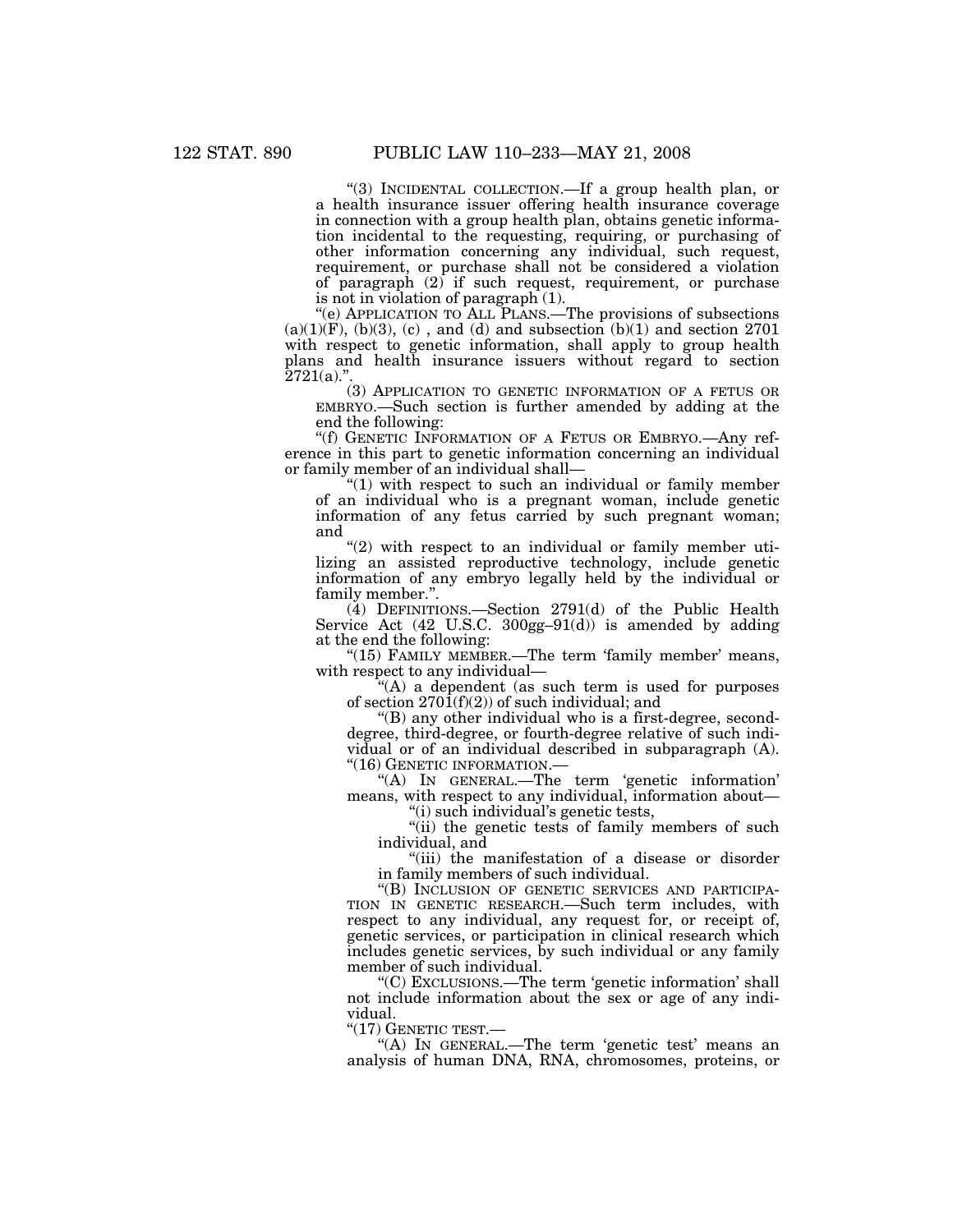metabolites, that detects genotypes, mutations, or chromosomal changes.

''(B) EXCEPTIONS.—The term 'genetic test' does not mean—

''(i) an analysis of proteins or metabolites that does not detect genotypes, mutations, or chromosomal changes; or

"(ii) an analysis of proteins or metabolites that is directly related to a manifested disease, disorder, or pathological condition that could reasonably be detected by a health care professional with appropriate training and expertise in the field of medicine involved.

"(18) GENETIC SERVICES.—The term 'genetic services' means—

''(A) a genetic test;

''(B) genetic counseling (including obtaining, interpreting, or assessing genetic information); or

 $\mathcal{C}(\check{C})$  genetic education.

"(19) UNDERWRITING PURPOSES.—The term 'underwriting purposes' means, with respect to any group health plan, or health insurance coverage offered in connection with a group health plan—

''(A) rules for, or determination of, eligibility (including enrollment and continued eligibility) for benefits under the plan or coverage;

''(B) the computation of premium or contribution amounts under the plan or coverage;

''(C) the application of any pre-existing condition exclusion under the plan or coverage; and

''(D) other activities related to the creation, renewal, or replacement of a contract of health insurance or health benefits.''.

(5) REMEDIES AND ENFORCEMENT.—Section 2722(b) of the Public Health Service Act (42 U.S.C. 300gg–22(b)) is amended by adding at the end the following:

''(3) ENFORCEMENT AUTHORITY RELATING TO GENETIC DISCRIMINATION.—

''(A) GENERAL RULE.—In the cases described in paragraph (1), notwithstanding the provisions of paragraph  $(2)(C)$ , the succeeding subparagraphs of this paragraph shall apply with respect to an action under this subsection by the Secretary with respect to any failure of a health insurance issuer in connection with a group health plan, to meet the requirements of subsection  $(a)(1)(F)$ ,  $(b)(3)$ , (c), or (d) of section 2702 or section 2701 or  $2702(b)(1)$ with respect to genetic information in connection with the plan.

''(B) AMOUNT.—

Penalties.

''(i) IN GENERAL.—The amount of the penalty imposed under this paragraph shall be \$100 for each day in the noncompliance period with respect to each participant or beneficiary to whom such failure relates.

''(ii) NONCOMPLIANCE PERIOD.—For purposes of this paragraph, the term 'noncompliance period' means, with respect to any failure, the period—

''(I) beginning on the date such failure first occurs; and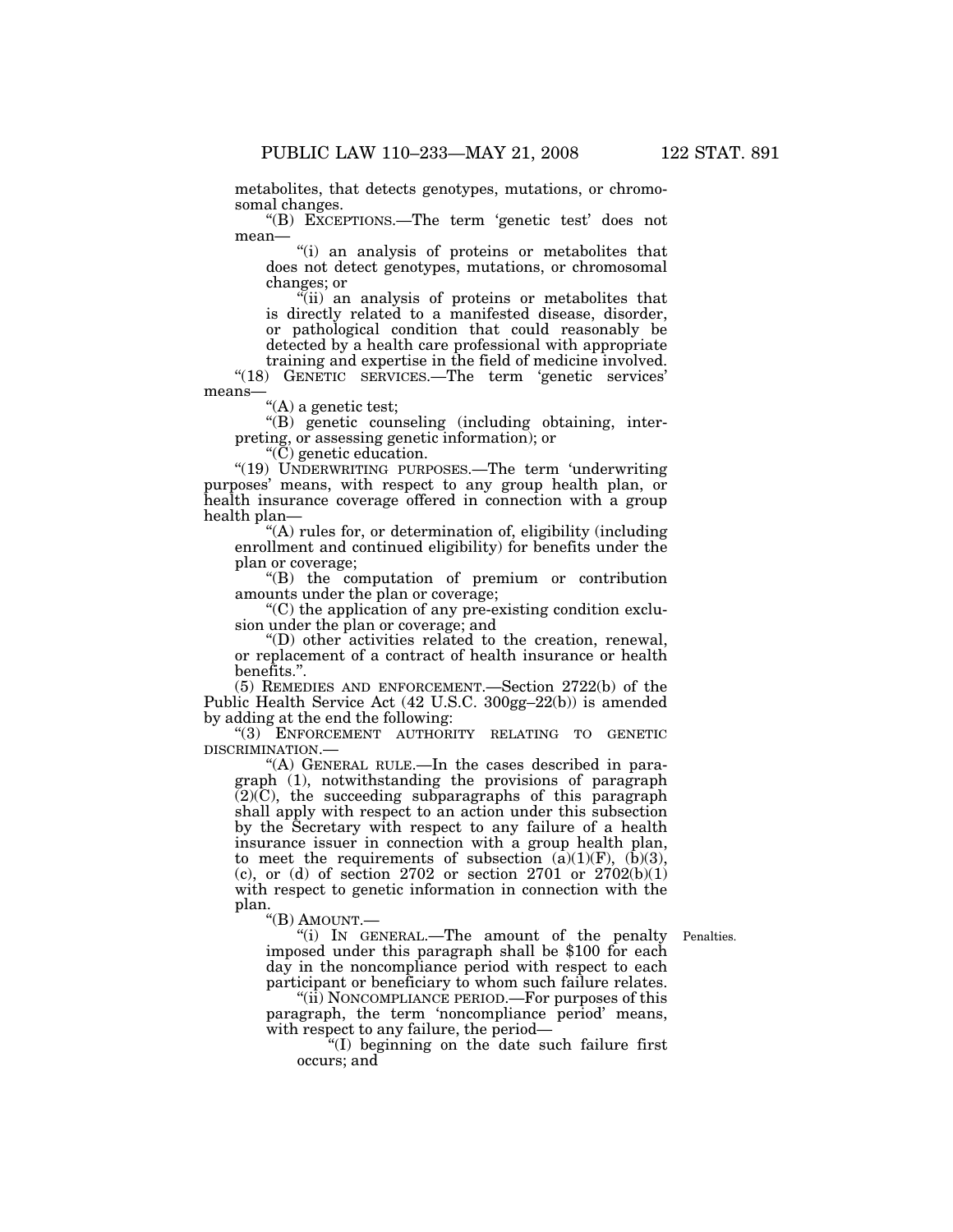''(II) ending on the date the failure is corrected.

''(C) MINIMUM PENALTIES WHERE FAILURE DISCOV-ERED.—Notwithstanding clauses (i) and (ii) of subparagraph (D):

''(i) IN GENERAL.—In the case of 1 or more failures with respect to an individual—

''(I) which are not corrected before the date on which the plan receives a notice from the Secretary of such violation; and

''(II) which occurred or continued during the period involved;

the amount of penalty imposed by subparagraph (A) by reason of such failures with respect to such individual shall not be less than \$2,500.

"(ii) HIGHER MINIMUM PENALTY WHERE VIOLATIONS ARE MORE THAN DE MINIMIS.—To the extent violations for which any person is liable under this paragraph for any year are more than de minimis, clause (i) shall be applied by substituting '\$15,000' for '\$2,500' with respect to such person.

"(D) LIMITATIONS.-

''(i) PENALTY NOT TO APPLY WHERE FAILURE NOT DISCOVERED EXERCISING REASONABLE DILIGENCE.—No penalty shall be imposed by subparagraph (A) on any failure during any period for which it is established to the satisfaction of the Secretary that the person otherwise liable for such penalty did not know, and exercising reasonable diligence would not have known, that such failure existed.

"(ii) PENALTY NOT TO APPLY TO FAILURES COR-RECTED WITHIN CERTAIN PERIODS.—No penalty shall be imposed by subparagraph (A) on any failure if—

''(I) such failure was due to reasonable cause and not to willful neglect; and

''(II) such failure is corrected during the 30 day period beginning on the first date the person otherwise liable for such penalty knew, or exercising reasonable diligence would have known, that such failure existed.

"(iii) OVERALL LIMITATION FOR UNINTENTIONAL FAILURES.—In the case of failures which are due to reasonable cause and not to willful neglect, the penalty imposed by subparagraph (A) for failures shall not exceed the amount equal to the lesser of—

''(I) 10 percent of the aggregate amount paid or incurred by the employer (or predecessor employer) during the preceding taxable year for group health plans; or

 $^{\alpha}$ (II) \$500,000.

"(E) WAIVER BY SECRETARY.—In the case of a failure which is due to reasonable cause and not to willful neglect, the Secretary may waive part or all of the penalty imposed by subparagraph (A) to the extent that the payment of such penalty would be excessive relative to the failure involved.''.

(b) AMENDMENT RELATING TO THE INDIVIDUAL MARKET.—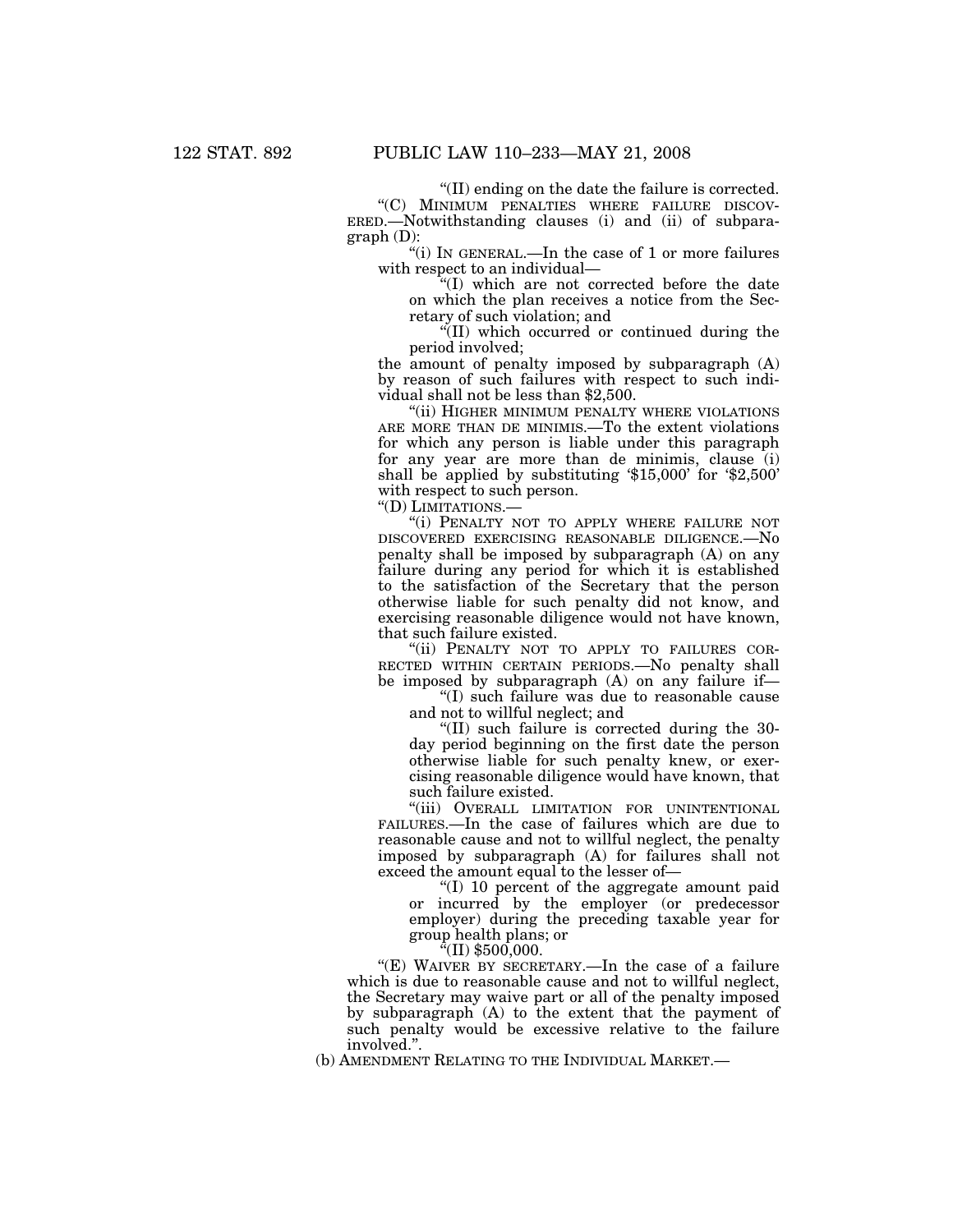(1) IN GENERAL.—The first subpart 3 of part B of title XXVII of the Public Health Service Act (42 U.S.C. 300gg– 51 et seq.) (relating to other requirements) is amended—

(A) by redesignating such subpart as subpart 2; and (B) by adding at the end the following:

# **''SEC. 2753. PROHIBITION OF HEALTH DISCRIMINATION ON THE BASIS OF GENETIC INFORMATION.**

42 USC 300gg–53.

"(a) PROHIBITION ON GENETIC INFORMATION AS A CONDITION OF ELIGIBILITY.—

" $(1)$  In GENERAL.—A health insurance issuer offering health insurance coverage in the individual market may not establish rules for the eligibility (including continued eligibility) of any individual to enroll in individual health insurance coverage based on genetic information.

" $(2)$  RULE OF CONSTRUCTION.—Nothing in paragraph  $(1)$ or in paragraphs (1) and (2) of subsection (e) shall be construed to preclude a health insurance issuer from establishing rules for eligibility for an individual to enroll in individual health insurance coverage based on the manifestation of a disease or disorder in that individual, or in a family member of such individual where such family member is covered under the policy that covers such individual.

"(b) PROHIBITION ON GENETIC INFORMATION IN SETTING PRE-MIUM RATES.

" $(1)$  In GENERAL.—A health insurance issuer offering health insurance coverage in the individual market shall not adjust premium or contribution amounts for an individual on the basis of genetic information concerning the individual or a family member of the individual.

"(2) RULE OF CONSTRUCTION.—Nothing in paragraph (1) or in paragraphs (1) and (2) of subsection (e) shall be construed to preclude a health insurance issuer from adjusting premium or contribution amounts for an individual on the basis of a manifestation of a disease or disorder in that individual, or in a family member of such individual where such family member is covered under the policy that covers such individual. In such case, the manifestation of a disease or disorder in one individual cannot also be used as genetic information about other individuals covered under the policy issued to such individual and to further increase premiums or contribution amounts.

''(c) PROHIBITION ON GENETIC INFORMATION AS PREEXISTING CONDITION.—

''(1) IN GENERAL.—A health insurance issuer offering health insurance coverage in the individual market may not, on the basis of genetic information, impose any preexisting condition exclusion (as defined in section  $2701(b)(1)(A)$ ) with respect to such coverage.

"(2) RULE OF CONSTRUCTION.—Nothing in paragraph (1) or in paragraphs (1) and (2) of subsection (e) shall be construed to preclude a health insurance issuer from imposing any preexisting condition exclusion for an individual with respect to health insurance coverage on the basis of a manifestation of a disease or disorder in that individual.

''(d) GENETIC TESTING.—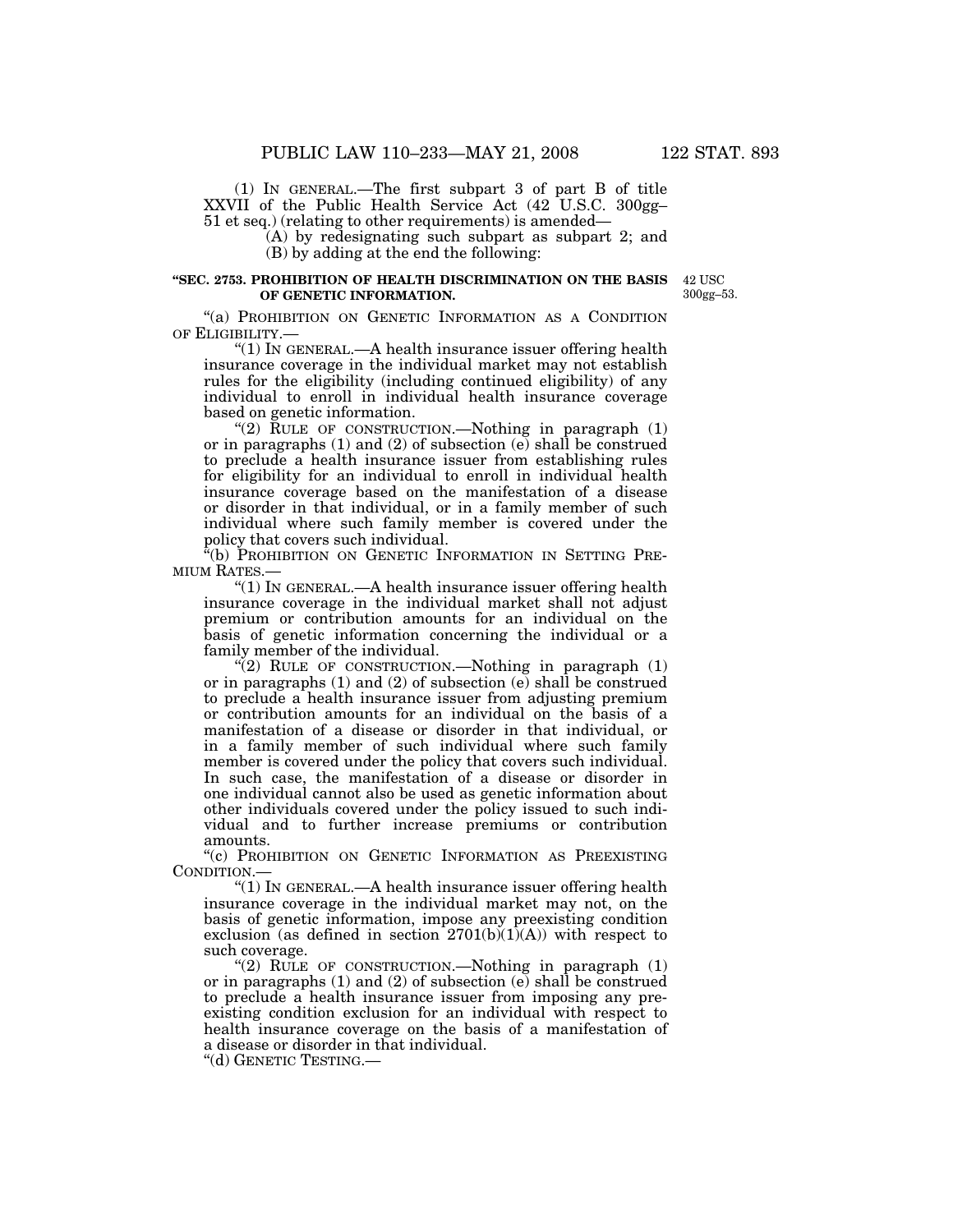''(1) LIMITATION ON REQUESTING OR REQUIRING GENETIC TESTING.—A health insurance issuer offering health insurance coverage in the individual market shall not request or require an individual or a family member of such individual to undergo a genetic test.

''(2) RULE OF CONSTRUCTION.—Paragraph (1) shall not be construed to limit the authority of a health care professional who is providing health care services to an individual to request that such individual undergo a genetic test.<br>"(3) RULE OF CONSTRUCTION REGARDING PAYMENT.

''(3) RULE OF CONSTRUCTION REGARDING PAYMENT.— ''(A) IN GENERAL.—Nothing in paragraph (1) shall be construed to preclude a health insurance issuer offering health insurance coverage in the individual market from obtaining and using the results of a genetic test in making a determination regarding payment (as such term is defined for the purposes of applying the regulations promulgated by the Secretary under part C of title XI of the Social Security Act and section 264 of the Health Insurance Portability and Accountability Act of 1996, as may be revised from time to time) consistent with subsection (a) and (c).

''(B) LIMITATION.—For purposes of subparagraph (A), a health insurance issuer offering health insurance coverage in the individual market may request only the minimum amount of information necessary to accomplish the intended purpose.

''(4) RESEARCH EXCEPTION.—Notwithstanding paragraph (1), a health insurance issuer offering health insurance coverage in the individual market may request, but not require, that an individual or a family member of such individual undergo a genetic test if each of the following conditions is met:

"(A) The request is made pursuant to research that complies with part 46 of title 45, Code of Federal Regulations, or equivalent Federal regulations, and any applicable State or local law or regulations for the protection of human subjects in research.

''(B) The issuer clearly indicates to each individual, or in the case of a minor child, to the legal guardian of such child, to whom the request is made that—

"(i) compliance with the request is voluntary; and "(ii) non-compliance will have no effect on enrollment status or premium or contribution amounts.

''(C) No genetic information collected or acquired under this paragraph shall be used for underwriting purposes.

 $\hat{f}(D)$  The issuer notifies the Secretary in writing that the issuer is conducting activities pursuant to the exception provided for under this paragraph, including a description of the activities conducted.

''(E) The issuer complies with such other conditions as the Secretary may by regulation require for activities conducted under this paragraph.

''(e) PROHIBITION ON COLLECTION OF GENETIC INFORMATION.— ''(1) IN GENERAL.—A health insurance issuer offering health

insurance coverage in the individual market shall not request, require, or purchase genetic information for underwriting purposes (as defined in section 2791).

''(2) PROHIBITION ON COLLECTION OF GENETIC INFORMATION PRIOR TO ENROLLMENT.—A health insurance issuer offering

Notification.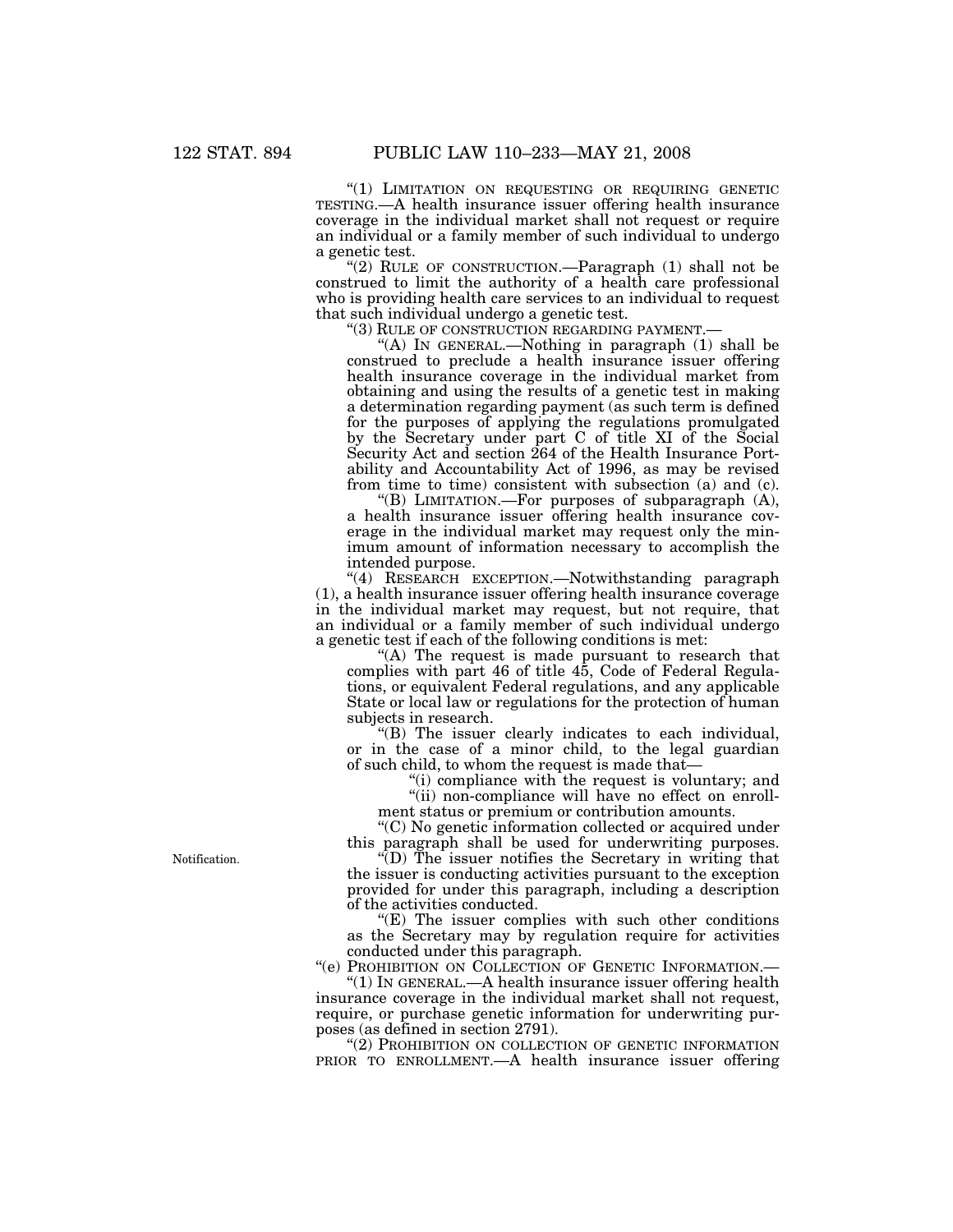health insurance coverage in the individual market shall not request, require, or purchase genetic information with respect to any individual prior to such individual's enrollment under the plan in connection with such enrollment.

''(3) INCIDENTAL COLLECTION.—If a health insurance issuer offering health insurance coverage in the individual market obtains genetic information incidental to the requesting, requiring, or purchasing of other information concerning any individual, such request, requirement, or purchase shall not be considered a violation of paragraph  $(2)$  if such request, requirement, or purchase is not in violation of paragraph (1).

"(f) GENETIC INFORMATION OF A FETUS OR EMBRYO.—Any reference in this part to genetic information concerning an individual or family member of an individual shall—

" $(1)$  with respect to such an individual or family member of an individual who is a pregnant woman, include genetic information of any fetus carried by such pregnant woman; and

 $''(2)$  with respect to an individual or family member utilizing an assisted reproductive technology, include genetic information of any embryo legally held by the individual or family member.''.

(2) REMEDIES AND ENFORCEMENT.—Section 2761(b) of the Public Health Service Act (42 U.S.C. 300gg–61(b)) is amended to read as follows:

''(b) SECRETARIAL ENFORCEMENT AUTHORITY.—The Secretary shall have the same authority in relation to enforcement of the provisions of this part with respect to issuers of health insurance coverage in the individual market in a State as the Secretary has under section 2722(b)(2), and section 2722(b)(3) with respect to violations of genetic nondiscrimination provisions, in relation to the enforcement of the provisions of part A with respect to issuers of health insurance coverage in the small group market in the State.''.

(c) ELIMINATION OF OPTION OF NON-FEDERAL GOVERNMENTAL PLANS TO BE EXCEPTED FROM REQUIREMENTS CONCERNING GENETIC INFORMATION.—Section 2721(b)(2) of the Public Health Service Act  $(42 \text{ U.S.C. } 300 \text{ gg} - 21 \text{ (b)} \text{ (2)})$  is amended—

 $(1)$  in subparagraph  $(A)$ , by striking "If the plan sponsor" and inserting "Except as provided in subparagraph (D), if the plan sponsor''; and

 $(2)$  by adding at the end the following:

''(D) ELECTION NOT APPLICABLE TO REQUIREMENTS CON-CERNING GENETIC INFORMATION.—The election described in subparagraph (A) shall not be available with respect to the provisions of subsections  $(a)(1)(F)$ ,  $(b)(3)$ ,  $(c)$ , and  $(d)$ of section 2702 and the provisions of sections 2701 and 2702(b) to the extent that such provisions apply to genetic information.''.

(d) REGULATIONS AND EFFECTIVE DATE.—

(1) REGULATIONS.—Not later than 12 months after the date of enactment of this Act, the Secretary of Health and Human Services shall issue final regulations to carry out the amendments made by this section.

(2) EFFECTIVE DATE.—The amendments made by this sec-Applicability. tion shall apply—

42 USC 300gg–1 note.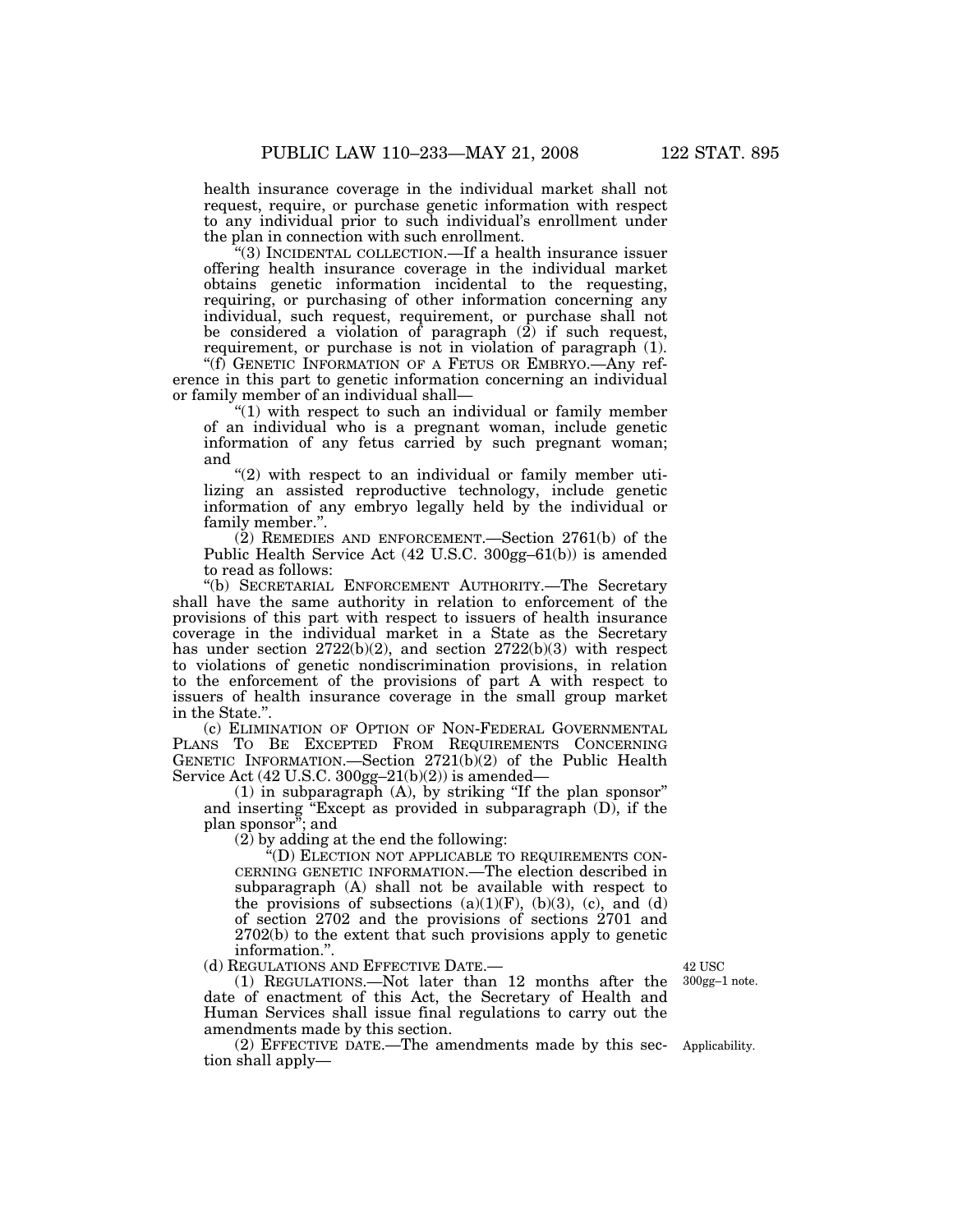(A) with respect to group health plans, and health insurance coverage offered in connection with group health plans, for plan years beginning after the date that is 1 year after the date of enactment of this Act; and

(B) with respect to health insurance coverage offered, sold, issued, renewed, in effect, or operated in the individual market after the date that is  $\overline{1}$  year after the date of enactment of this Act.

#### **SEC. 103. AMENDMENTS TO THE INTERNAL REVENUE CODE OF 1986.**

26 USC 9802.

(a) NO DISCRIMINATION IN GROUP PREMIUMS BASED ON GENETIC INFORMATION.—Subsection (b) of section 9802 of the Internal Revenue Code of 1986 is amended—

 $(1)$  in paragraph  $(2)(A)$ , by inserting before the semicolon the following: "except as provided in paragraph  $(3)$ "; and

 $(2)$  by adding at the end the following:

''(3) NO GROUP-BASED DISCRIMINATION ON BASIS OF GENETIC INFORMATION.—

"(A) IN GENERAL.—For purposes of this section, a group health plan may not adjust premium or contribution amounts for the group covered under such plan on the basis of genetic information.

"(B) RULE OF CONSTRUCTION.—Nothing in subparagraph (A) or in paragraphs (1) and (2) of subsection (d) shall be construed to limit the ability of a group health plan to increase the premium for an employer based on the manifestation of a disease or disorder of an individual who is enrolled in the plan. In such case, the manifestation of a disease or disorder in one individual cannot also be used as genetic information about other group members and to further increase the premium for the employer.''.

(b) LIMITATIONS ON GENETIC TESTING; PROHIBITION ON COLLEC-TION OF GENETIC INFORMATION; APPLICATION TO ALL PLANS.—Section 9802 of such Code is amended by redesignating subsection (c) as subsection (f) and by inserting after subsection (b) the following new subsections:

"(c) GENETIC TESTING.—

''(1) LIMITATION ON REQUESTING OR REQUIRING GENETIC TESTING.—A group health plan may not request or require an individual or a family member of such individual to undergo a genetic test.

"(2) RULE OF CONSTRUCTION.—Paragraph (1) shall not be construed to limit the authority of a health care professional who is providing health care services to an individual to request that such individual undergo a genetic test.

''(3) RULE OF CONSTRUCTION REGARDING PAYMENT.—

"(A) In GENERAL.—Nothing in paragraph  $(1)$  shall be construed to preclude a group health plan from obtaining and using the results of a genetic test in making a determination regarding payment (as such term is defined for the purposes of applying the regulations promulgated by the Secretary of Health and Human Services under part C of title XI of the Social Security Act and section 264 of the Health Insurance Portability and Accountability Act of 1996, as may be revised from time to time) consistent with subsection  $(a)$ .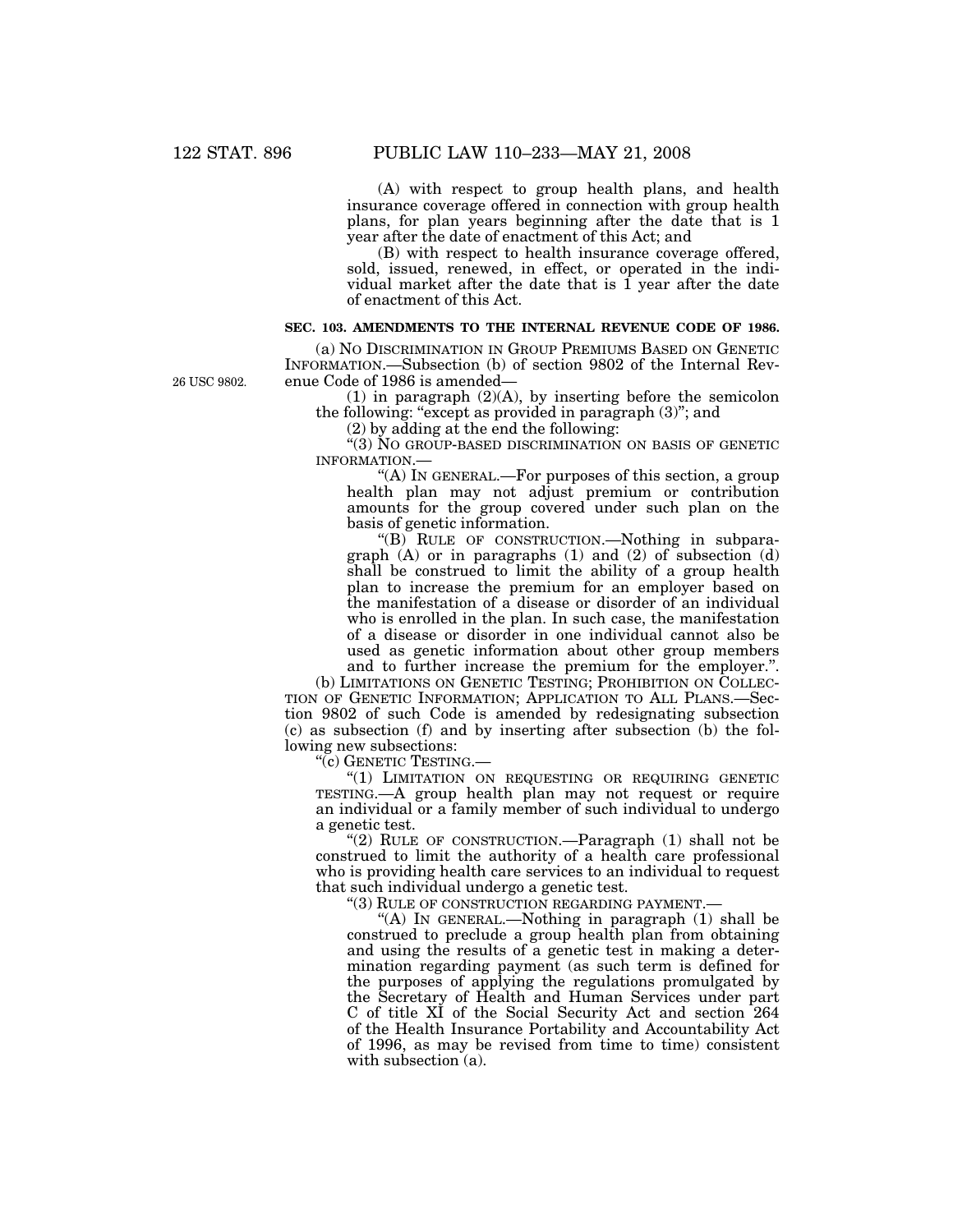''(B) LIMITATION.—For purposes of subparagraph (A), a group health plan may request only the minimum amount of information necessary to accomplish the intended purpose.

 $i(4)$  RESEARCH EXCEPTION. Notwithstanding paragraph (1), a group health plan may request, but not require, that a participant or beneficiary undergo a genetic test if each of the following conditions is met:

"(A) The request is made pursuant to research that complies with part 46 of title 45, Code of Federal Regulations, or equivalent Federal regulations, and any applicable State or local law or regulations for the protection of human subjects in research.

''(B) The plan clearly indicates to each participant or beneficiary, or in the case of a minor child, to the legal guardian of such beneficiary, to whom the request is made that—

''(i) compliance with the request is voluntary; and

"(ii) non-compliance will have no effect on enrollment status or premium or contribution amounts.

''(C) No genetic information collected or acquired under this paragraph shall be used for underwriting purposes.

Notification.

''(D) The plan notifies the Secretary in writing that the plan is conducting activities pursuant to the exception provided for under this paragraph, including a description of the activities conducted.

''(E) The plan complies with such other conditions as the Secretary may by regulation require for activities conducted under this paragraph.

"(d) PROHIBITION ON COLLECTION OF GENETIC INFORMATION.—

''(1) IN GENERAL.—A group health plan shall not request, require, or purchase genetic information for underwriting purposes (as defined in section 9832).

"(2) PROHIBITION ON COLLECTION OF GENETIC INFORMATION PRIOR TO ENROLLMENT.—A group health plan shall not request, require, or purchase genetic information with respect to any individual prior to such individual's enrollment under the plan or in connection with such enrollment.

''(3) INCIDENTAL COLLECTION.—If a group health plan obtains genetic information incidental to the requesting, requiring, or purchasing of other information concerning any individual, such request, requirement, or purchase shall not be considered a violation of paragraph  $(2)$  if such request, requirement, or purchase is not in violation of paragraph (1).

"(e) APPLICATION TO ALL PLANS.—The provisions of subsections  $(a)(1)(F)$ ,  $(b)(3)$ ,  $(c)$ , and  $(d)$  and subsection  $(b)(1)$  and section 9801 with respect to genetic information, shall apply to group health plans without regard to section  $9831(a)(2)$ .".

(c) APPLICATION TO GENETIC INFORMATION OF A FETUS OR EMBRYO.—Such section is further amended by adding at the end the following:

''(f) GENETIC INFORMATION OF A FETUS OR EMBRYO.—Any reference in this chapter to genetic information concerning an individual or family member of an individual shall—

"(1) with respect to such an individual or family member of an individual who is a pregnant woman, include genetic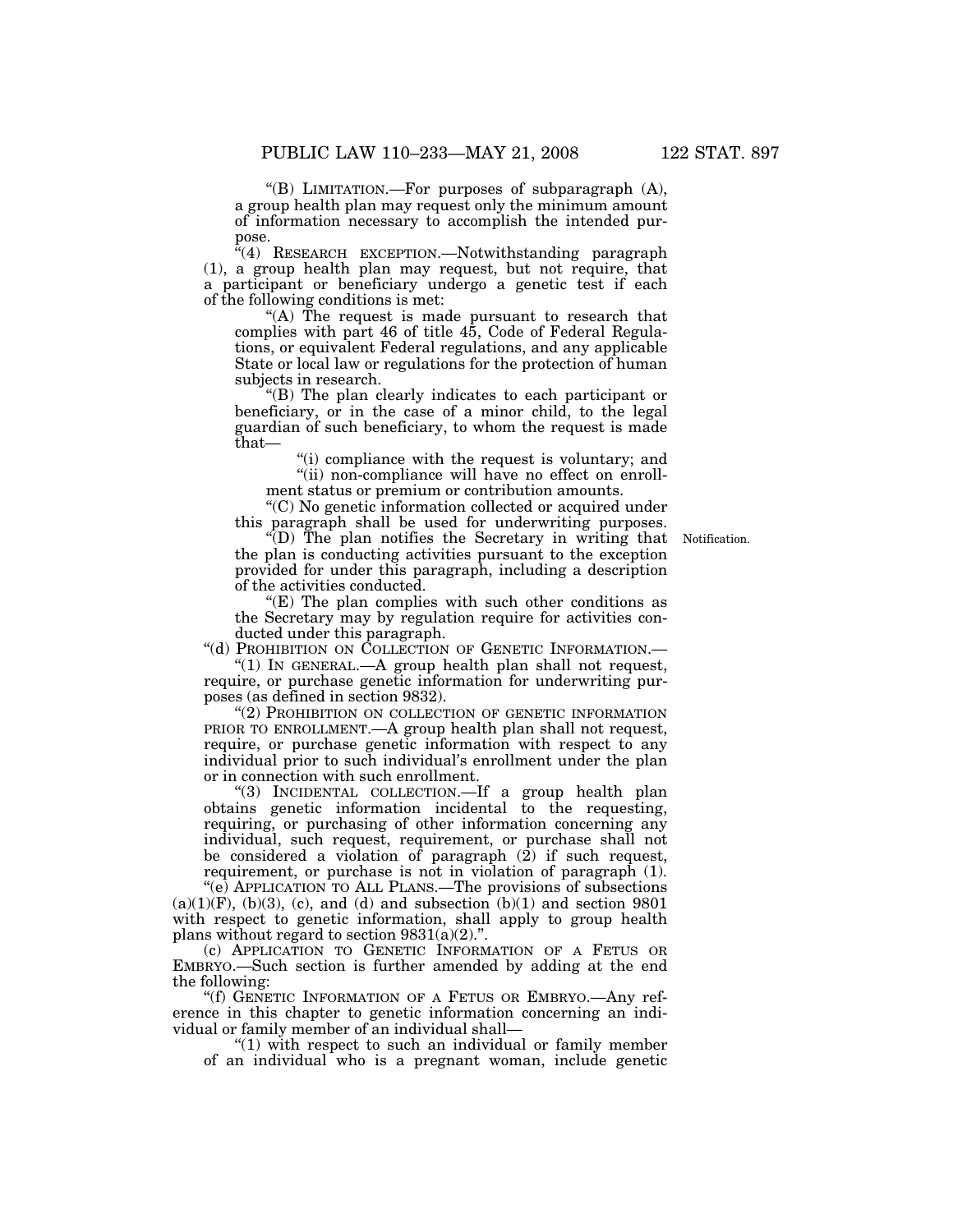information of any fetus carried by such pregnant woman; and

 $''(2)$  with respect to an individual or family member utilizing an assisted reproductive technology, include genetic information of any embryo legally held by the individual or family member.''.

(d) DEFINITIONS.—Subsection (d) of section 9832 of such Code is amended by adding at the end the following:

"(6) FAMILY MEMBER.—The term 'family member' means, with respect to any individual—

'(A) a dependent (as such term is used for purposes of section  $980\tilde{1}(f)(2)$  of such individual, and

"(B) any other individual who is a first-degree, seconddegree, third-degree, or fourth-degree relative of such individual or of an individual described in subparagraph (A).

 $H(A)$  In GENERAL.—The term 'genetic information' means, with respect to any individual, information about—

''(i) such individual's genetic tests,

"(ii) the genetic tests of family members of such individual, and

''(iii) the manifestation of a disease or disorder in family members of such individual.

''(B) INCLUSION OF GENETIC SERVICES AND PARTICIPA-TION IN GENETIC RESEARCH.—Such term includes, with respect to any individual, any request for, or receipt of, genetic services, or participation in clinical research which includes genetic services, by such individual or any family member of such individual.

''(C) EXCLUSIONS.—The term 'genetic information' shall not include information about the sex or age of any individual.

''(8) GENETIC TEST.—

"(A) IN GENERAL.—The term 'genetic test' means an analysis of human DNA, RNA, chromosomes, proteins, or metabolites, that detects genotypes, mutations, or chromosomal changes.

''(B) EXCEPTIONS.—The term 'genetic test' does not mean—

''(i) an analysis of proteins or metabolites that does not detect genotypes, mutations, or chromosomal changes, or

''(ii) an analysis of proteins or metabolites that is directly related to a manifested disease, disorder, or pathological condition that could reasonably be detected by a health care professional with appropriate

training and expertise in the field of medicine involved. ''(9) GENETIC SERVICES.—The term 'genetic services' means—

"(A) a genetic test;

''(B) genetic counseling (including obtaining, interpreting, or assessing genetic information); or

 $\mathrm{``}(\mathrm{C})$  genetic education.

''(10) UNDERWRITING PURPOSES.—The term 'underwriting purposes' means, with respect to any group health plan, or health insurance coverage offered in connection with a group health plan—

26 USC 9832.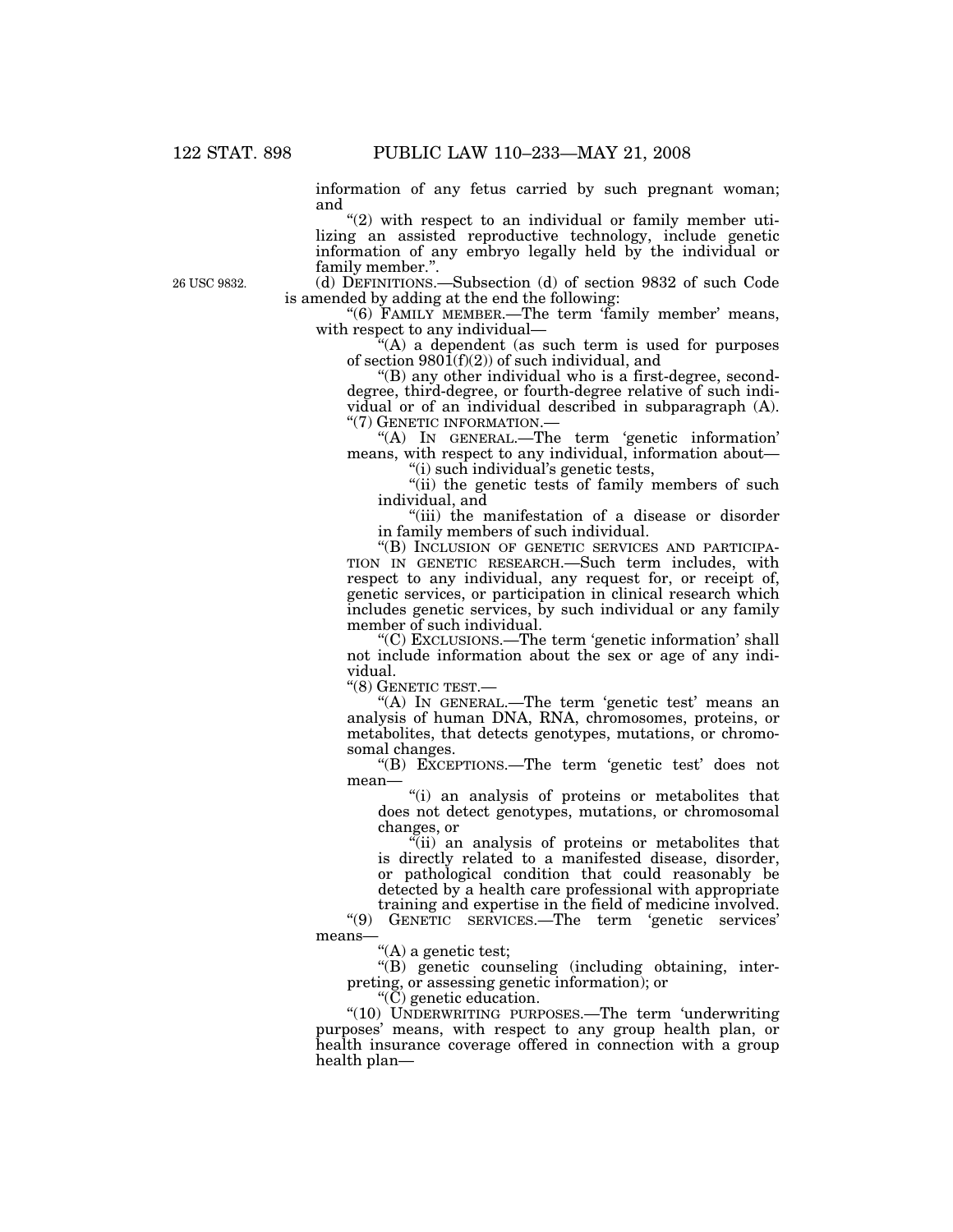''(A) rules for, or determination of, eligibility (including enrollment and continued eligibility) for benefits under the plan or coverage;

''(B) the computation of premium or contribution amounts under the plan or coverage;

 $C$ ) the application of any pre-existing condition exclusion under the plan or coverage; and

''(D) other activities related to the creation, renewal, or replacement of a contract of health insurance or health benefits.''.

(e) ENFORCEMENT.— (1) IN GENERAL.—Subchapter C of chapter 100 of the Internal Revenue Code of 1986 (relating to general provisions) is amended by adding at the end the following new section:

#### **''SEC. 9834. ENFORCEMENT.**

''For the imposition of tax on any failure of a group health plan to meet the requirements of this chapter, see section 4980D.''.

(2) CONFORMING AMENDMENT.—The table of sections for subchapter C of chapter 100 of such Code is amended by adding at the end the following new item:

''Sec. 9834. Enforcement.''.

(f) REGULATIONS AND EFFECTIVE DATE.— (1) REGULATIONS.—The Secretary of the Treasury shall issue final regulations or other guidance not later than 12 months after the date of the enactment of this Act to carry out the amendments made by this section.

(2) EFFECTIVE DATE.—The amendments made by this section shall apply with respect to group health plans for plan years beginning after the date that is 1 year after the date of the enactment of this Act.

#### **SEC. 104. AMENDMENTS TO TITLE XVIII OF THE SOCIAL SECURITY ACT RELATING TO MEDIGAP.**

(a) NONDISCRIMINATION.—Section 1882(s)(2) of the Social Security Act  $(42 \text{ U.S.C. } 1395 \text{ss(s)}(2))$  is amended by adding at the end the following:

" $(E)$  An issuer of a medicare supplemental policy shall not deny or condition the issuance or effectiveness of the policy (including the imposition of any exclusion of benefits under the policy based on a pre-existing condition) and shall not discriminate in the pricing of the policy (including the adjustment of premium rates) of an individual on the basis of the genetic information with respect to such individual.

''(F) RULE OF CONSTRUCTION.—Nothing in subparagraph (E) or in subparagraphs (A) or (B) of subsection  $\overline{(x)}(\overline{2})$  shall be construed to limit the ability of an issuer of a medicare supplemental policy from, to the extent otherwise permitted under this title—

''(i) denying or conditioning the issuance or effectiveness of the policy or increasing the premium for an employer based on the manifestation of a disease or disorder of an individual who is covered under the policy; or

 $\ddot{a}$ (ii) increasing the premium for any policy issued to an individual based on the manifestation of a disease

26 USC 9802 note.

Applicability.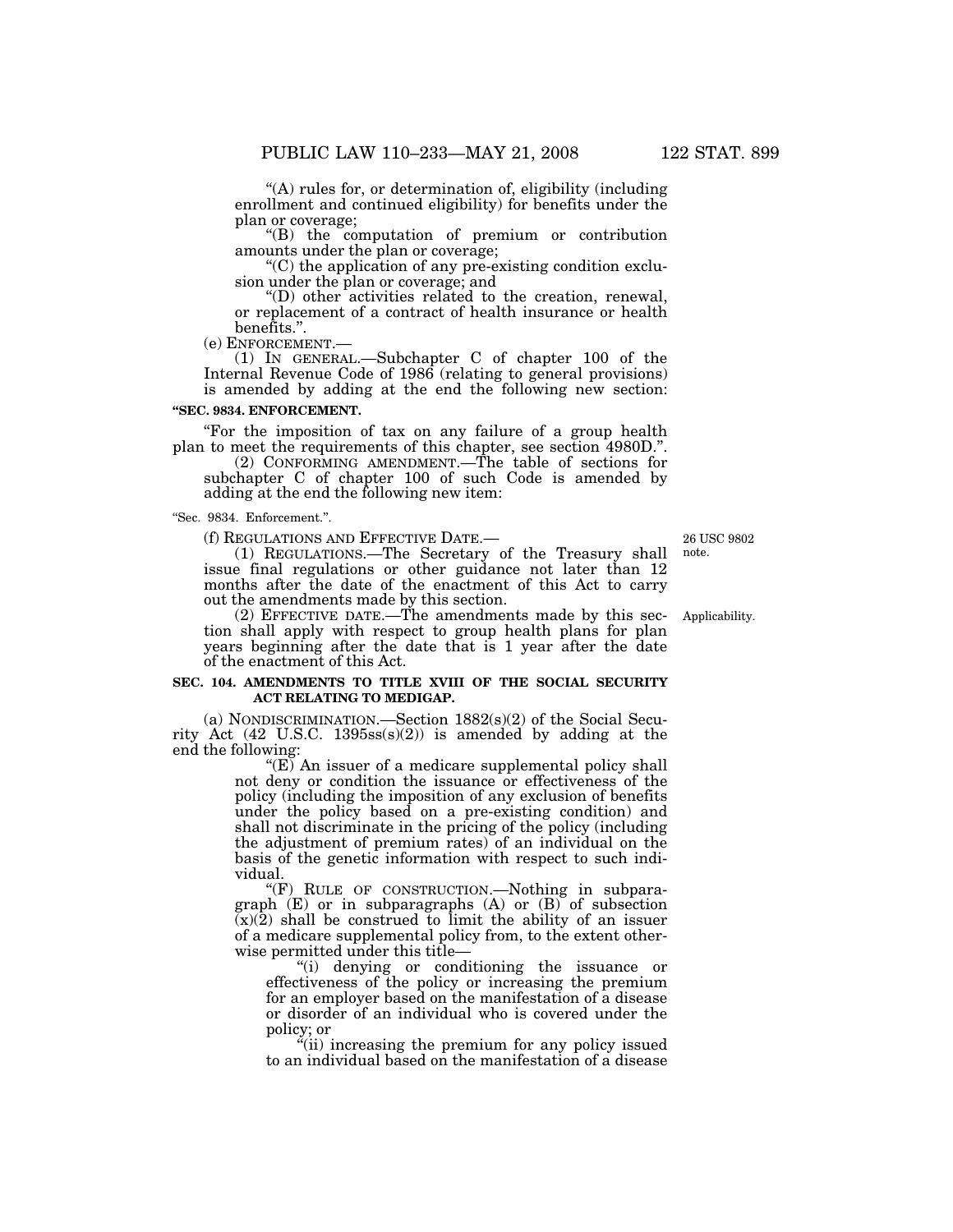or disorder of an individual who is covered under the policy (in such case, the manifestation of a disease or disorder in one individual cannot also be used as genetic information about other group members and to further increase the premium for the employer).''.

(b) LIMITATIONS ON GENETIC TESTING AND GENETIC INFORMA-TION.—

(1) IN GENERAL.—Section 1882 of the Social Security Act (42 U.S.C. 1395ss) is amended by adding at the end the following:

"(x) LIMITATIONS ON GENETIC TESTING AND INFORMATION.-''(1) GENETIC TESTING.—

''(A) LIMITATION ON REQUESTING OR REQUIRING GENETIC TESTING.—An issuer of a medicare supplemental policy shall not request or require an individual or a family member of such individual to undergo a genetic test.

''(B) RULE OF CONSTRUCTION.—Subparagraph (A) shall not be construed to limit the authority of a health care professional who is providing health care services to an individual to request that such individual undergo a genetic test.

''(C) RULE OF CONSTRUCTION REGARDING PAYMENT.—

"(i) IN GENERAL.—Nothing in subparagraph  $(A)$ shall be construed to preclude an issuer of a medicare supplemental policy from obtaining and using the results of a genetic test in making a determination regarding payment (as such term is defined for the purposes of applying the regulations promulgated by the Secretary under part  $\check{C}$  of title XI and section 264 of the Health Insurance Portability and Accountability Act of 1996, as may be revised from time to time) consistent with subsection (s)(2)(E).

"(ii) LIMITATION.—For purposes of clause (i), an issuer of a medicare supplemental policy may request only the minimum amount of information necessary to accomplish the intended purpose.

''(D) RESEARCH EXCEPTION.—Notwithstanding subparagraph (A), an issuer of a medicare supplemental policy may request, but not require, that an individual or a family member of such individual undergo a genetic test if each of the following conditions is met:

''(i) The request is made pursuant to research that complies with part 46 of title 45, Code of Federal Regulations, or equivalent Federal regulations, and any applicable State or local law or regulations for the protection of human subjects in research.

"(ii) The issuer clearly indicates to each individual, or in the case of a minor child, to the legal guardian of such child, to whom the request is made that—

''(I) compliance with the request is voluntary; and

''(II) non-compliance will have no effect on enrollment status or premium or contribution amounts.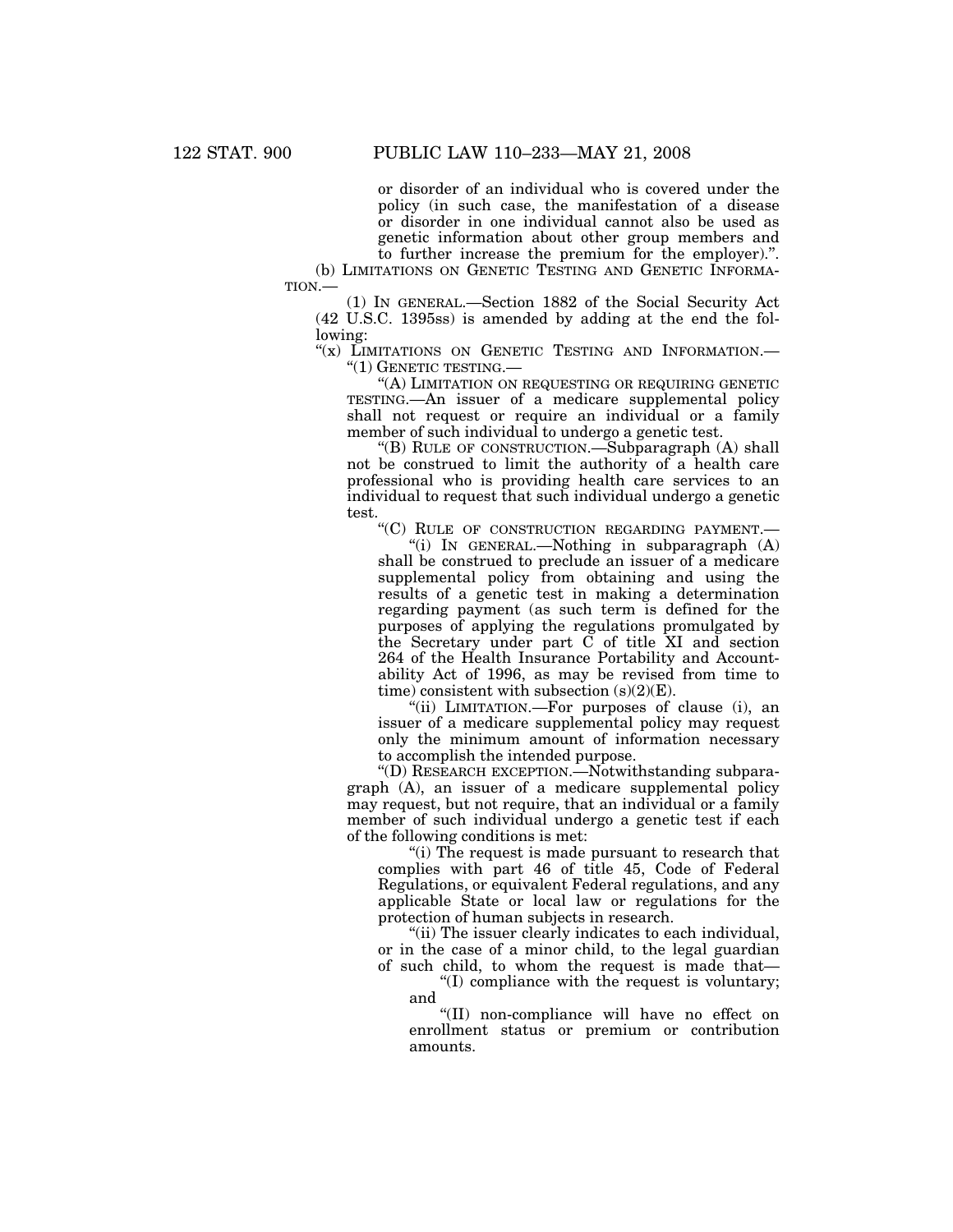"(iii) No genetic information collected or acquired under this subparagraph shall be used for underwriting, determination of eligibility to enroll or maintain enrollment status, premium rating, or the creation, renewal, or replacement of a plan, contract, or coverage for health insurance or health benefits.

" $(iv)$  The issuer notifies the Secretary in writing that the issuer is conducting activities pursuant to the exception provided for under this subparagraph, including a description of the activities conducted.

 $(v)$  The issuer complies with such other conditions as the Secretary may by regulation require for activities conducted under this subparagraph.

"(2) PROHIBITION ON COLLECTION OF GENETIC INFORMATION.— "(A) IN GENERAL.—An issuer of a medicare supple-

mental policy shall not request, require, or purchase genetic information for underwriting purposes (as defined in para $graph(3)$ ).

''(B) PROHIBITION ON COLLECTION OF GENETIC INFORMA-TION PRIOR TO ENROLLMENT.—An issuer of a medicare supplemental policy shall not request, require, or purchase genetic information with respect to any individual prior to such individual's enrollment under the policy in connection with such enrollment.

''(C) INCIDENTAL COLLECTION.—If an issuer of a medicare supplemental policy obtains genetic information incidental to the requesting, requiring, or purchasing of other information concerning any individual, such request, requirement, or purchase shall not be considered a violation of subparagraph (B) if such request, requirement, or purchase is not in violation of subparagraph (A).

''(3) DEFINITIONS.—In this subsection:

''(A) FAMILY MEMBER.—The term 'family member' means with respect to an individual, any other individual who is a first-degree, second-degree, third-degree, or fourthdegree relative of such individual.

''(B) GENETIC INFORMATION.—

''(i) IN GENERAL.—The term 'genetic information' means, with respect to any individual, information about—

''(I) such individual's genetic tests,

''(II) the genetic tests of family members of such individual, and

''(III) subject to clause (iv), the manifestation of a disease or disorder in family members of such individual.

''(ii) INCLUSION OF GENETIC SERVICES AND PARTICI-PATION IN GENETIC RESEARCH.—Such term includes, with respect to any individual, any request for, or receipt of, genetic services, or participation in clinical research which includes genetic services, by such individual or any family member of such individual.

''(iii) EXCLUSIONS.—The term 'genetic information' shall not include information about the sex or age of any individual.

''(C) GENETIC TEST.—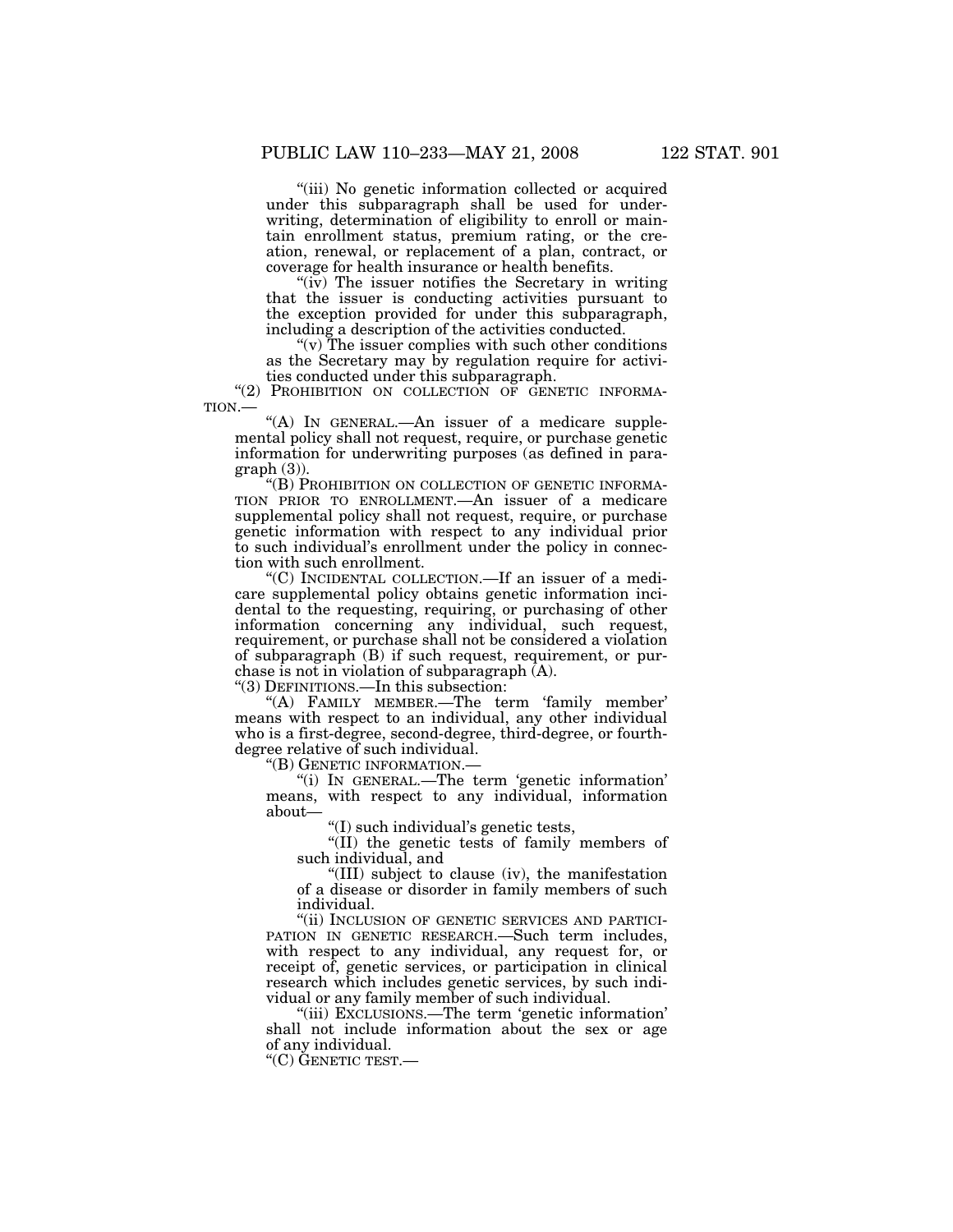''(i) IN GENERAL.—The term 'genetic test' means an analysis of human DNA, RNA, chromosomes, proteins, or metabolites, that detects genotypes, mutations, or chromosomal changes.

"(ii) EXCEPTIONS.—The term 'genetic test' does not mean—

''(I) an analysis of proteins or metabolites that does not detect genotypes, mutations, or chromosomal changes; or

''(II) an analysis of proteins or metabolites that is directly related to a manifested disease, disorder, or pathological condition that could reasonably be detected by a health care professional with appropriate training and expertise in the field of medicine involved.

''(D) GENETIC SERVICES.—The term 'genetic services' means—

"(i) a genetic test;

"(ii) genetic counseling (including obtaining, interpreting, or assessing genetic information); or

''(iii) genetic education.

''(E) UNDERWRITING PURPOSES.—The term 'underwriting purposes' means, with respect to a medicare supplemental policy—

''(i) rules for, or determination of, eligibility (including enrollment and continued eligibility) for benefits under the policy;

''(ii) the computation of premium or contribution amounts under the policy;

''(iii) the application of any pre-existing condition exclusion under the policy; and

"(iv) other activities related to the creation, renewal, or replacement of a contract of health insurance or health benefits.<br>"(F) ISSUER OF A MEDICARE SUPPLEMENTAL POLICY.—

The term 'issuer of a medicare supplemental policy' includes a third-party administrator or other person acting for or on behalf of such issuer.''.

(2) APPLICATION TO GENETIC INFORMATION OF A FETUS OR  $EMBRYO$ .—Section  $1882(x)$  of such Act, as added by paragraph (1), is further amended by adding at the end the following:

"(4) GENETIC INFORMATION OF A FETUS OR EMBRYO. Any reference in this section to genetic information concerning an individual or family member of an individual shall—

"(A) with respect to such an individual or family member of an individual who is a pregnant woman, include genetic information of any fetus carried by such pregnant woman; and

''(B) with respect to an individual or family member utilizing an assisted reproductive technology, include genetic information of any embryo legally held by the individual or family member."

(3) CONFORMING AMENDMENT.—Section 1882(o) of the Social Security Act (42 U.S.C. 1395ss(o)) is amended by adding at the end the following:

" $(4)$  The issuer of the medicare supplemental policy complies with subsection  $(s)(2)(E)$  and subsection  $(x)$ .".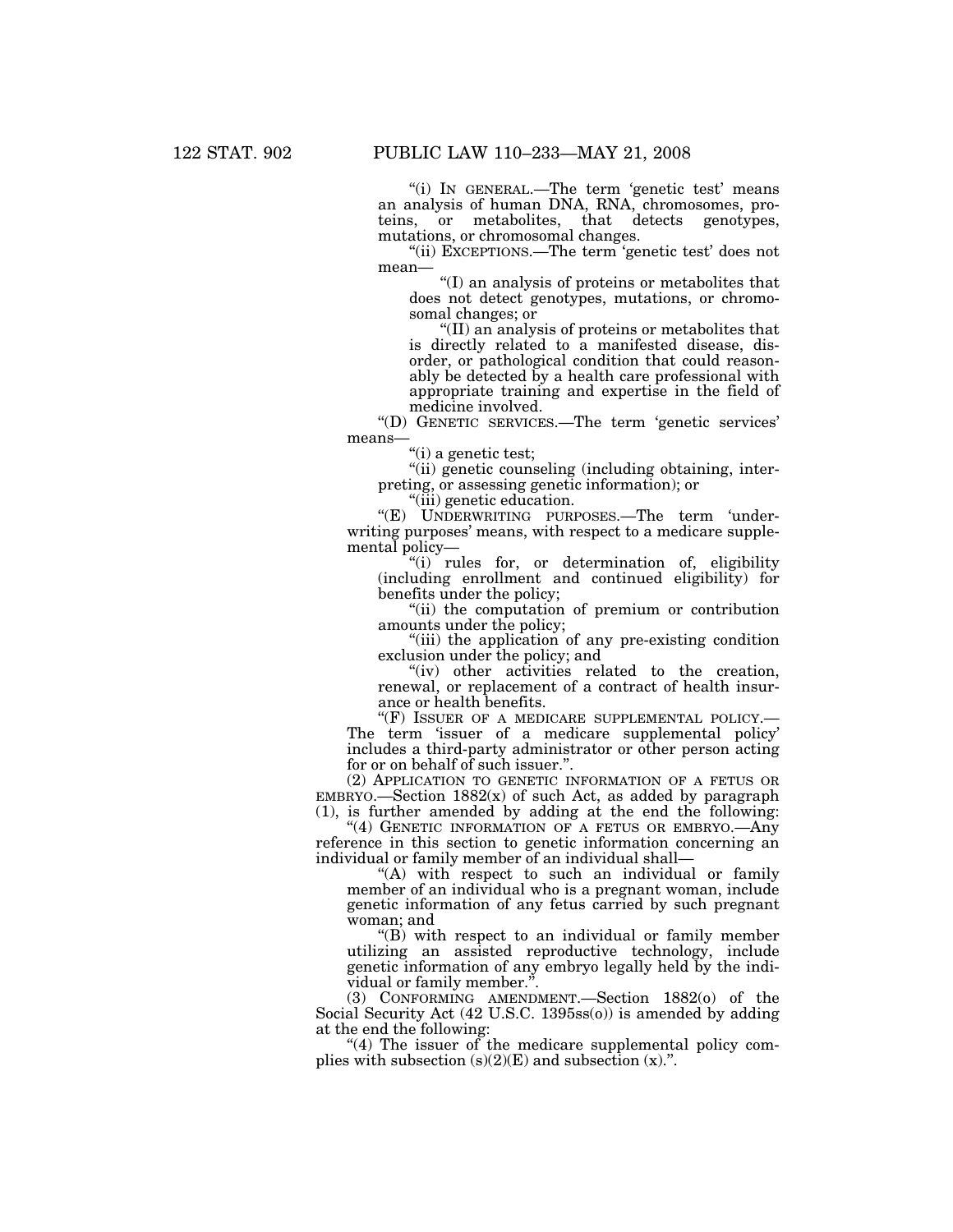(c) EFFECTIVE DATE.—The amendments made by this section Applicability. shall apply with respect to an issuer of a medicare supplemental policy for policy years beginning on or after the date that is 1 year after the date of enactment of this Act.<br>(d) TRANSITION PROVISIONS.—

 $(1)$  IN GENERAL.—If the Secretary of Health and Human Services identifies a State as requiring a change to its statutes or regulations to conform its regulatory program to the changes made by this section, the State regulatory program shall not be considered to be out of compliance with the requirements of section 1882 of the Social Security Act due solely to failure to make such change until the date specified in paragraph (4).

(2) NAIC STANDARDS.—If, not later than October 31, 2008, the National Association of Insurance Commissioners (in this subsection referred to as the ''NAIC'') modifies its NAIC Model Regulation relating to section 1882 of the Social Security Act (referred to in such section as the 1991 NAIC Model Regulation, as subsequently modified) to conform to the amendments made by this section, such revised regulation incorporating the modifications shall be considered to be the applicable NAIC model regulation (including the revised NAIC model regulation and the 1991 NAIC Model Regulation) for the purposes of such section.

(3) SECRETARY STANDARDS.—If the NAIC does not make Deadline. the modifications described in paragraph (2) within the period specified in such paragraph, the Secretary of Health and Human Services shall, not later than July 1, 2009, make the modifications described in such paragraph and such revised regulation incorporating the modifications shall be considered to be the appropriate regulation for the purposes of such section.

(4) DATE SPECIFIED.—

(A) IN GENERAL.—Subject to subparagraph (B), the date specified in this paragraph for a State is the earlier of—

(i) the date the State changes its statutes or regulations to conform its regulatory program to the changes made by this section, or

(ii) July 1, 2009.

(B) ADDITIONAL LEGISLATIVE ACTION REQUIRED.—In the case of a State which the Secretary identifies as—

(i) requiring State legislation (other than legislation appropriating funds) to conform its regulatory program to the changes made in this section, but

(ii) having a legislature which is not scheduled to meet in 2009 in a legislative session in which such legislation may be considered, the date specified in this paragraph is the first day of the first calendar quarter beginning after the close of the first legislative session of the State legislature that begins on or after July 1, 2009. For purposes of the previous sentence, in the case of a State that has a 2-year legislative session, each year of such session shall be deemed to be a separate regular session of the State legislature.

#### **SEC. 105. PRIVACY AND CONFIDENTIALITY.**

(a) IN GENERAL.—Part C of title XI of the Social Security Act is amended by adding at the end the following new section:

42 USC 1395ss note.

42 USC 1395ss note.

Deadline.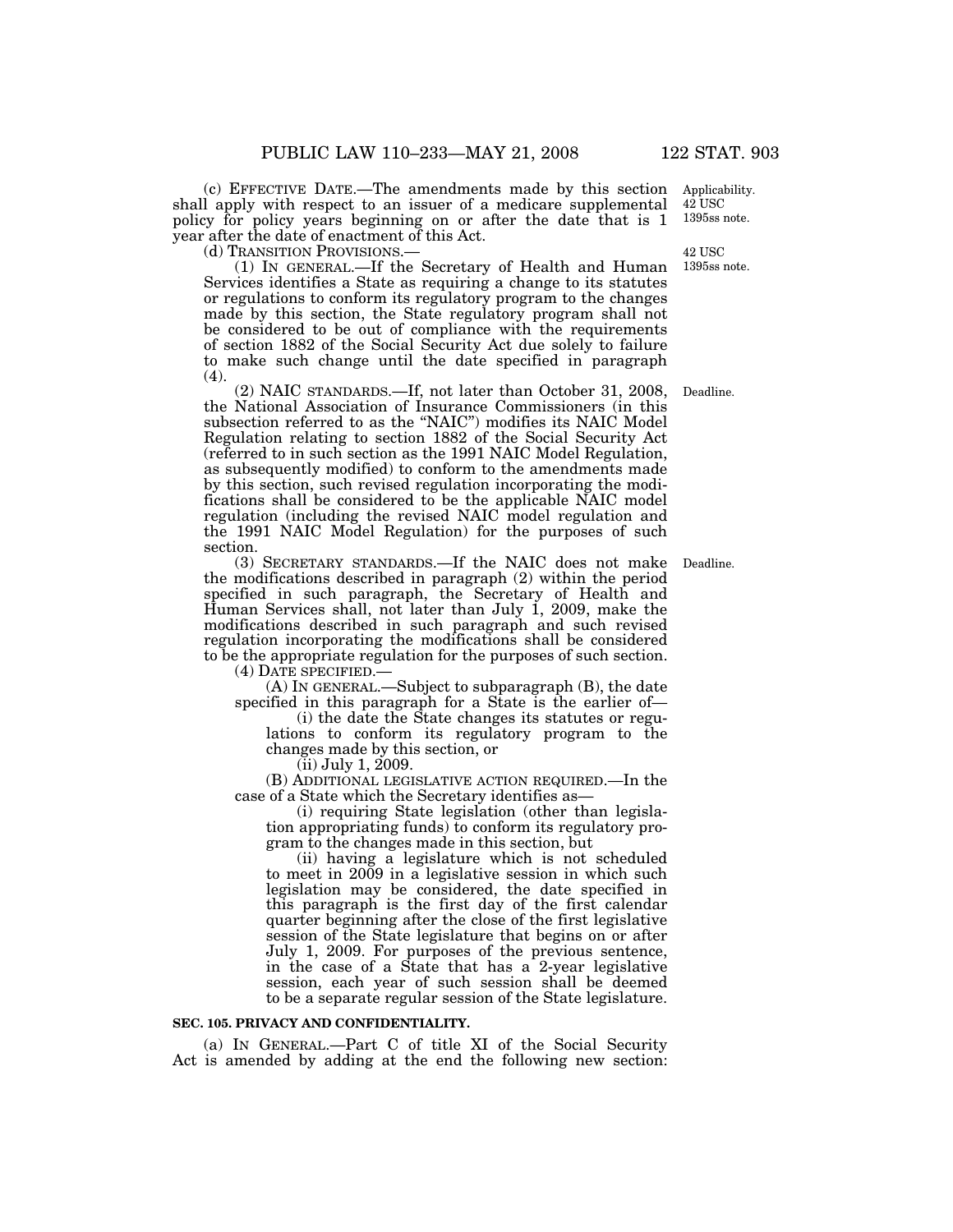#### ''APPLICATION OF HIPAA REGULATIONS TO GENETIC INFORMATION

42 USC 1320d–9.

''SEC. 1180. (a) IN GENERAL.—The Secretary shall revise the HIPAA privacy regulation (as defined in subsection (b)) so it is consistent with the following:

''(1) Genetic information shall be treated as health information described in section 1171(4)(B).

"(2) The use or disclosure by a covered entity that is a group health plan, health insurance issuer that issues health insurance coverage, or issuer of a medicare supplemental policy of protected health information that is genetic information about an individual for underwriting purposes under the group health plan, health insurance coverage, or medicare supplemental policy shall not be a permitted use or disclosure. ''(b) DEFINITIONS.—For purposes of this section:

"(1) GENETIC INFORMATION; GENETIC TEST; FAMILY MEMBER.—The terms 'genetic information', 'genetic test', and 'family member' have the meanings given such terms in section 2791 of the Public Health Service Act (42 U.S.C. 300gg–91), as amended by the Genetic Information Nondiscrimination Act of 2007.

"(2) GROUP HEALTH PLAN; HEALTH INSURANCE COVERAGE; MEDICARE SUPPLEMENTAL POLICY.—The terms 'group health plan' and 'health insurance coverage' have the meanings given such terms under section 2791 of the Public Health Service Act (42 U.S.C. 300gg–91), and the term 'medicare supplemental policy' has the meaning given such term in section 1882(g).

"(3) HIPAA PRIVACY REGULATION.—The term 'HIPAA privacy regulation' means the regulations promulgated by the Secretary under this part and section 264 of the Health Insurance Portability and Accountability Act of 1996 (42 U.S.C. 1320d–2 note).

''(4) UNDERWRITING PURPOSES.—The term 'underwriting purposes' means, with respect to a group health plan, health insurance coverage, or a medicare supplemental policy—

''(A) rules for, or determination of, eligibility (including enrollment and continued eligibility) for, or determination of, benefits under the plan, coverage, or policy;

''(B) the computation of premium or contribution amounts under the plan, coverage, or policy;

''(C) the application of any pre-existing condition exclusion under the plan, coverage, or policy; and

''(D) other activities related to the creation, renewal, or replacement of a contract of health insurance or health benefits.

''(c) PROCEDURE.—The revisions under subsection (a) shall be made by notice in the Federal Register published not later than 60 days after the date of the enactment of this section and shall be effective upon publication, without opportunity for any prior public comment, but may be revised, consistent with this section, after opportunity for public comment.

" $(d)$  ENFORCEMENT.—In addition to any other sanctions or remedies that may be available under law, a covered entity that is a group health plan, health insurance issuer, or issuer of a medicare supplemental policy and that violates the HIPAA privacy regulation (as revised under subsection (a) or otherwise) with respect to the use or disclosure of genetic information shall be subject to the

Notice. Federal Register, publication. Deadline. Effective date.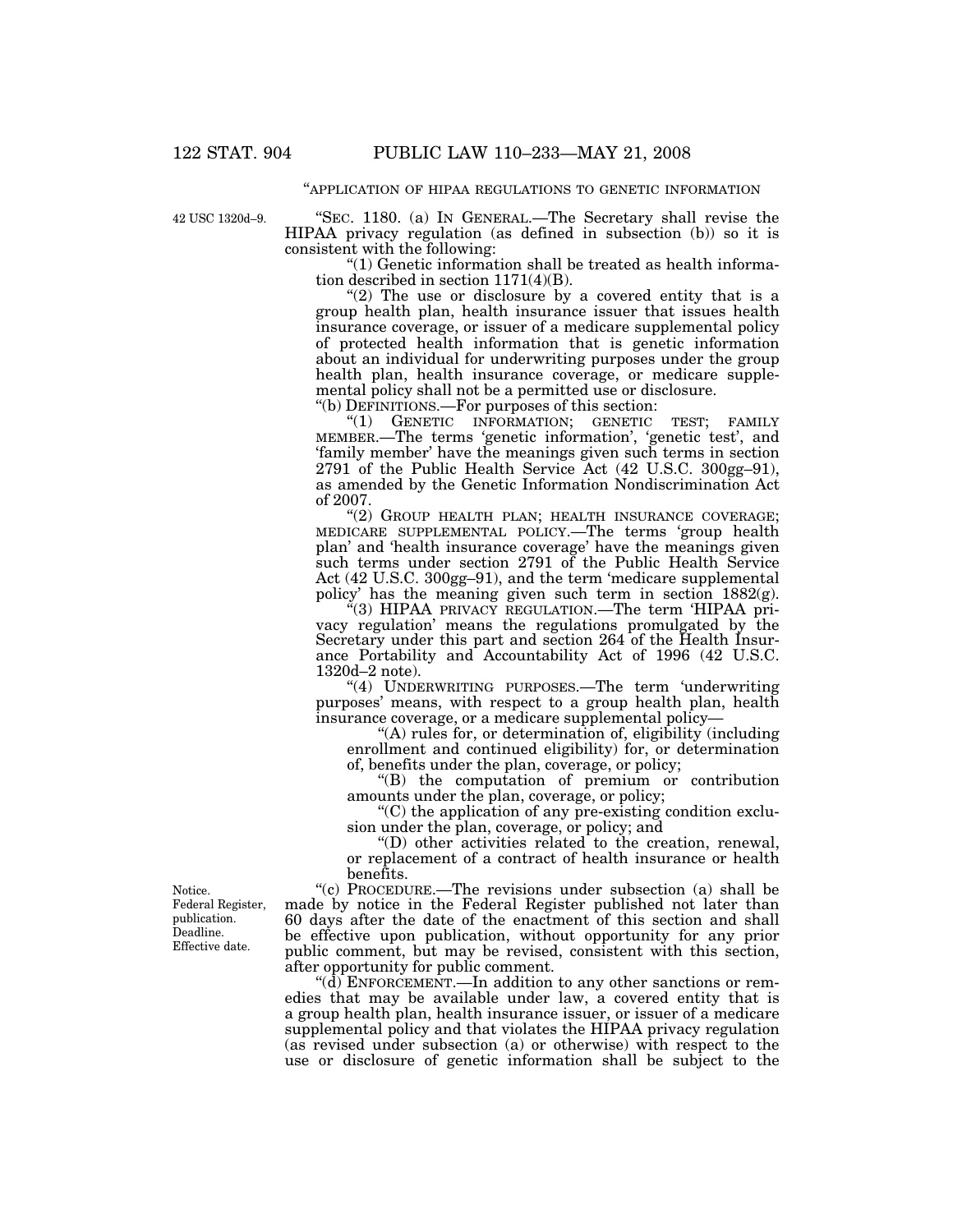penalties described in sections 1176 and 1177 in the same manner and to the same extent that such penalties apply to violations of this part.''.

(b) REGULATIONS; EFFECTIVE DATE.—

(1) REGULATIONS.—Not later than 12 months after the date of the enactment of this Act, the Secretary of Health and Human Services shall issue final regulations to carry out the revision required by section  $1180(a)$  of the Social Security Act, as added by subsection (a). The Secretary has the sole authority to promulgate such regulations, but shall promulgate such regulations in consultation with the Secretaries of Labor and the Treasury.

(2) EFFECTIVE DATE.—The amendment made by subsection (a) shall take effect on the date that is 1 year after the date of the enactment of this Act.

#### **SEC. 106. ASSURING COORDINATION.**

Except as provided in section 105(b)(1), the Secretary of Health and Human Services, the Secretary of Labor, and the Secretary of the Treasury shall ensure, through the execution of an interagency memorandum of understanding among such Secretaries, that—

(1) regulations, rulings, and interpretations issued by such Secretaries relating to the same matter over which two or more such Secretaries have responsibility under this title (and the amendments made by this title) are administered so as to have the same effect at all times; and

(2) coordination of policies relating to enforcing the same requirements through such Secretaries in order to have a coordinated enforcement strategy that avoids duplication of enforcement efforts and assigns priorities in enforcement.

# **TITLE II—PROHIBITING EMPLOYMENT DISCRIMINATION ON THE BASIS OF GENETIC INFORMATION**

#### **SEC. 201. DEFINITIONS.**

In this title:

(1) COMMISSION.—The term ''Commission'' means the Equal Employment Opportunity Commission as created by section 705 of the Civil Rights Act of 1964 (42 U.S.C. 2000e–4).

(2) EMPLOYEE; EMPLOYER; EMPLOYMENT AGENCY; LABOR ORGANIZATION; MEMBER.—

(A) IN GENERAL.—The term ''employee'' means—

(i) an employee (including an applicant), as defined in section  $701(f)$  of the Civil Rights Act of 1964 (42) U.S.C. 2000e(f));

(ii) a State employee (including an applicant) described in section 304(a) of the Government Employee Rights Act of 1991 (42 U.S.C. 2000e–16c(a));

(iii) a covered employee (including an applicant), as defined in section 101 of the Congressional Accountability Act of 1995 (2 U.S.C. 1301);

42 USC 2000ff.

Memorandum. 42 USC 300gg–1 note.

Deadline. 42 USC 1320d–9 note.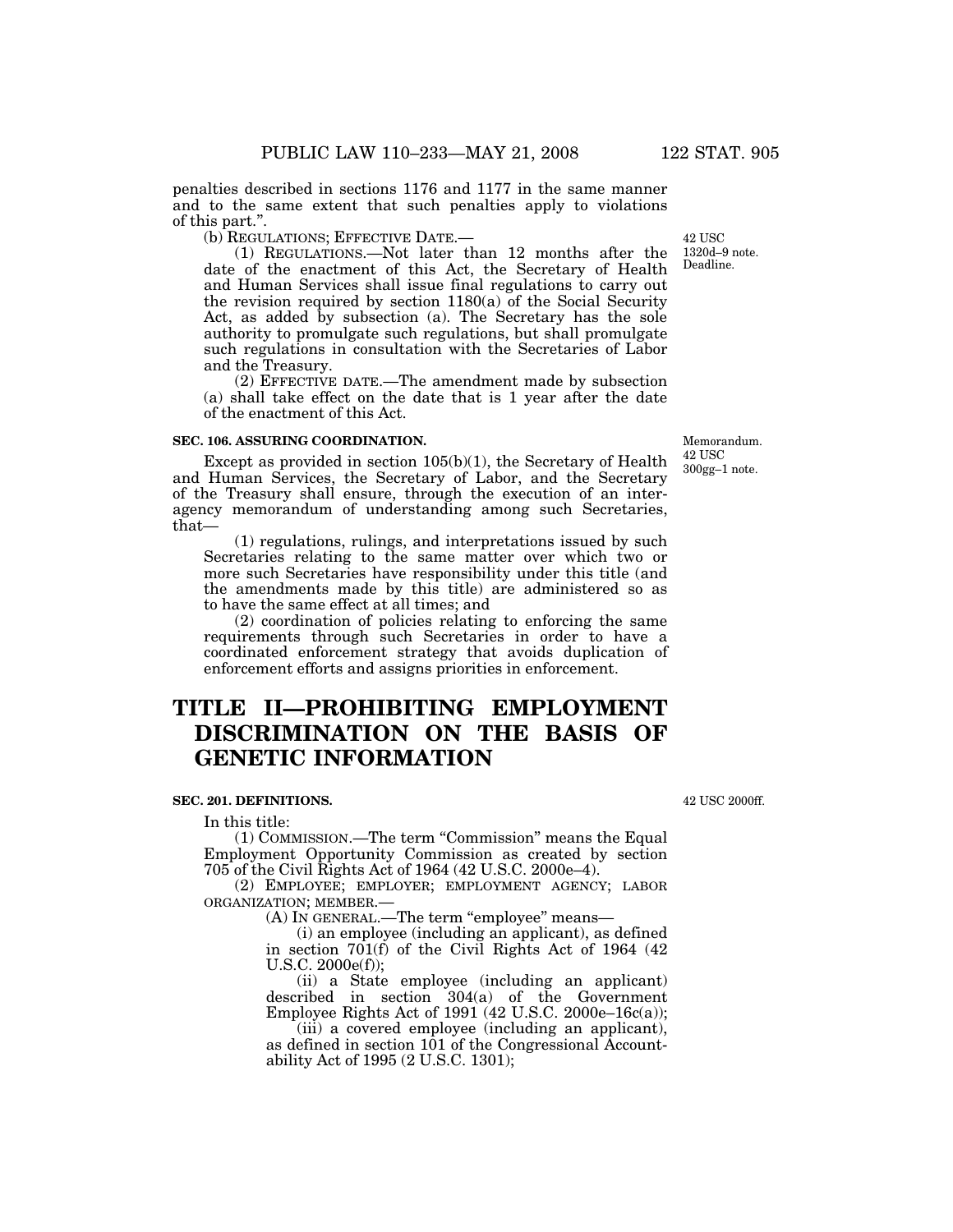(iv) a covered employee (including an applicant), as defined in section 411(c) of title 3, United States Code; or

(v) an employee or applicant to which section 717(a) of the Civil Rights Act of 1964 (42 U.S.C. 2000e–  $16(a)$  applies.

(B) EMPLOYER.—The term "employer" means—

(i) an employer (as defined in section 701(b) of the Civil Rights Act of  $1964$  (42 U.S.C. 2000e(b)));

(ii) an entity employing a State employee described in section 304(a) of the Government Employee Rights Act of 1991;

(iii) an employing office, as defined in section 101 of the Congressional Accountability Act of 1995;

 $(iv)$  an employing office, as defined in section  $411(c)$ of title 3, United States Code; or

(v) an entity to which section 717(a) of the Civil Rights Act of 1964 applies.

(C) EMPLOYMENT AGENCY; LABOR ORGANIZATION.—The terms "employment agency" and "labor organization" have the meanings given the terms in section 701 of the Civil Rights Act of 1964 (42 U.S.C. 2000e).

(D) MEMBER.—The term ''member'', with respect to a labor organization, includes an applicant for membership in a labor organization.

(3) FAMILY MEMBER.—The term "family member" means, with respect to an individual—

(A) a dependent (as such term is used for purposes of section  $701(f)(2)$  of the Employee Retirement Income Security Act of 1974) of such individual, and

(B) any other individual who is a first-degree, seconddegree, third-degree, or fourth-degree relative of such individual or of an individual described in subparagraph (A). (4) GENETIC INFORMATION.—

(A) IN GENERAL.—The term ''genetic information'' means, with respect to any individual, information about—

(i) such individual's genetic tests,

(ii) the genetic tests of family members of such individual, and

(iii) the manifestation of a disease or disorder in family members of such individual.

(B) INCLUSION OF GENETIC SERVICES AND PARTICIPATION IN GENETIC RESEARCH.—Such term includes, with respect to any individual, any request for, or receipt of, genetic services, or participation in clinical research which includes genetic services, by such individual or any family member of such individual.

(C) EXCLUSIONS.—The term ''genetic information'' shall not include information about the sex or age of any individual.

(5) GENETIC MONITORING.—The term ''genetic monitoring'' means the periodic examination of employees to evaluate acquired modifications to their genetic material, such as chromosomal damage or evidence of increased occurrence of mutations, that may have developed in the course of employment due to exposure to toxic substances in the workplace,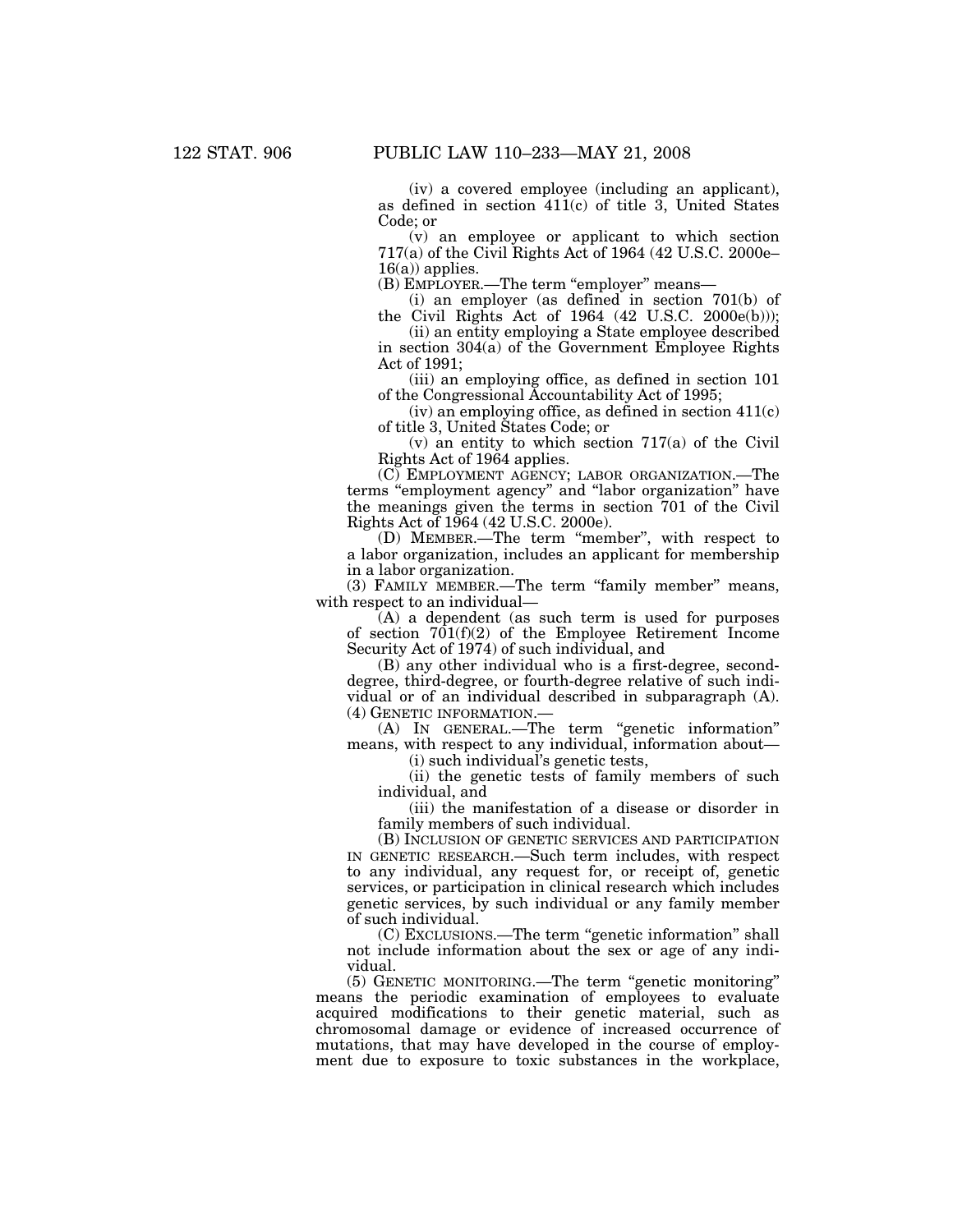means—

(A) a genetic test;

(B) genetic counseling (including obtaining, interpreting, or assessing genetic information); or

(C) genetic education.<br>(7) GENETIC TEST.—

(A) In GENERAL.—The term "genetic test" means an analysis of human DNA, RNA, chromosomes, proteins, or metabolites, that detects genotypes, mutations, or chromosomal changes.

(B) EXCEPTIONS.—The term ''genetic test'' does not mean an analysis of proteins or metabolites that does not detect genotypes, mutations, or chromosomal changes.

#### **SEC. 202. EMPLOYER PRACTICES.**

42 USC 2000ff–1.

(a) DISCRIMINATION BASED ON GENETIC INFORMATION.—It shall be an unlawful employment practice for an employer—

(1) to fail or refuse to hire, or to discharge, any employee, or otherwise to discriminate against any employee with respect to the compensation, terms, conditions, or privileges of employment of the employee, because of genetic information with respect to the employee; or

(2) to limit, segregate, or classify the employees of the employer in any way that would deprive or tend to deprive any employee of employment opportunities or otherwise adversely affect the status of the employee as an employee, because of genetic information with respect to the employee.

(b) ACQUISITION OF GENETIC INFORMATION.—It shall be an unlawful employment practice for an employer to request, require, or purchase genetic information with respect to an employee or a family member of the employee except—

(1) where an employer inadvertently requests or requires family medical history of the employee or family member of the employee;

 $(2)$  where-

(A) health or genetic services are offered by the employer, including such services offered as part of a wellness program;

(B) the employee provides prior, knowing, voluntary, and written authorization;

(C) only the employee (or family member if the family member is receiving genetic services) and the licensed health care professional or board certified genetic counselor involved in providing such services receive individually identifiable information concerning the results of such services; and

(D) any individually identifiable genetic information provided under subparagraph (C) in connection with the services provided under subparagraph (A) is only available for purposes of such services and shall not be disclosed to the employer except in aggregate terms that do not disclose the identity of specific employees;

(3) where an employer requests or requires family medical history from the employee to comply with the certification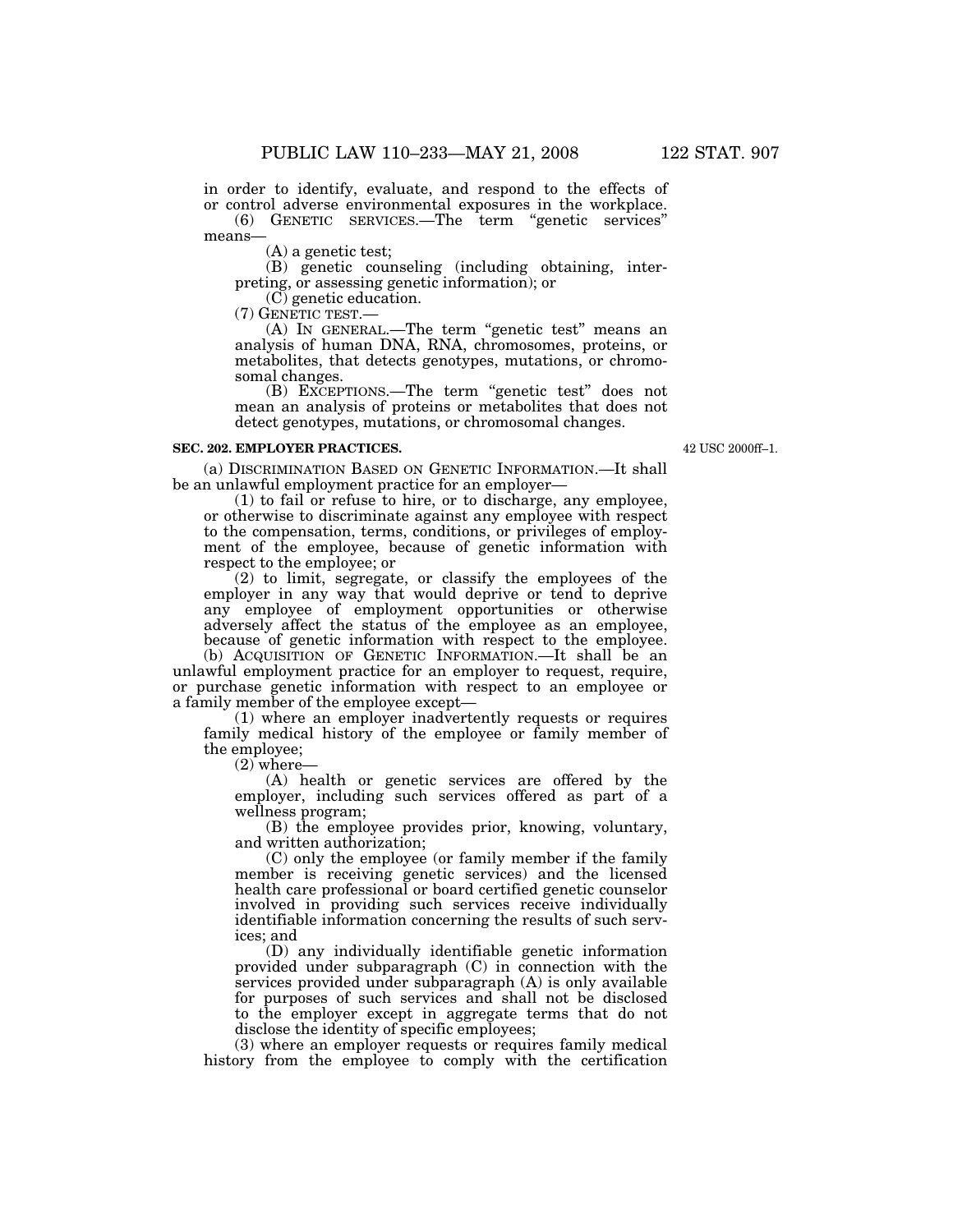provisions of section 103 of the Family and Medical Leave Act of 1993 (29 U.S.C. 2613) or such requirements under State family and medical leave laws;

(4) where an employer purchases documents that are commercially and publicly available (including newspapers, magazines, periodicals, and books, but not including medical databases or court records) that include family medical history;

(5) where the information involved is to be used for genetic monitoring of the biological effects of toxic substances in the workplace, but only if—

(A) the employer provides written notice of the genetic monitoring to the employee;

(B)(i) the employee provides prior, knowing, voluntary, and written authorization; or

(ii) the genetic monitoring is required by Federal or State law;

(C) the employee is informed of individual monitoring results;

(D) the monitoring is in compliance with—

(i) any Federal genetic monitoring regulations, including any such regulations that may be promulgated by the Secretary of Labor pursuant to the Occupational Safety and Health Act of 1970 (29 U.S.C. 651 et seq.), the Federal Mine Safety and Health Act of 1977 (30 U.S.C. 801 et seq.), or the Atomic Energy Act of 1954 (42 U.S.C. 2011 et seq.); or

(ii) State genetic monitoring regulations, in the case of a State that is implementing genetic monitoring regulations under the authority of the Occupational Safety and Health Act of 1970 (29 U.S.C. 651 et seq.); and

(E) the employer, excluding any licensed health care professional or board certified genetic counselor that is involved in the genetic monitoring program, receives the results of the monitoring only in aggregate terms that do not disclose the identity of specific employees; or

(6) where the employer conducts DNA analysis for law enforcement purposes as a forensic laboratory or for purposes of human remains identification, and requests or requires genetic information of such employer's employees, but only to the extent that such genetic information is used for analysis of DNA identification markers for quality control to detect sample contamination.

(c) PRESERVATION OF PROTECTIONS.—In the case of information to which any of paragraphs (1) through (6) of subsection (b) applies, such information may not be used in violation of paragraph (1) or (2) of subsection (a) or treated or disclosed in a manner that violates section 206.

42 USC 2000ff–2.

# **SEC. 203. EMPLOYMENT AGENCY PRACTICES.**

(a) DISCRIMINATION BASED ON GENETIC INFORMATION.—It shall be an unlawful employment practice for an employment agency—

(1) to fail or refuse to refer for employment, or otherwise discriminate against, any individual because of genetic information with respect to the individual;

(2) to limit, segregate, or classify individuals or fail or refuse to refer for employment any individual in any way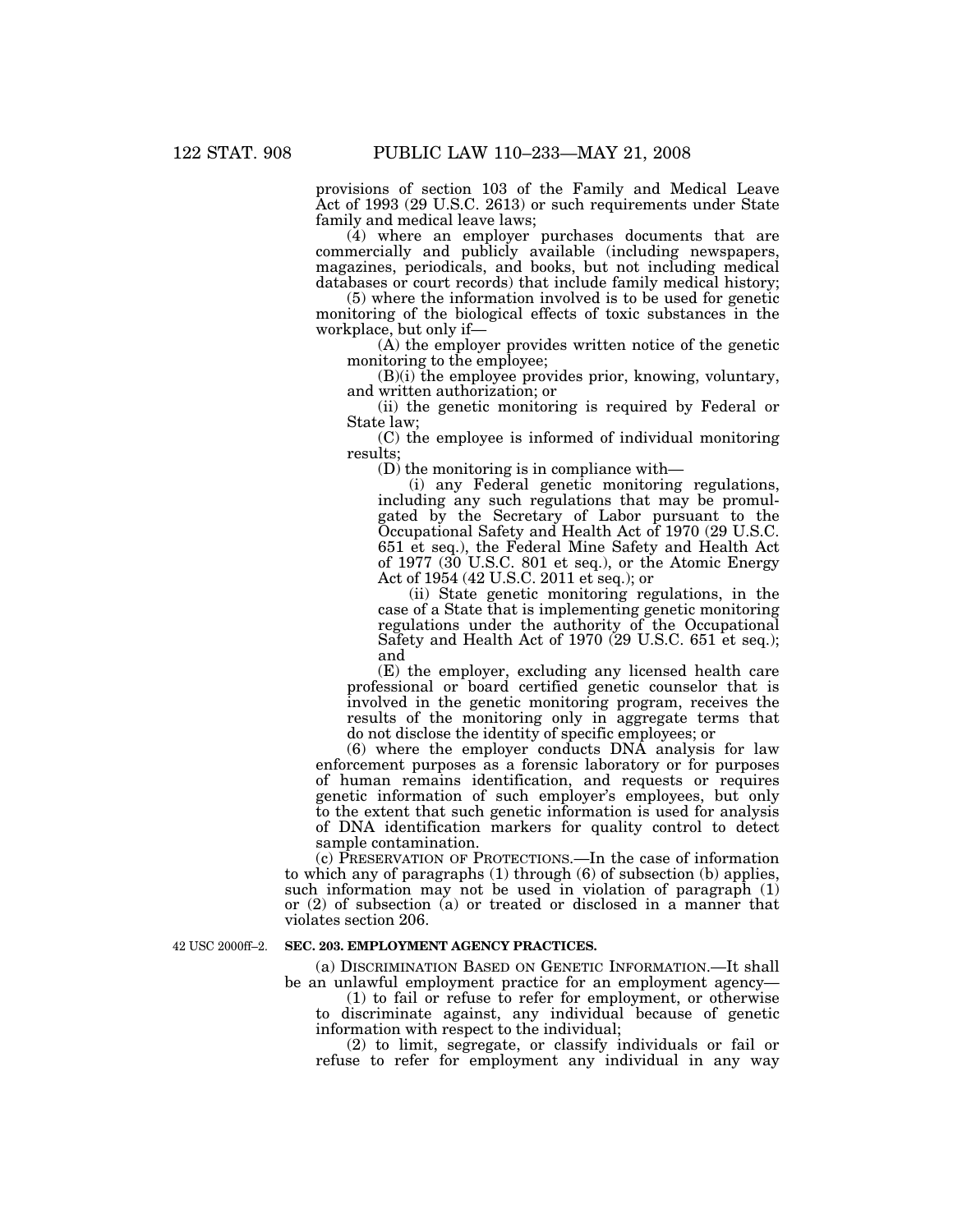that would deprive or tend to deprive any individual of employment opportunities, or otherwise adversely affect the status of the individual as an employee, because of genetic information with respect to the individual; or

(3) to cause or attempt to cause an employer to discriminate against an individual in violation of this title.

(b) ACQUISITION OF GENETIC INFORMATION.—It shall be an unlawful employment practice for an employment agency to request, require, or purchase genetic information with respect to an individual or a family member of the individual except—

(1) where an employment agency inadvertently requests or requires family medical history of the individual or family member of the individual;

 $(2)$  where-

(A) health or genetic services are offered by the employment agency, including such services offered as part of a wellness program;

(B) the individual provides prior, knowing, voluntary, and written authorization;

(C) only the individual (or family member if the family member is receiving genetic services) and the licensed health care professional or board certified genetic counselor involved in providing such services receive individually identifiable information concerning the results of such services; and

(D) any individually identifiable genetic information provided under subparagraph (C) in connection with the services provided under subparagraph (A) is only available for purposes of such services and shall not be disclosed to the employment agency except in aggregate terms that do not disclose the identity of specific individuals;

(3) where an employment agency requests or requires family medical history from the individual to comply with the certification provisions of section 103 of the Family and Medical Leave Act of 1993 (29 U.S.C. 2613) or such requirements under State family and medical leave laws;

(4) where an employment agency purchases documents that are commercially and publicly available (including newspapers, magazines, periodicals, and books, but not including medical databases or court records) that include family medical history; or

(5) where the information involved is to be used for genetic monitoring of the biological effects of toxic substances in the workplace, but only if—

(A) the employment agency provides written notice of the genetic monitoring to the individual;

 $(B)(i)$  the individual provides prior, knowing, voluntary, and written authorization; or

(ii) the genetic monitoring is required by Federal or State law;

(C) the individual is informed of individual monitoring results;

(D) the monitoring is in compliance with—

(i) any Federal genetic monitoring regulations, including any such regulations that may be promulgated by the Secretary of Labor pursuant to the Occupational Safety and Health Act of 1970 (29 U.S.C.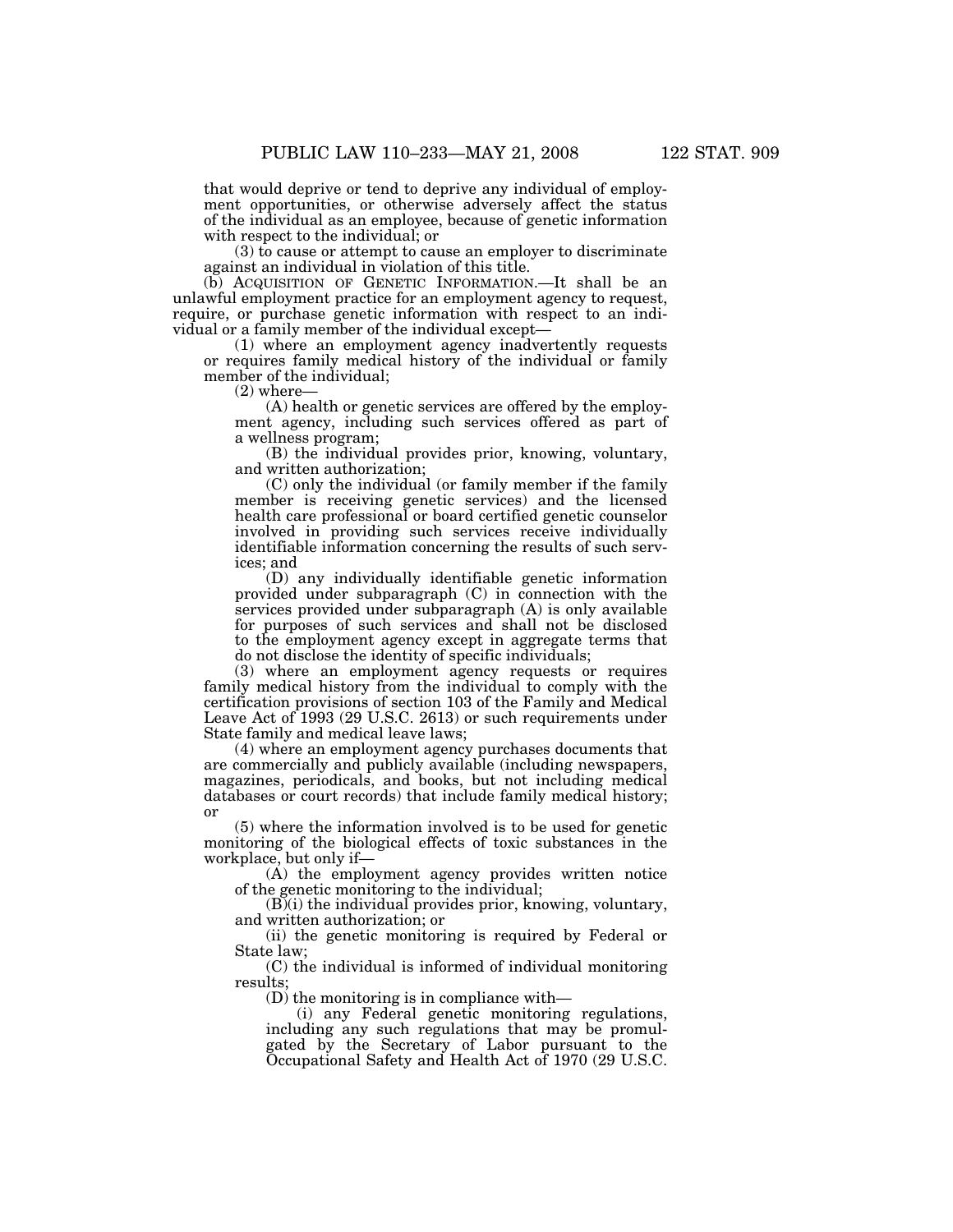651 et seq.), the Federal Mine Safety and Health Act of 1977 (30 U.S.C. 801 et seq.), or the Atomic Energy Act of 1954 (42 U.S.C. 2011 et seq.); or

(ii) State genetic monitoring regulations, in the case of a State that is implementing genetic monitoring regulations under the authority of the Occupational Safety and Health Act of 1970 (29 U.S.C. 651 et seq.); and

(E) the employment agency, excluding any licensed health care professional or board certified genetic counselor that is involved in the genetic monitoring program, receives the results of the monitoring only in aggregate terms that do not disclose the identity of specific individuals.

(c) PRESERVATION OF PROTECTIONS.—In the case of information to which any of paragraphs (1) through (5) of subsection (b) applies, such information may not be used in violation of paragraph (1), (2), or (3) of subsection (a) or treated or disclosed in a manner that violates section 206.

42 USC 2000ff–3.

#### **SEC. 204. LABOR ORGANIZATION PRACTICES.**

(a) DISCRIMINATION BASED ON GENETIC INFORMATION.—It shall be an unlawful employment practice for a labor organization—

(1) to exclude or to expel from the membership of the organization, or otherwise to discriminate against, any member because of genetic information with respect to the member;

(2) to limit, segregate, or classify the members of the organization, or fail or refuse to refer for employment any member, in any way that would deprive or tend to deprive any member of employment opportunities, or otherwise adversely affect the status of the member as an employee, because of genetic information with respect to the member; or

(3) to cause or attempt to cause an employer to discriminate against a member in violation of this title.

(b) ACQUISITION OF GENETIC INFORMATION.—It shall be an unlawful employment practice for a labor organization to request, require, or purchase genetic information with respect to a member or a family member of the member except—

(1) where a labor organization inadvertently requests or requires family medical history of the member or family member of the member;

(2) where—

(A) health or genetic services are offered by the labor organization, including such services offered as part of a wellness program;

(B) the member provides prior, knowing, voluntary, and written authorization;

(C) only the member (or family member if the family member is receiving genetic services) and the licensed health care professional or board certified genetic counselor involved in providing such services receive individually identifiable information concerning the results of such services; and

(D) any individually identifiable genetic information provided under subparagraph (C) in connection with the services provided under subparagraph (A) is only available for purposes of such services and shall not be disclosed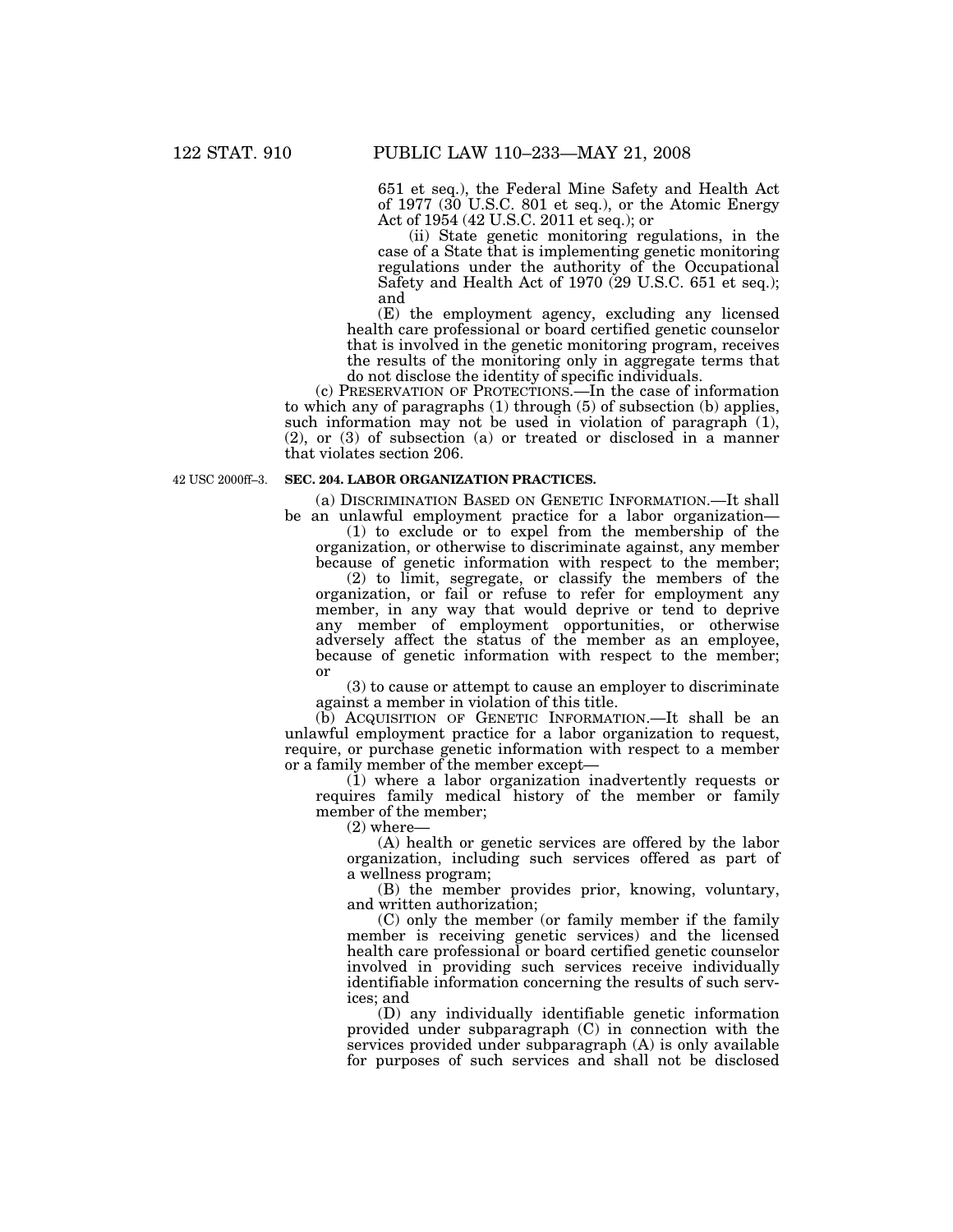to the labor organization except in aggregate terms that do not disclose the identity of specific members;

(3) where a labor organization requests or requires family medical history from the members to comply with the certification provisions of section 103 of the Family and Medical Leave Act of 1993 (29 U.S.C. 2613) or such requirements under State family and medical leave laws;

(4) where a labor organization purchases documents that are commercially and publicly available (including newspapers, magazines, periodicals, and books, but not including medical databases or court records) that include family medical history; or

(5) where the information involved is to be used for genetic monitoring of the biological effects of toxic substances in the workplace, but only if—

(A) the labor organization provides written notice of the genetic monitoring to the member;

(B)(i) the member provides prior, knowing, voluntary, and written authorization; or

(ii) the genetic monitoring is required by Federal or State law;

(C) the member is informed of individual monitoring results;

(D) the monitoring is in compliance with—

(i) any Federal genetic monitoring regulations, including any such regulations that may be promulgated by the Secretary of Labor pursuant to the Occupational Safety and Health Act of 1970 (29 U.S.C. 651 et seq.), the Federal Mine Safety and Health Act of 1977 (30 U.S.C. 801 et seq.), or the Atomic Energy Act of 1954 (42 U.S.C. 2011 et seq.); or

(ii) State genetic monitoring regulations, in the case of a State that is implementing genetic monitoring regulations under the authority of the Occupational Safety and Health Act of 1970 (29 U.S.C. 651 et seq.); and

(E) the labor organization, excluding any licensed health care professional or board certified genetic counselor that is involved in the genetic monitoring program, receives the results of the monitoring only in aggregate terms that do not disclose the identity of specific members.

(c) PRESERVATION OF PROTECTIONS.—In the case of information to which any of paragraphs (1) through (5) of subsection (b) applies, such information may not be used in violation of paragraph (1), (2), or (3) of subsection (a) or treated or disclosed in a manner that violates section 206.

#### **SEC. 205. TRAINING PROGRAMS.**

(a) DISCRIMINATION BASED ON GENETIC INFORMATION.—It shall be an unlawful employment practice for any employer, labor organization, or joint labor-management committee controlling apprenticeship or other training or retraining, including on-thejob training programs—

 $(1)$  to discriminate against any individual because of genetic information with respect to the individual in admission to, or employment in, any program established to provide apprenticeship or other training or retraining;

42 USC 2000ff–4.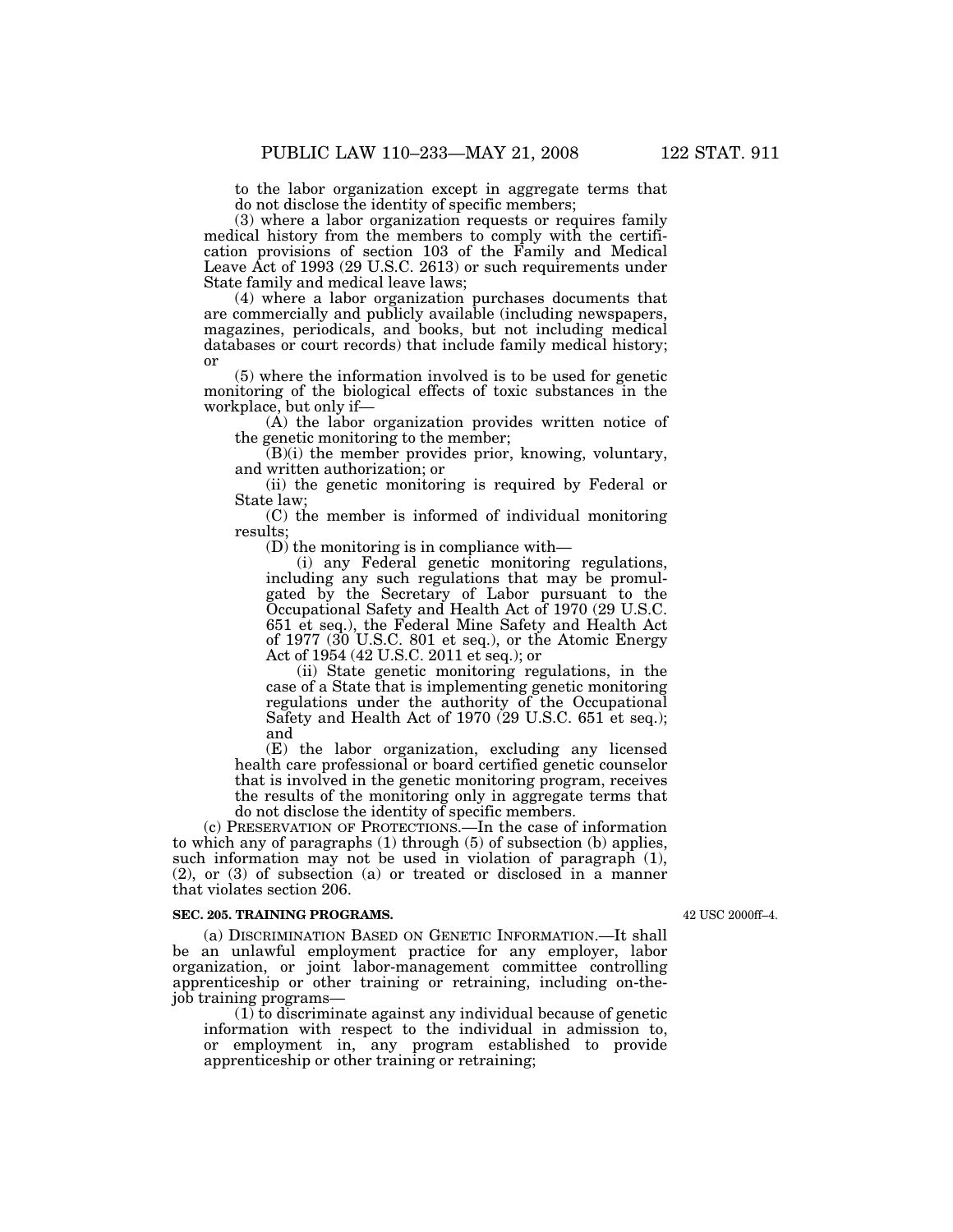(2) to limit, segregate, or classify the applicants for or participants in such apprenticeship or other training or retraining, or fail or refuse to refer for employment any individual, in any way that would deprive or tend to deprive any individual of employment opportunities, or otherwise adversely affect the status of the individual as an employee, because of genetic information with respect to the individual; or

(3) to cause or attempt to cause an employer to discriminate against an applicant for or a participant in such apprenticeship or other training or retraining in violation of this title.

(b) ACQUISITION OF GENETIC INFORMATION.—It shall be an unlawful employment practice for an employer, labor organization, or joint labor-management committee described in subsection (a) to request, require, or purchase genetic information with respect to an individual or a family member of the individual except—

(1) where the employer, labor organization, or joint labormanagement committee inadvertently requests or requires family medical history of the individual or family member of the individual;

 $(2)$  where-

(A) health or genetic services are offered by the employer, labor organization, or joint labor-management committee, including such services offered as part of a wellness program;

(B) the individual provides prior, knowing, voluntary, and written authorization;

(C) only the individual (or family member if the family member is receiving genetic services) and the licensed health care professional or board certified genetic counselor involved in providing such services receive individually identifiable information concerning the results of such services; and

(D) any individually identifiable genetic information provided under subparagraph (C) in connection with the services provided under subparagraph (A) is only available for purposes of such services and shall not be disclosed to the employer, labor organization, or joint labor-management committee except in aggregate terms that do not disclose the identity of specific individuals;

(3) where the employer, labor organization, or joint labormanagement committee requests or requires family medical history from the individual to comply with the certification provisions of section 103 of the Family and Medical Leave Act of 1993 (29 U.S.C. 2613) or such requirements under State family and medical leave laws;

(4) where the employer, labor organization, or joint labormanagement committee purchases documents that are commercially and publicly available (including newspapers, magazines, periodicals, and books, but not including medical databases or court records) that include family medical history;

(5) where the information involved is to be used for genetic monitoring of the biological effects of toxic substances in the workplace, but only if—

(A) the employer, labor organization, or joint labormanagement committee provides written notice of the genetic monitoring to the individual;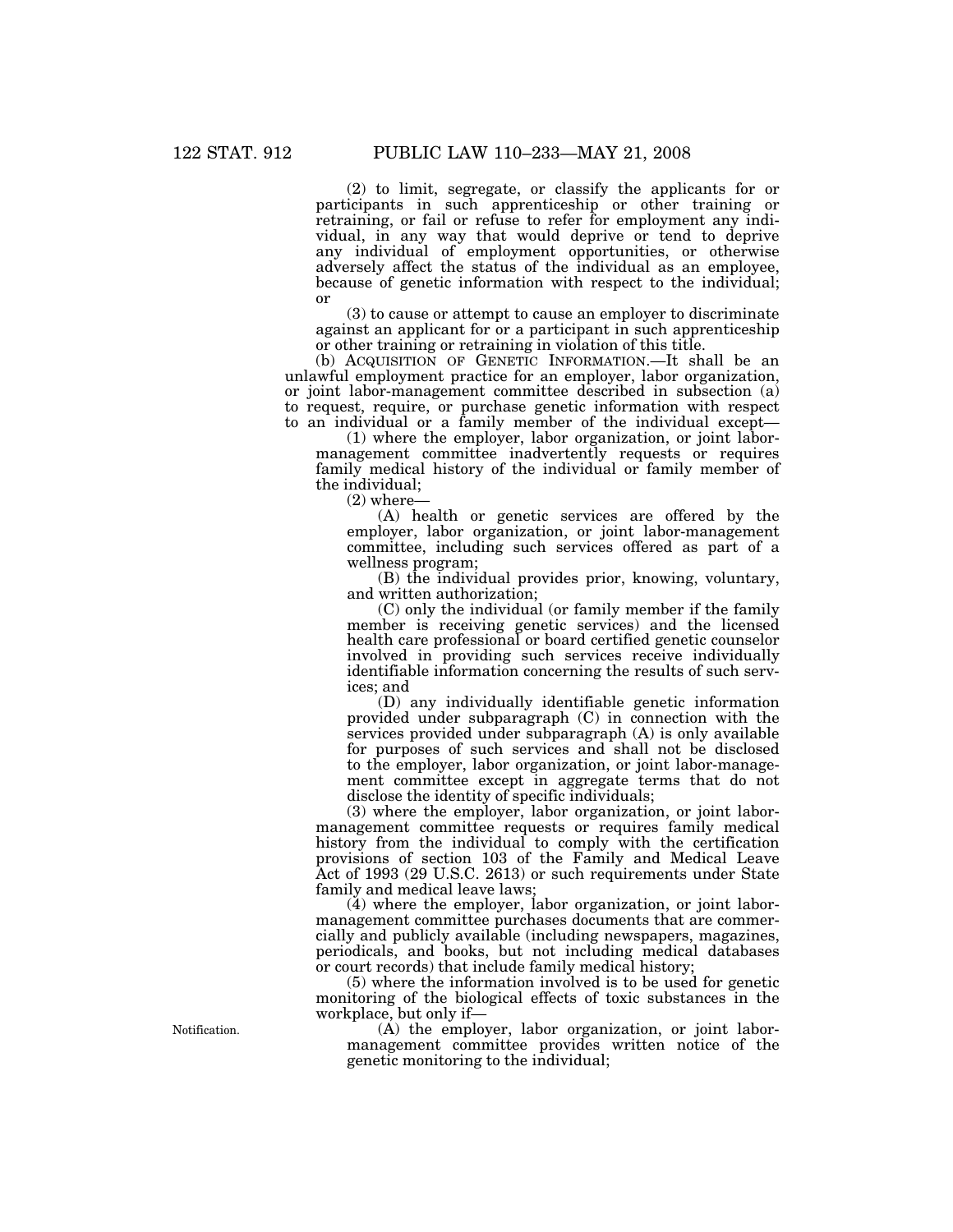$(B)(i)$  the individual provides prior, knowing, voluntary, and written authorization; or

(ii) the genetic monitoring is required by Federal or State law;

(C) the individual is informed of individual monitoring results;

(D) the monitoring is in compliance with—

(i) any Federal genetic monitoring regulations, including any such regulations that may be promulgated by the Secretary of Labor pursuant to the Occupational Safety and Health Act of 1970 (29 U.S.C. 651 et seq.), the Federal Mine Safety and Health Act of 1977 (30 U.S.C. 801 et seq.), or the Atomic Energy Act of 1954 (42 U.S.C. 2011 et seq.); or

(ii) State genetic monitoring regulations, in the case of a State that is implementing genetic monitoring regulations under the authority of the Occupational Safety and Health Act of 1970 (29 U.S.C. 651 et seq.); and

(E) the employer, labor organization, or joint labormanagement committee, excluding any licensed health care professional or board certified genetic counselor that is involved in the genetic monitoring program, receives the results of the monitoring only in aggregate terms that do not disclose the identity of specific individuals; or

(6) where the employer conducts DNA analysis for law enforcement purposes as a forensic laboratory or for purposes of human remains identification, and requests or requires genetic information of such employer's apprentices or trainees, but only to the extent that such genetic information is used for analysis of DNA identification markers for quality control to detect sample contamination.

(c) PRESERVATION OF PROTECTIONS.—In the case of information to which any of paragraphs (1) through (6) of subsection (b) applies, such information may not be used in violation of paragraph  $(1)$ , (2), or (3) of subsection (a) or treated or disclosed in a manner that violates section 206.

# **SEC. 206. CONFIDENTIALITY OF GENETIC INFORMATION.**

(a) TREATMENT OF INFORMATION AS PART OF CONFIDENTIAL MEDICAL RECORD.—If an employer, employment agency, labor organization, or joint labor-management committee possesses genetic information about an employee or member, such information shall be maintained on separate forms and in separate medical files and be treated as a confidential medical record of the employee or member. An employer, employment agency, labor organization, or joint labor-management committee shall be considered to be in compliance with the maintenance of information requirements of this subsection with respect to genetic information subject to this subsection that is maintained with and treated as a confidential medical record under section  $102(d)(3)(B)$  of the Americans With Disabilities Act (42 U.S.C. 12112(d)(3)(B)).

(b) LIMITATION ON DISCLOSURE.—An employer, employment agency, labor organization, or joint labor-management committee shall not disclose genetic information concerning an employee or member except—

42 USC 2000ff–5.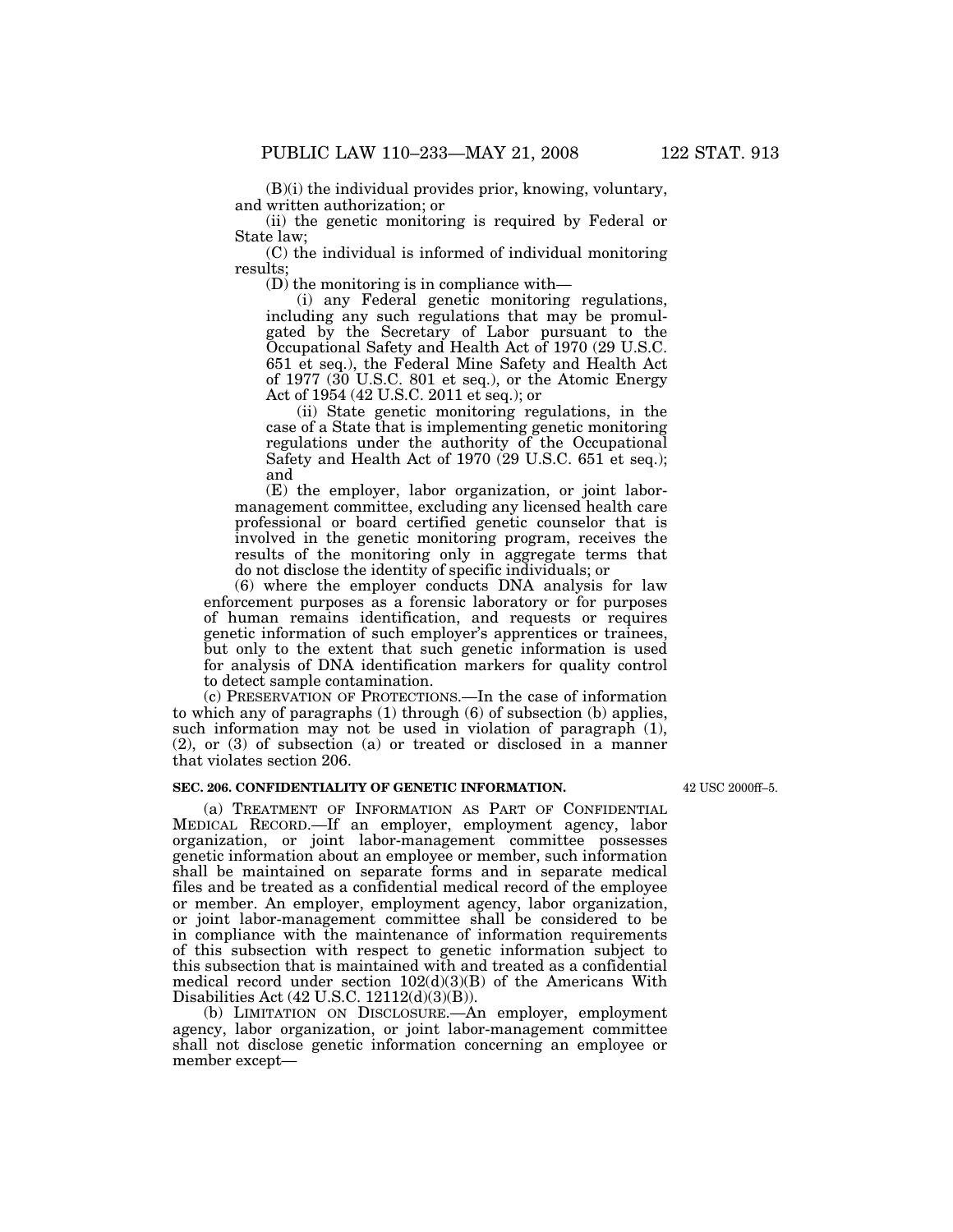(1) to the employee or member of a labor organization (or family member if the family member is receiving the genetic services) at the written request of the employee or member of such organization;

(2) to an occupational or other health researcher if the research is conducted in compliance with the regulations and protections provided for under part 46 of title 45, Code of Federal Regulations;

(3) in response to an order of a court, except that—

(A) the employer, employment agency, labor organization, or joint labor-management committee may disclose only the genetic information expressly authorized by such order; and

(B) if the court order was secured without the knowledge of the employee or member to whom the information refers, the employer, employment agency, labor organization, or joint labor-management committee shall inform the employee or member of the court order and any genetic information that was disclosed pursuant to such order; (4) to government officials who are investigating compliance

with this title if the information is relevant to the investigation;

(5) to the extent that such disclosure is made in connection with the employee's compliance with the certification provisions of section 103 of the Family and Medical Leave Act of 1993 (29 U.S.C. 2613) or such requirements under State family and medical leave laws; or

(6) to a Federal, State, or local public health agency only with regard to information that is described in section  $201(4)(A)$ (iii) and that concerns a contagious disease that presents an imminent hazard of death or life-threatening illness, and that the employee whose family member or family members is or are the subject of a disclosure under this paragraph is notified of such disclosure.

(c) RELATIONSHIP TO HIPAA REGULATIONS.—With respect to the regulations promulgated by the Secretary of Health and Human Services under part  $\overline{C}$  of title XI of the Social Security Act  $(42)$ U.S.C. 1320d et seq.) and section 264 of the Health Insurance Portability and Accountability Act of 1996 (42 U.S.C. 1320d–2 note), this title does not prohibit a covered entity under such regulations from any use or disclosure of health information that is authorized for the covered entity under such regulations. The previous sentence does not affect the authority of such Secretary to modify such regulations.

42 USC 2000ff–6.

#### **SEC. 207. REMEDIES AND ENFORCEMENT.**

(a) EMPLOYEES COVERED BY TITLE VII OF THE CIVIL RIGHTS ACT OF 1964.—

(1) IN GENERAL.—The powers, procedures, and remedies provided in sections 705, 706, 707, 709, 710, and 711 of the Civil Rights Act of 1964 (42 U.S.C. 2000e–4 et seq.) to the Commission, the Attorney General, or any person, alleging a violation of title VII of that Act (42 U.S.C. 2000e et seq.) shall be the powers, procedures, and remedies this title provides to the Commission, the Attorney General, or any person, respectively, alleging an unlawful employment practice in violation of this title against an employee described in section  $201(2)(A)(i)$ , except as provided in paragraphs  $(2)$  and  $(3)$ .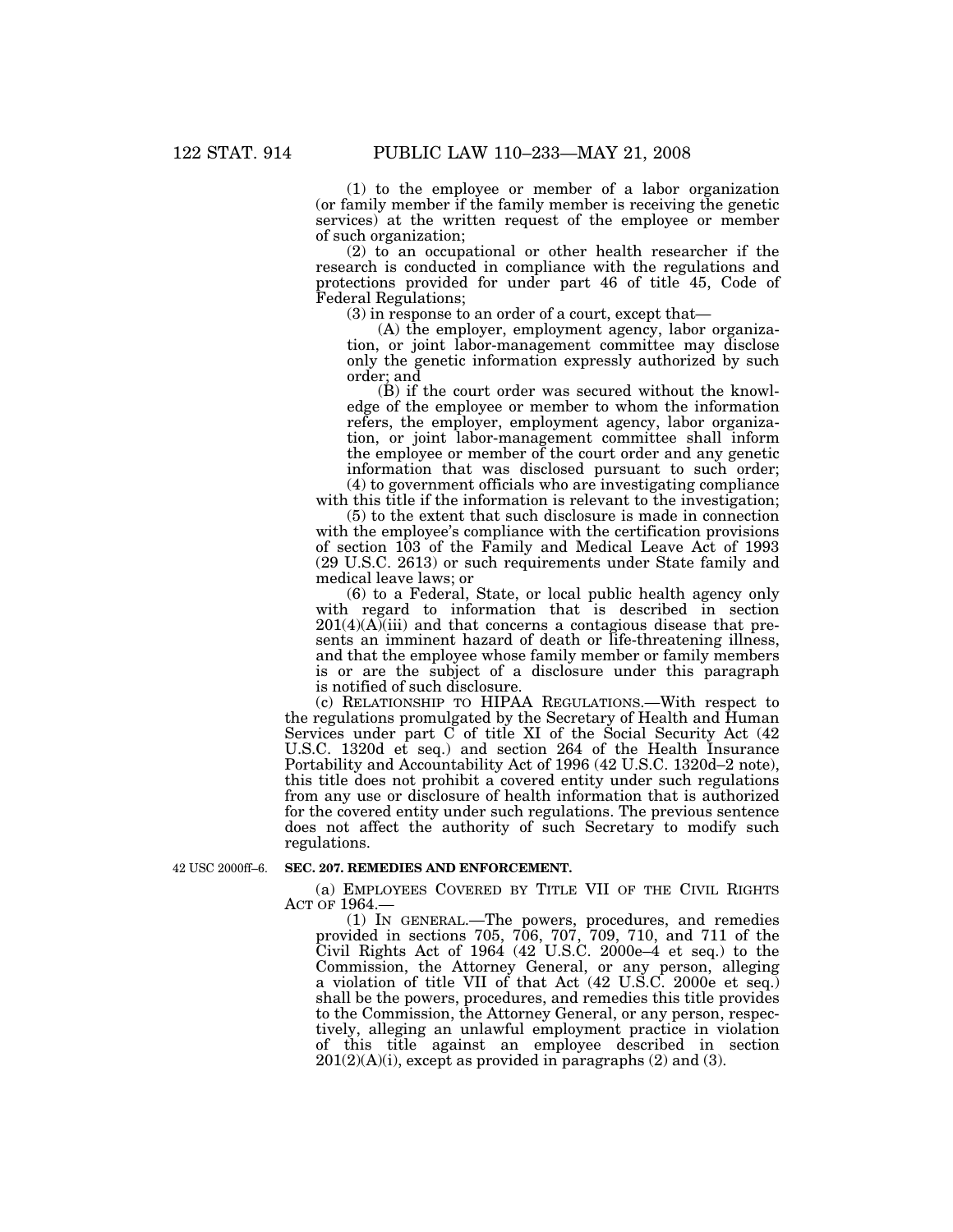(2) COSTS AND FEES.—The powers, remedies, and procedures provided in subsections (b) and (c) of section 722 of the Revised Statutes of the United States (42 U.S.C. 1988), shall be powers, remedies, and procedures this title provides to the Commission, the Attorney General, or any person, alleging such a practice.

(3) DAMAGES.—The powers, remedies, and procedures provided in section 1977A of the Revised Statutes of the United States (42 U.S.C. 1981a), including the limitations contained in subsection (b)(3) of such section 1977A, shall be powers, remedies, and procedures this title provides to the Commission, the Attorney General, or any person, alleging such a practice (not an employment practice specifically excluded from coverage under section 1977A(a)(1) of the Revised Statutes of the United States).

(b) EMPLOYEES COVERED BY GOVERNMENT EMPLOYEE RIGHTS ACT OF 1991.—

(1) IN GENERAL.—The powers, remedies, and procedures provided in sections 302 and 304 of the Government Employee Rights Act of 1991 (42 U.S.C. 2000e–16b, 2000e–16c) to the Commission, or any person, alleging a violation of section  $302(a)(1)$  of that Act (42 U.S.C.  $2000e-16b(a)(1)$ ) shall be the powers, remedies, and procedures this title provides to the Commission, or any person, respectively, alleging an unlawful employment practice in violation of this title against an employee described in section  $201(2)(A)(ii)$ , except as provided in paragraphs (2) and (3).

(2) COSTS AND FEES.—The powers, remedies, and procedures provided in subsections (b) and (c) of section 722 of the Revised Statutes of the United States (42 U.S.C. 1988), shall be powers, remedies, and procedures this title provides to the Commission, or any person, alleging such a practice.

(3) DAMAGES.—The powers, remedies, and procedures provided in section 1977A of the Revised Statutes of the United States (42 U.S.C. 1981a), including the limitations contained in subsection (b)(3) of such section 1977A, shall be powers, remedies, and procedures this title provides to the Commission, or any person, alleging such a practice (not an employment practice specifically excluded from coverage under section 1977A(a)(1) of the Revised Statutes of the United States).

(c) EMPLOYEES COVERED BY CONGRESSIONAL ACCOUNTABILITY ACT OF 1995.—

(1) IN GENERAL.—The powers, remedies, and procedures provided in the Congressional Accountability Act of 1995 (2 U.S.C. 1301 et seq.) to the Board (as defined in section 101 of that Act (2 U.S.C. 1301)), or any person, alleging a violation of section  $201(a)(1)$  of that Act  $(42 \text{ U.S.C. } 1311(a)(1))$  shall be the powers, remedies, and procedures this title provides to that Board, or any person, alleging an unlawful employment practice in violation of this title against an employee described in section 201(2)(A)(iii), except as provided in paragraphs (2) and (3).

(2) COSTS AND FEES.—The powers, remedies, and procedures provided in subsections (b) and (c) of section 722 of the Revised Statutes of the United States (42 U.S.C. 1988), shall be powers, remedies, and procedures this title provides to that Board, or any person, alleging such a practice.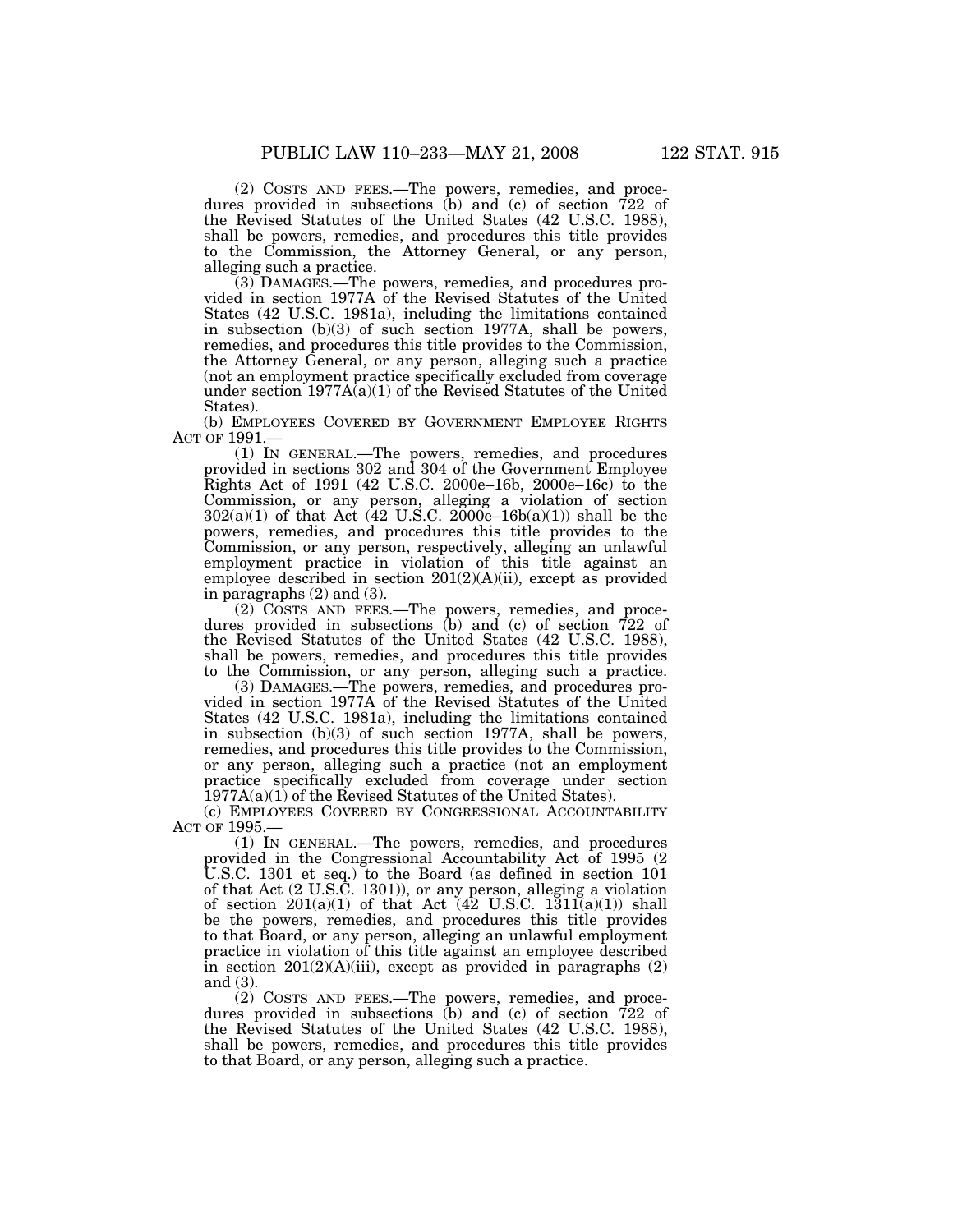(3) DAMAGES.—The powers, remedies, and procedures provided in section 1977A of the Revised Statutes of the United States (42 U.S.C. 1981a), including the limitations contained in subsection (b)(3) of such section 1977A, shall be powers, remedies, and procedures this title provides to that Board, or any person, alleging such a practice (not an employment practice specifically excluded from coverage under section 1977A(a)(1) of the Revised Statutes of the United States).

(4) OTHER APPLICABLE PROVISIONS.—With respect to a claim alleging a practice described in paragraph (1), title III of the Congressional Accountability Act of 1995 (2 U.S.C. 1381 et seq.) shall apply in the same manner as such title applies with respect to a claim alleging a violation of section  $20I(a)(1)$ of such Act (2 U.S.C. 1311(a)(1)).

(d) EMPLOYEES COVERED BY CHAPTER 5 OF TITLE 3, UNITED STATES CODE.—

(1) IN GENERAL.—The powers, remedies, and procedures provided in chapter 5 of title 3, United States Code, to the President, the Commission, the Merit Systems Protection Board, or any person, alleging a violation of section 411(a)(1) of that title, shall be the powers, remedies, and procedures this title provides to the President, the Commission, such Board, or any person, respectively, alleging an unlawful employment practice in violation of this title against an employee described in section 201(2)(A)(iv), except as provided in paragraphs  $(2)$  and  $(3)$ .

(2) COSTS AND FEES.—The powers, remedies, and procedures provided in subsections (b) and (c) of section 722 of the Revised Statutes of the United States (42 U.S.C. 1988), shall be powers, remedies, and procedures this title provides to the President, the Commission, such Board, or any person, alleging such a practice.

(3) DAMAGES.—The powers, remedies, and procedures provided in section 1977A of the Revised Statutes of the United States (42 U.S.C. 1981a), including the limitations contained in subsection (b)(3) of such section 1977A, shall be powers, remedies, and procedures this title provides to the President, the Commission, such Board, or any person, alleging such a practice (not an employment practice specifically excluded from coverage under section  $1977A(a)(1)$  of the Revised Statutes of the United States).

(e) EMPLOYEES COVERED BY SECTION 717 OF THE CIVIL RIGHTS ACT OF 1964.—

(1) IN GENERAL.—The powers, remedies, and procedures provided in section 717 of the Civil Rights Act of 1964 (42 U.S.C. 2000e–16) to the Commission, the Attorney General, the Librarian of Congress, or any person, alleging a violation of that section shall be the powers, remedies, and procedures this title provides to the Commission, the Attorney General, the Librarian of Congress, or any person, respectively, alleging an unlawful employment practice in violation of this title against an employee or applicant described in section  $201(2)(A)(v)$ , except as provided in paragraphs (2) and (3).

(2) COSTS AND FEES.—The powers, remedies, and procedures provided in subsections (b) and (c) of section 722 of the Revised Statutes of the United States (42 U.S.C. 1988), shall be powers, remedies, and procedures this title provides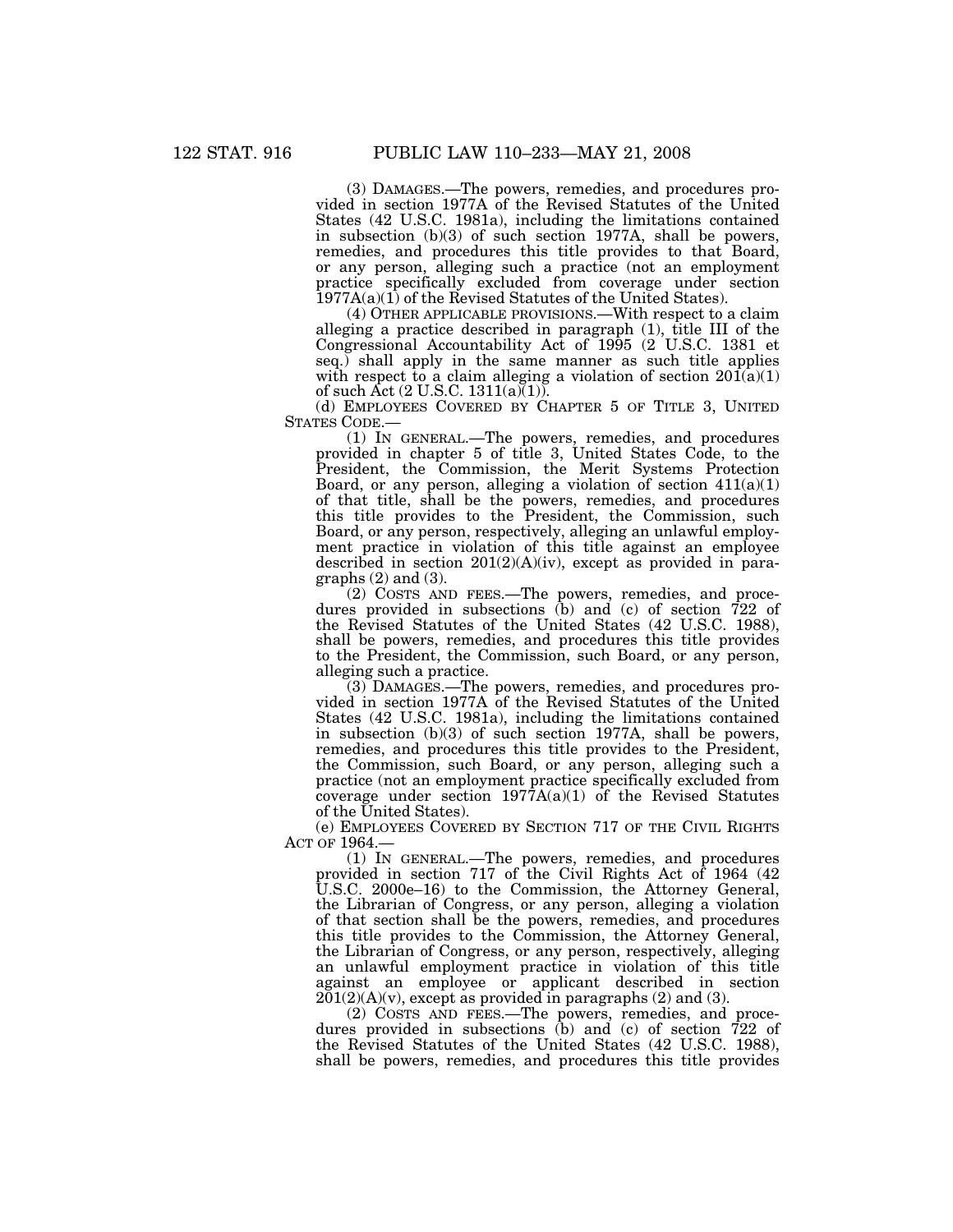to the Commission, the Attorney General, the Librarian of Congress, or any person, alleging such a practice.

(3) DAMAGES.—The powers, remedies, and procedures provided in section 1977A of the Revised Statutes of the United States (42 U.S.C. 1981a), including the limitations contained in subsection (b)(3) of such section 1977A, shall be powers, remedies, and procedures this title provides to the Commission, the Attorney General, the Librarian of Congress, or any person, alleging such a practice (not an employment practice specifically excluded from coverage under section  $1977A(a)(1)$  of the Revised Statutes of the United States).

(f) PROHIBITION AGAINST RETALIATION.—No person shall discriminate against any individual because such individual has opposed any act or practice made unlawful by this title or because such individual made a charge, testified, assisted, or participated in any manner in an investigation, proceeding, or hearing under this title. The remedies and procedures otherwise provided for under this section shall be available to aggrieved individuals with respect to violations of this subsection.

(g) DEFINITION.—In this section, the term ''Commission'' means the Equal Employment Opportunity Commission.

### **SEC. 208. DISPARATE IMPACT.**

(a) GENERAL RULE.—Notwithstanding any other provision of this Act, "disparate impact", as that term is used in section  $703(k)$ of the Civil Rights Act of 1964  $(42 \text{ U.S.C. } 2000e-2(k))$ , on the basis of genetic information does not establish a cause of action under this Act.

(b) COMMISSION.—On the date that is 6 years after the date of enactment of this Act, there shall be established a commission, to be known as the Genetic Nondiscrimination Study Commission (referred to in this section as the ''Commission'') to review the developing science of genetics and to make recommendations to Congress regarding whether to provide a disparate impact cause of action under this Act.

(c) MEMBERSHIP.—

(1) IN GENERAL.—The Commission shall be composed of 8 members, of which—

(A) 1 member shall be appointed by the Majority Leader of the Senate;

(B) 1 member shall be appointed by the Minority Leader of the Senate;

(C) 1 member shall be appointed by the Chairman of the Committee on Health, Education, Labor, and Pensions of the Senate;

(D) 1 member shall be appointed by the ranking minority member of the Committee on Health, Education, Labor, and Pensions of the Senate;

(E) 1 member shall be appointed by the Speaker of the House of Representatives;

(F) 1 member shall be appointed by the Minority Leader of the House of Representatives;

(G) 1 member shall be appointed by the Chairman of the Committee on Education and Labor of the House of Representatives; and

42 USC 2000ff–7.

Effective date. Establishment.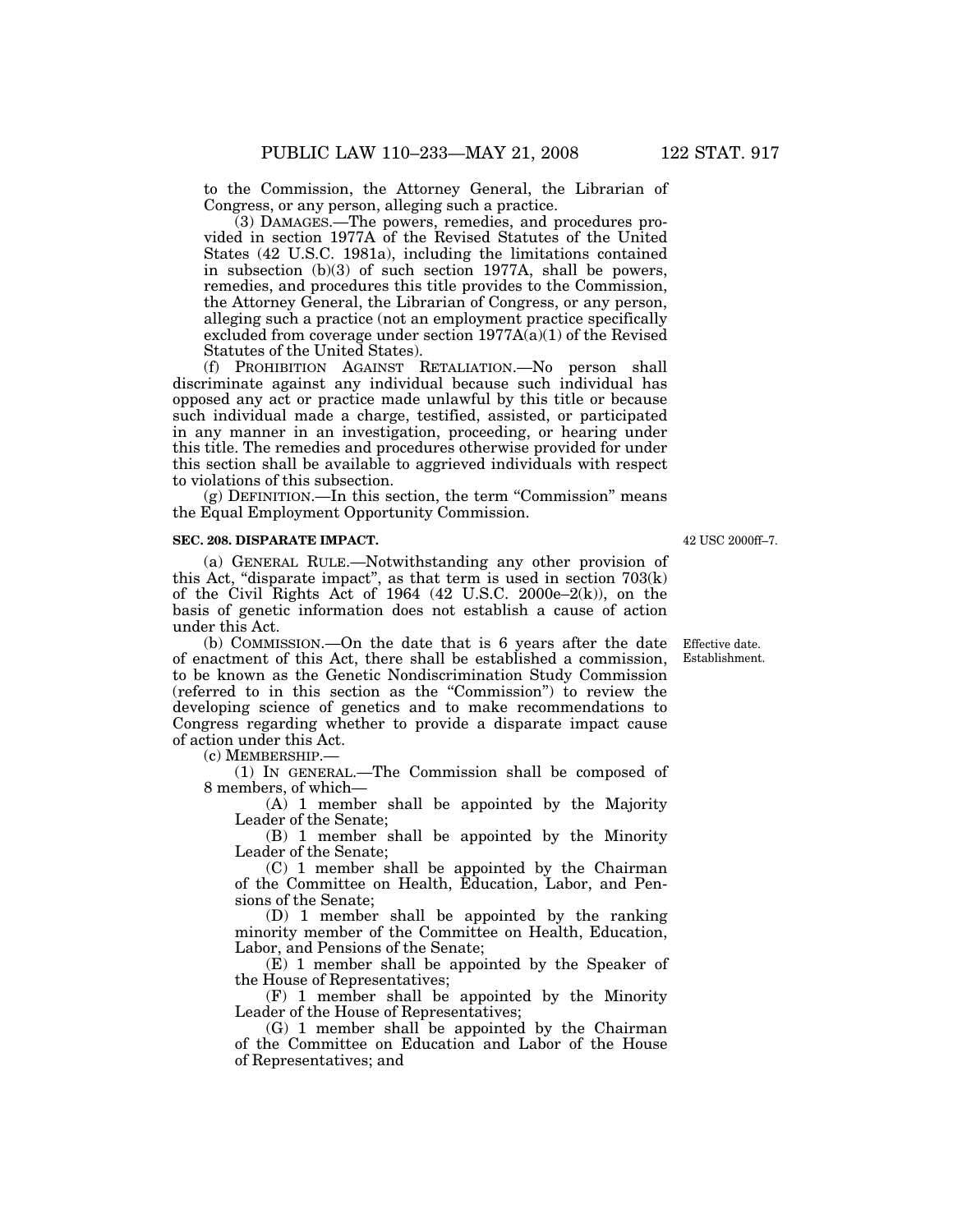(H) 1 member shall be appointed by the ranking minority member of the Committee on Education and Labor of the House of Representatives.

(2) COMPENSATION AND EXPENSES.—The members of the Commission shall not receive compensation for the performance of services for the Commission, but shall be allowed travel expenses, including per diem in lieu of subsistence, at rates authorized for employees of agencies under subchapter I of chapter 57 of title 5, United States Code, while away from their homes or regular places of business in the performance of services for the Commission.<br>(d) ADMINISTRATIVE PROVISIONS.

(1) LOCATION.—The Commission shall be located in a facility maintained by the Equal Employment Opportunity Commission.

(2) DETAIL OF GOVERNMENT EMPLOYEES.—Any Federal Government employee may be detailed to the Commission without reimbursement, and such detail shall be without interruption or loss of civil service status or privilege.

(3) INFORMATION FROM FEDERAL AGENCIES.—The Commission may secure directly from any Federal department or agency such information as the Commission considers necessary to carry out the provisions of this section. Upon request of the Commission, the head of such department or agency shall furnish such information to the Commission.

(4) HEARINGS.—The Commission may hold such hearings, sit and act at such times and places, take such testimony, and receive such evidence as the Commission considers advisable to carry out the objectives of this section, except that, to the extent possible, the Commission shall use existing data and research.

(5) POSTAL SERVICES.—The Commission may use the United States mails in the same manner and under the same conditions as other departments and agencies of the Federal Government.

(e) REPORT.—Not later than 1 year after all of the members are appointed to the Commission under subsection  $(c)(1)$ , the Commission shall submit to Congress a report that summarizes the findings of the Commission and makes such recommendations for legislation as are consistent with this Act.

(f) AUTHORIZATION OF APPROPRIATIONS.—There are authorized to be appropriated to the Equal Employment Opportunity Commission such sums as may be necessary to carry out this section.

#### **SEC. 209. CONSTRUCTION.**  42 USC 2000ff–8.

(a) IN GENERAL.—Nothing in this title shall be construed to—

(1) limit the rights or protections of an individual under any other Federal or State statute that provides equal or greater protection to an individual than the rights or protections provided for under this title, including the protections of an individual under the Americans with Disabilities Act of 1990 (42 U.S.C. 12101 et seq.) (including coverage afforded to individuals under section 102 of such Act (42 U.S.C. 12112)), or under the Rehabilitation Act of 1973 (29 U.S.C. 701 et seq.);

(2)(A) limit the rights or protections of an individual to bring an action under this title against an employer, employment agency, labor organization, or joint labor-management committee for a violation of this title; or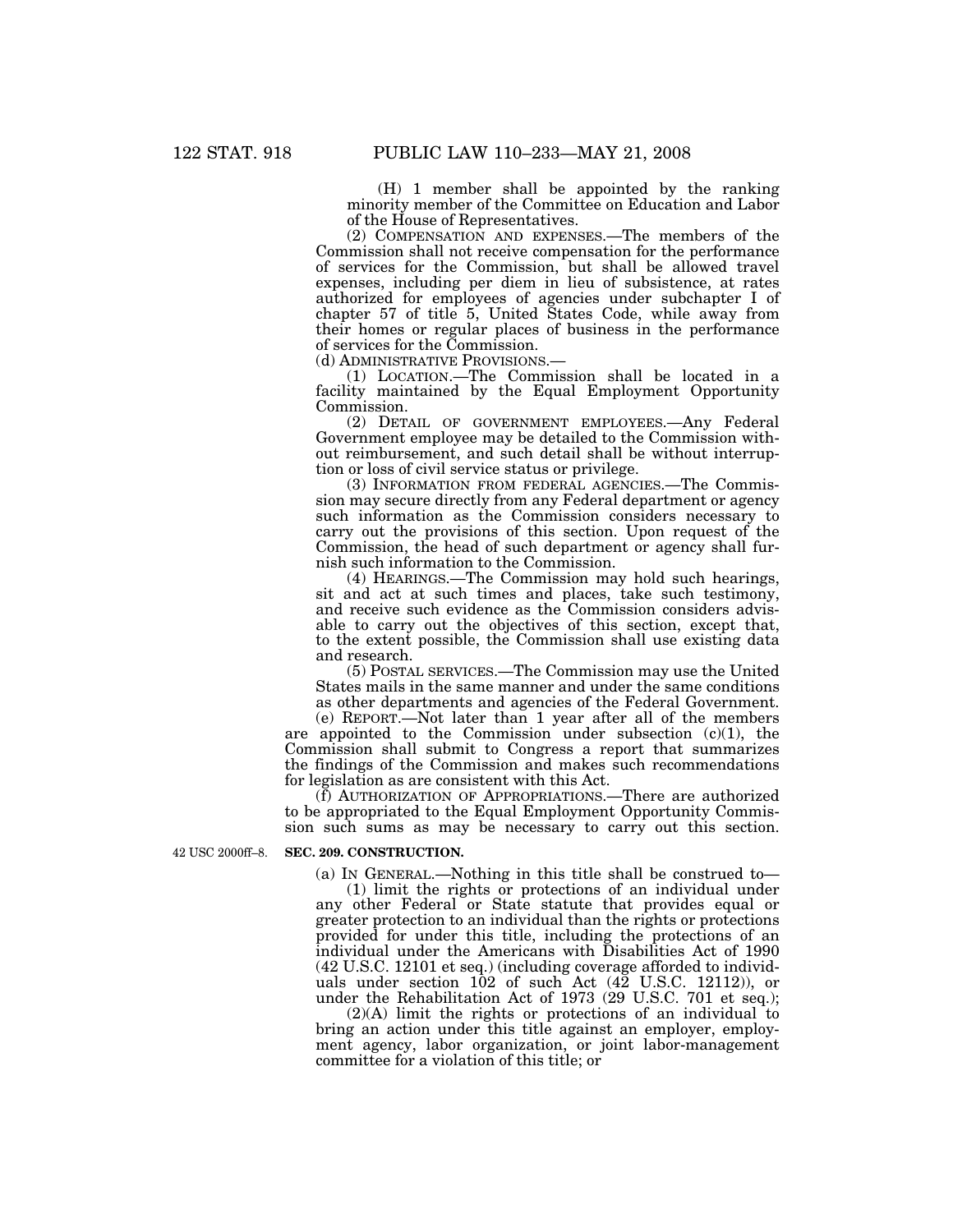(B) provide for enforcement of, or penalties for violation Applicability. of, any requirement or prohibition applicable to any employer, employment agency, labor organization, or joint labor-management committee subject to enforcement for a violation under—

(i) the amendments made by title I of this Act;

(ii)(I) subsection (a) of section 701 of the Employee Retirement Income Security Act of 1974 as such section applies with respect to genetic information pursuant to subsection  $(b)(1)(\bar{B})$  of such section;

(II) section  $702(a)(1)(F)$  of such Act; or

(III) section  $702(b)(1)$  of such Act as such section applies with respect to genetic information as a health status-related factor;

(iii)(I) subsection (a) of section 2701 of the Public Health Service Act as such section applies with respect to genetic information pursuant to subsection  $(b)(1)(B)$  of such section;

(II) section  $2702(a)(1)(F)$  of such Act; or

 $(III)$  section  $2702(b)(1)$  of such Act as such section applies with respect to genetic information as a health status-related factor; or

 $(iv)(I)$  subsection (a) of section 9801 of the Internal Revenue Code of 1986 as such section applies with respect to genetic information pursuant to subsection  $(b)(1)(B)$  of such section;

(II) section  $9802(a)(1)(F)$  of such Act; or

(III) section 9802(b)(1) of such Act as such section applies with respect to genetic information as a health status-related factor;

(3) apply to the Armed Forces Repository of Specimen Samples for the Identification of Remains;

 $(4)$  limit or expand the protections, rights, or obligations of employees or employers under applicable workers' compensation laws;

(5) limit the authority of a Federal department or agency to conduct or sponsor occupational or other health research that is conducted in compliance with the regulations contained in part 46 of title 45, Code of Federal Regulations (or any corresponding or similar regulation or rule);

(6) limit the statutory or regulatory authority of the Occupational Safety and Health Administration or the Mine Safety and Health Administration to promulgate or enforce workplace safety and health laws and regulations; or

(7) require any specific benefit for an employee or member or a family member of an employee or member under any group health plan or health insurance issuer offering group health insurance coverage in connection with a group health plan.

(b) GENETIC INFORMATION OF A FETUS OR EMBRYO.—Any reference in this title to genetic information concerning an individual or family member of an individual shall—

(1) with respect to such an individual or family member of an individual who is a pregnant woman, include genetic information of any fetus carried by such pregnant woman; and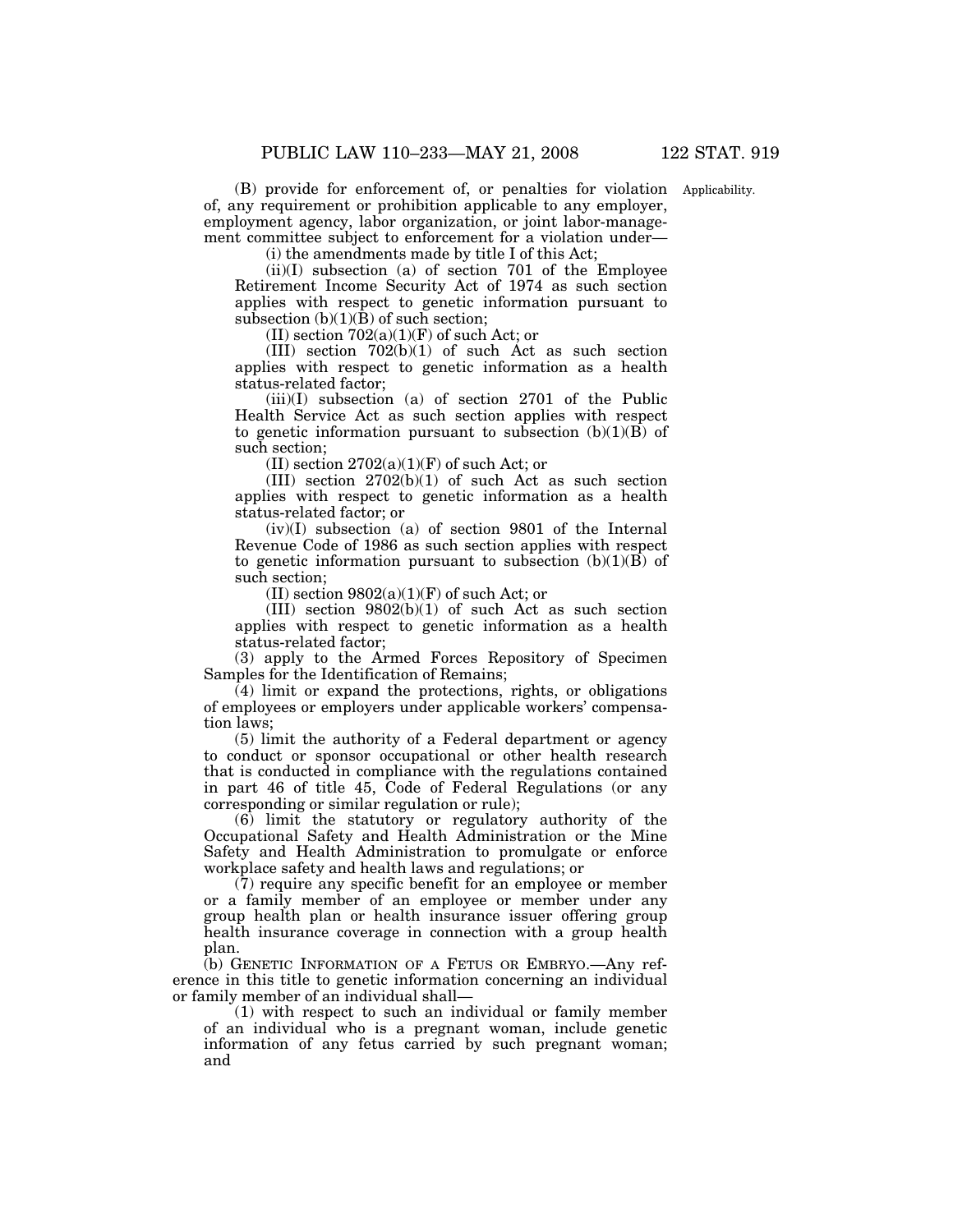(2) with respect to an individual or family member utilizing an assisted reproductive technology, include genetic information of any embryo legally held by the individual or family member.

(c) RELATION TO AUTHORITIES UNDER TITLE I.—With respect to a group health plan, or a health insurance issuer offering group health insurance coverage in connection with a group health plan, this title does not prohibit any activity of such plan or issuer that is authorized for the plan or issuer under any provision of law referred to in clauses (i) through (iv) of subsection  $(a)(2)(B)$ .

42 USC 2000ff–9.

# **SEC. 210. MEDICAL INFORMATION THAT IS NOT GENETIC INFORMA-TION.**

An employer, employment agency, labor organization, or joint labor-management committee shall not be considered to be in violation of this title based on the use, acquisition, or disclosure of medical information that is not genetic information about a manifested disease, disorder, or pathological condition of an employee or member, including a manifested disease, disorder, or pathological condition that has or may have a genetic basis.

## **SEC. 211. REGULATIONS.**

Not later than 1 year after the date of enactment of this title, the Commission shall issue final regulations to carry out this title.

# **SEC. 212. AUTHORIZATION OF APPROPRIATIONS.**

There are authorized to be appropriated such sums as may be necessary to carry out this title (except for section 208).

#### **SEC. 213. EFFECTIVE DATE.**

This title takes effect on the date that is 18 months after the date of enactment of this Act.

# **TITLE III—MISCELLANEOUS PROVISIONS**

#### **SEC. 301. SEVERABILITY.**

If any provision of this Act, an amendment made by this Act, or the application of such provision or amendment to any person or circumstance is held to be unconstitutional, the remainder of this Act, the amendments made by this Act, and the application of such provisions to any person or circumstance shall not be affected thereby.

### **SEC. 302. CHILD LABOR PROTECTIONS.**

(a) IN GENERAL.—Section 16(e) of the Fair Labor Standards Act of 1938 (29 U.S.C. 216(e)) is amended to read as follows:  $(e)(1)(A)$  Any person who violates the provisions of sections

12 or 13(c), relating to child labor, or any regulation issued pursuant to such sections, shall be subject to a civil penalty not to exceed— ''(i) \$11,000 for each employee who was the subject

of such a violation; or

"(ii) \$50,000 with regard to each such violation that causes the death or serious injury of any employee under the age of 18 years, which penalty may be doubled where the violation is a repeated or willful violation.

42 USC 2000ff note.

Penalties.

42 USC 2000ff–11.

Deadline. 42 USC 2000ff–10.

42 USC 2000ff note.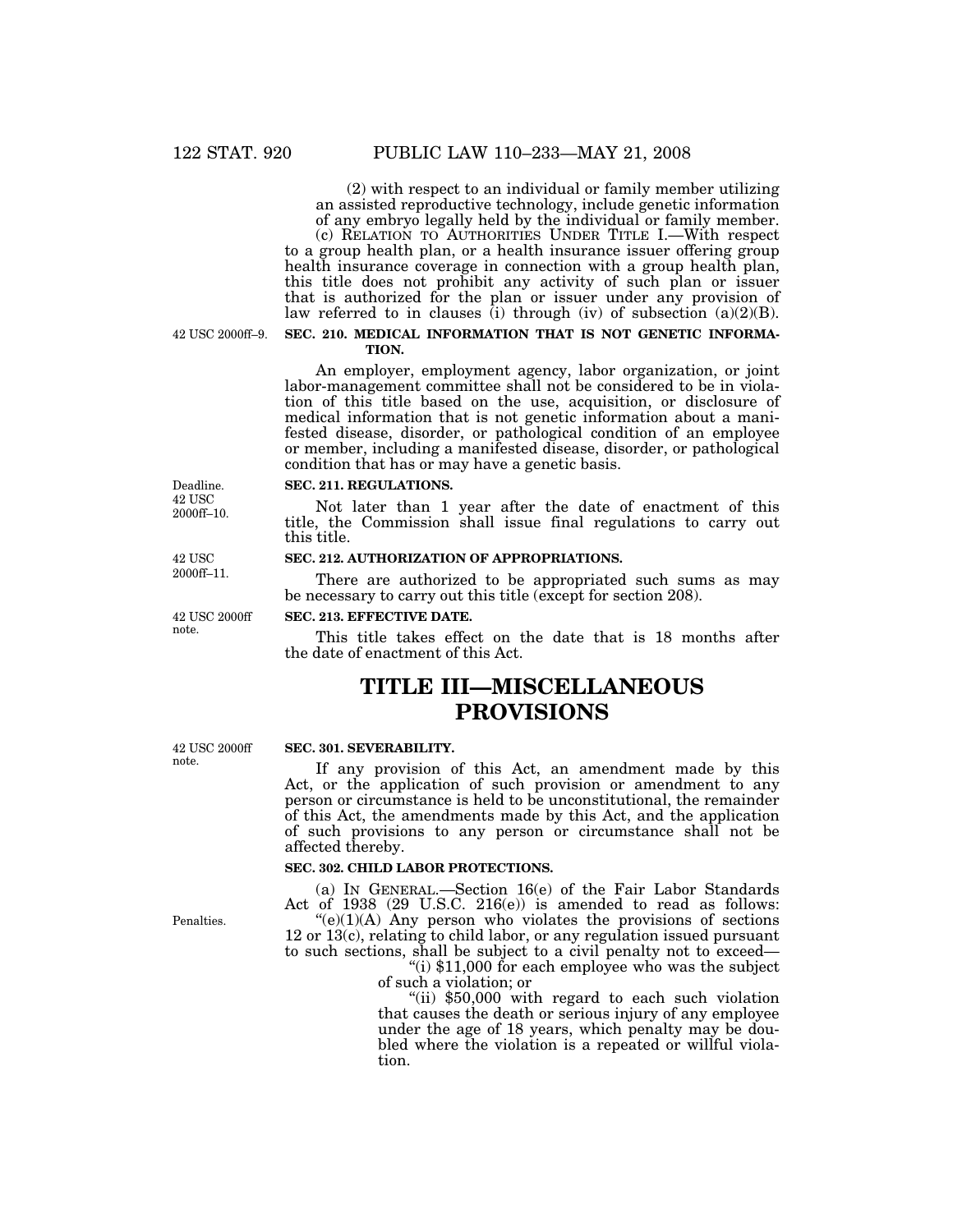"(B) For purposes of subparagraph  $(A)$ , the term 'serious injury' means—

''(i) permanent loss or substantial impairment of one of the senses (sight, hearing, taste, smell, tactile sensation);

"(ii) permanent loss or substantial impairment of the function of a bodily member, organ, or mental faculty, including the loss of all or part of an arm, leg, foot, hand or other body part; or

''(iii) permanent paralysis or substantial impairment that causes loss of movement or mobility of an arm, leg, foot, hand or other body part.

"(2) Any person who repeatedly or willfully violates section 6 or 7, relating to wages, shall be subject to a civil penalty not to exceed \$1,100 for each such violation.

"(3) In determining the amount of any penalty under this subsection, the appropriateness of such penalty to the size of the business of the person charged and the gravity of the violation shall be considered. The amount of any penalty under this subsection, when finally determined, may be-

"(A) deducted from any sums owing by the United States to the person charged;

" $(\hat{B})$  recovered in a civil action brought by the Secretary in any court of competent jurisdiction, in which litigation the Secretary shall be represented by the Solicitor of Labor; or

 $(C)$  ordered by the court, in an action brought for a violation of section  $15(a)(4)$  or a repeated or willful violation of section  $15(a)(2)$ , to be paid to the Secretary.

''(4) Any administrative determination by the Secretary of the amount of any penalty under this subsection shall be final, unless within 15 days after receipt of notice thereof by certified mail the person charged with the violation takes exception to the determination that the violations for which the penalty is imposed occurred, in which event final determination of the penalty shall be made in an administrative proceeding after opportunity for hearing in accordance with section 554 of title 5, United States Code, and regulations to be promulgated by the Secretary.

''(5) Except for civil penalties collected for violations of section 12, sums collected as penalties pursuant to this section shall be applied toward reimbursement of the costs of determining the violations and assessing and collecting such penalties, in accordance with the provision of section 2 of the Act entitled 'An Act to authorize the Department of Labor to make special statistical studies upon payment of the cost thereof and for other purposes' (29 U.S.C. 9a). Civil penalties collected for violations of section 12 shall be deposited in the general fund of the Treasury.''.

Deadline. Notification. Regulations.